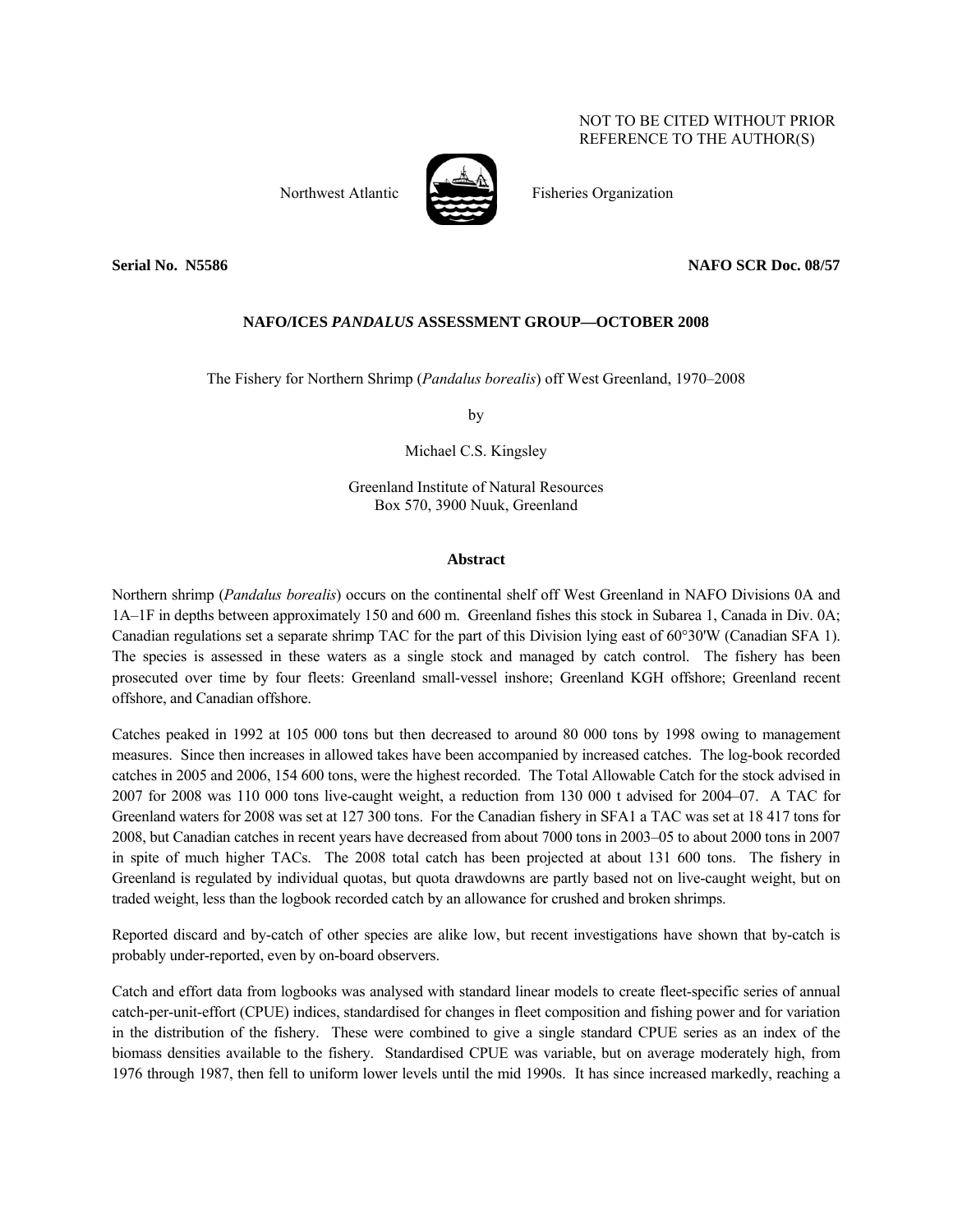plateau in 2004–07 of about twice its 1997 value, but on a half-year's data the 2008 value for the aggregate index has decreased by over 10%.

According to logbook records, the early fishery was concentrated in NAFO Division 1B, but from the late 1980s the fishery spread southwards, and by 1996–98 Divisions 1C–1F were producing nearly 70% of the catches. However, these southern areas have since become less important and the fishery is now again concentrated in Division 1B more so than at any time since the late 1980s. Even though CPUEs remain high, if the area that the stock is spread over is shrinking, then its biomass could also be decreasing. However, 2007–08 have seen a great increase in fishing effort and catches on some far northern grounds up to 75°N that were briefly popular in the late 1980s but have seen little fishing since.

#### **Introduction**

Northern shrimp (*Pandalus borealis*) occurs on the continental shelf off West Greenland in NAFO Div. 0A and in Div. 1A-1F. The species is more or less continuously distributed from Cape Farewell (60°N) to about 74°N, with the highest densities in depths between 150 and 600 m (Fig. 1). Within this habitat area, there is little evidence of sub-structure. TACs have at some times in the past been allocated to subdivisions of the stock area, especially with a view to limiting catches in northern areas (north variously of 72°52'N, 71°00'N, or 68°00'N) but since 1993 the species has been assessed as a single stock, and since 2002 a single TAC has been enacted for NAFO SA 1.

A bottom-trawl fishery began in inshore areas in 1935. In 1970 a multinational offshore fishery started to develop and over the following 30 or more years landings increased, to approximately 135 000 tons in 2004 (Fig. 2). Catch restrictions were first imposed in 1977 and the fishery has since been managed by Total Allowable Catch (TAC); a system of Individual Transferable Quotas (ITQs) was introduced in the Greenlandic fishery in 1991. From 1981 until recent years the West Greenland fishery was limited to Greenlandic vessels in NAFO Subarea 1 and to Canadian vessels in NAFO Div. 0A, but pursuant to agreements on fisheries between the European Union (EU) and Greenland, an initial quota of 1000 tons allocated to EU vessels in NAFO Subarea 1 in 2003 has been increased to 4000 tons in subsequent years. The EU quota is an offshore quota and in this document is treated as part of the Greenland offshore fishery.

Three types of licence are issued to Greenland vessels in Subarea 1. A fleet of about 10 deep-sea trawlers with onboard production licences must stay 3 n.mi. outside the baseline (but can fish to the baseline between 61°N and 65°N from 1 Nov. to 31 March) and are further excluded from 5 'shrimp boxes' extending up to 47 n.mi. west from the baseline; they fish from an offshore quota. A few smaller sea-going trawlers also holding on-board production licenses but fishing from a coastal quota may fish to the baseline (but must stay 3 n.mi. offshore of it between 61°N and 65°N in summer) and are excluded from 3 of the boxes (G.H. 2002). Also fishing from the coastal quota are vessels without production licences—generally, those under 75 GRT/120 GT—which may fish anywhere, thus having privileged access to the 'shrimp boxes' and to good grounds inside the baseline in Julianehåb Bay, Disko Bay, Vaigat, and fjords. No TAC was set for the small-vessel fleet until 1997; the coastal quota is now fixed by law at 43% of the Greenland TAC, and while (parts of) individual quotas may be sold or transferred between licence holders within fleet components, the coastal and offshore quotas are kept separate. Since 1986 logbook recording of fishing activity has been required for all vessels above 50 GRT, and since 1997 for all vessels, but logbook records before 1986 must be recognised as incomplete.

The inshore fleet of smaller trawlers generally ices its catch and lands it at shore stations for processing, and Greenland vessels with on-board production licences are required to land 25% of their catches. In earlier years, the true weight of packages produced on board was often greater than the nominal weight—which was also the invoiced weight and the weight recorded for the product in the logbook—and this practice of 'overpacking' led to systematic underreporting. Legislation has been modified and since 2004 logbook entries are required to correspond to live catch weight (G.H. 2003). Catch data from 2003 and earlier was corrected (Hvingel 2004) by 21–25% for overpacking. TAC advice is based on the perceived ability of the stock to withstand reported catches, so upward adjustment of historical catch reports has led to an increase in advised TACs.

However, the quota drawdown for shrimps landed at shore stations in Greenland by any fleet component is still less than the live weight by an allowance for crushed or broken shrimps, which are included in the landing, but not in the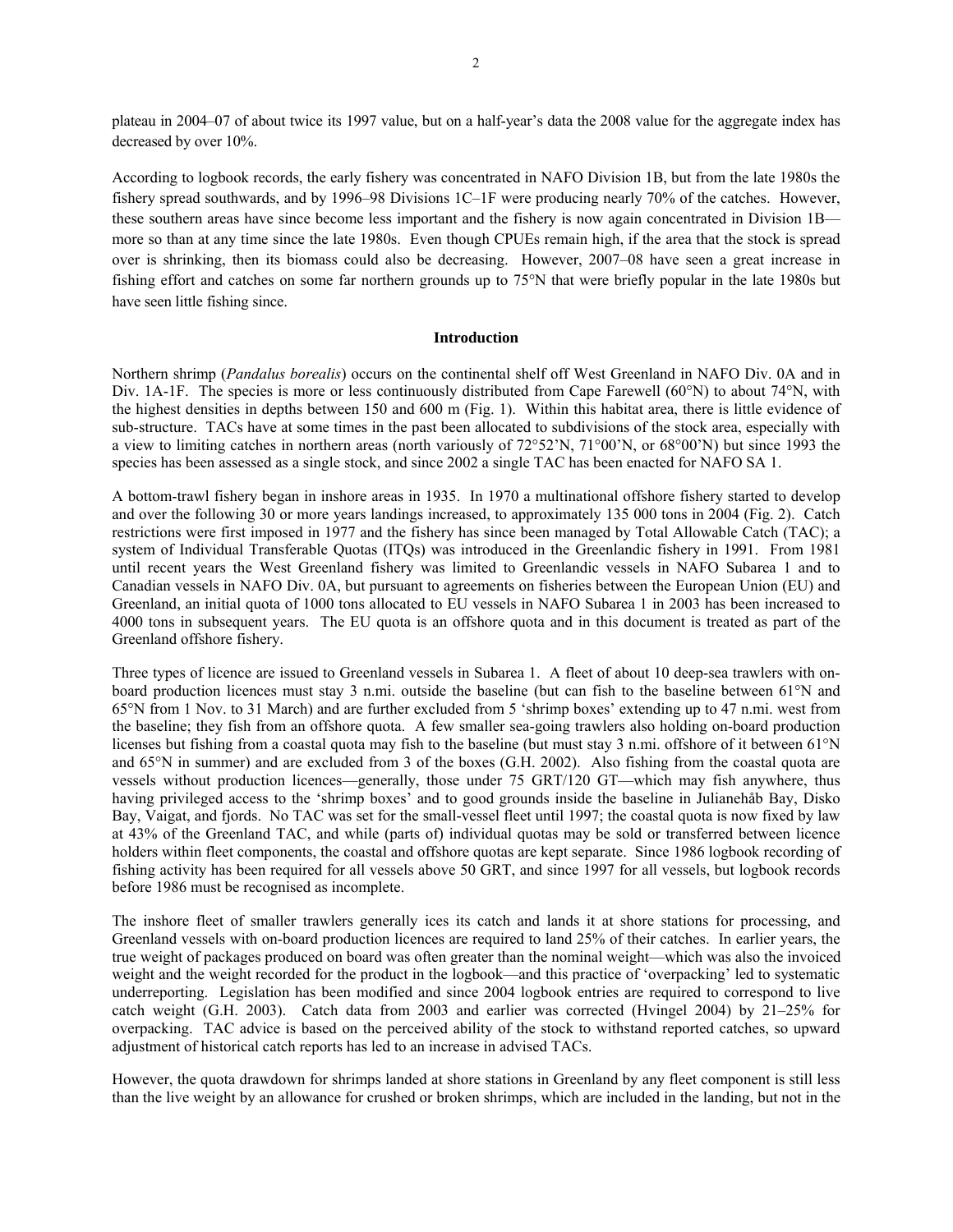sale (G.H. 1996). If TACs and quotas are based on analysis of live-caught weights, but quota drawdown and tactical fishery management are partly based on such traded weights—even if honestly reported—annual catches measured as live-caught weight are apt to exceed TACs and the stock is liable to be over-fished.

A licence holder who fishes out his quota for a year may apply to start fishing the following year's quota from 15 November, and licence holders with quotas unfished at the end of the year may apply to fish the year's quota until 30 April in the following year. This provision can lead to accumulation of unfished quotas.

Canada fishes this stock where the edge of the West Greenland shelf bulges westward into the Canadian EEZ at the eastern edge of NAFO Div. 0A, between about 67°24'N and 68°40'N; 'Shrimp Fishing Area 1' (SFA1), consisting of NAFO Div. 0A east of 60°30'W, has been defined by Canada since 1994. Its least depth is 270 m; its greatest E-W extent of waters shallower than 600 m is about 24 n.mi. It is included in the annual Greenland research trawl survey. From 1996 to 2005 on average only about 9 vessels (2000–4000 GRT) have participated in the fishery in this area, slightly more in the most recent years. Catches are restricted by quota; a quota may be retroactively adjusted to cover an overrun, with a corresponding correction in a later year. Logbooks have been available since 1979.

Gear restrictions in place in Greenland are a cod-end mesh size of at least 40 mm stretched, and, for the Greenlandic fleet since 2000, sorting grids with 22-mm spaces between the bars to reduce finfish bycatch  $(G.H. 2001)^1$ . The Canadian fleet fishing in SFA 1 uses cod-end mesh sizes ranging from 40 to 50 mm and grates with bar spacing from 22 to 28mm. Other measures to limit bycatch include an executive order of the Greenland Home Rule Government that a ship must move its fishing at least 5 n.mi. if bycatch exceeds a given proportion of the catch (G.H. 1995).

### **Material and Methods**

### Fleet Data

Logbook records were analysed to follow the development of the fleet and the fishery. Vessels were classified as 'offshore' or 'coastal' from available information, including current information on tonnage or the type of licence held, but mostly relying on the mapping of fishing positions, which were classified into statistical areas (Fig. 4). 'Coastal' vessels fish mostly in Areas 1 (Disko Bay), 2 (Vaigat), (Disko Bay mouth) and 13 (Julianehåb Bay), and in Area 7 (the Holsteinsborg Deep) they fish east of about 54°W in to the coast and fjords. 'Offshore' vessels do not fish in Areas 1, 2, or 13, but fish in Areas 4 and 6 north and west of Store Hellefiske Banke and in Area 7 they fish west of about 54°W. Both fleets fish in Areas 8–12, but this region is more important for the offshore fleet than for the coastal fleet.

The number of vessels providing logbook data for the West Greenland fishery was used to track fleet size, and the distribution of catches between vessels was assessed by an 'effective' fleet size calculated using Simpson's (1949)

diversity index  $D = 1 / \sum p_i^2$ *i*  $D = 1/\sum p_i^2$  where  $p_i$  is the proportion of the total catch taken by the *i*<sup>th</sup> vessel. If this index is

much lower than the nominal fleet size, it indicates large differences in annual catch between different vessels, while if it is close to the nominal fleet size, all ships are catching about the same amount. Nominal and effective fleet sizes were calculated for the offshore and coastal fleets separately and for the total fleet.

 $1$  dispensation from the requirement for sorting grids on trawls may be granted for vessels under 150 GRT for safety reasons.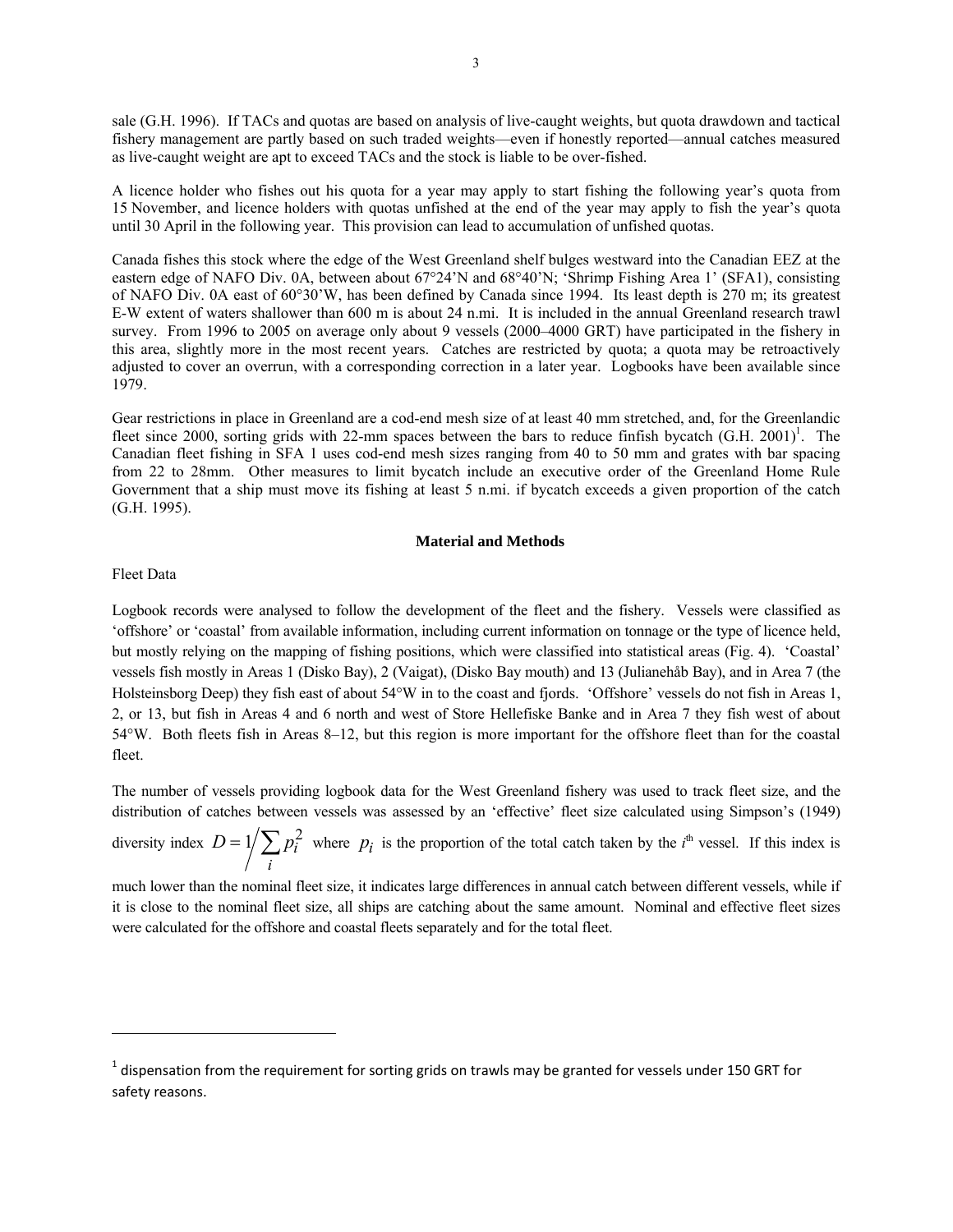### Catch Data

Sources for catch data comprised: STATLANT 21A (sum of 'N Prawn' and 'Shrimps (NS)'); weekly and annual summaries of quota drawdowns ('kvotetræk') from the Greenlandic Fishery and Licence Control (GFLK); logbooks from vessels fishing in Greenlandic waters; and the Canadian Atlantic 'Quota Reports' from the website of the Canadian Department of Fisheries and Oceans (Kingsley 2007, 2008a). These sources are all (on-line) electronic databases, not printed documents, and are therefore labile; audit trails, if they exist, are not easily accessible. For years up to 1998, the catch series for the Greenland fishery was taken from existing SCR Documents, incorporating a correction for earlier overpacking (Kingsley 2007). For 1999 to 2001, STATLANT 21A data fetched in July 2007 was corrected for overpacking using the correction factors of SCR 03/74 (Hvingel 2003). For 2002 and 2003, Greenland logbooks were used as the source of catch data, again using correction factors for overpacking. This catch series for 1999 to 2003 was close to the values used in SCR 04/75 (Hvingel 2004). For years from 2004 on, Greenland logbooks were used without correction; for 2004 and 2005 these catch levels were 8–10% higher than the quota drawdown values used for the assessment in 2006.

For analysing CPUE data and standardising CPUE series, the following catch correction measures were used:

- the coastal fleet of small vessels, which land iced raw shrimps for processing by shore stations, was assumed not to have changed its practices as a result of the 2004 change in the laws, and no correction was applied;
- for the sea-going fleet, for which summary statistics were easily available as 'large' 'small' and 'unsorted', a correction of 15% was applied to reported catches of 'large' shrimp before 2004 and of 42% to catches of 'small' and 'unsorted'.

Up to 2006, no catch corrections had been used in standardising CPU series, and in 2007 an overall average catch correction had been applied to all catches from both fleets (Kingsley 2008c).

Logbook records were analysed to follow the development of the fleet and the fishery.

The Canadian fishery in SFA1 has 100% observer coverage (Siferd, pers. comm.), and catch data for this fishery was fetched in October 2008 from the DFO Commercial Quota Reports web-pages. Observer logbook data on catch and effort was provided by DFO staff. Information on the Canadian enacted TAC for SFA1 in 2008 was provided by the DFO statistical office.

### Effort Data

Unstandardised logbook effort in trawl hours was corrected using 1.6 as a multiplier for records of trawl times with twin trawls to give corrected logbook effort. Unstandardised logbook CPUE was obtained by dividing corrected logbook catch by total corrected unstandardised logbook effort, and an unstandardised statistical effort by dividing total statistical catch by mean unstandardised logbook CPUE. Standardised statistical effort was calculated by dividing total statistical catch by standardised CPUE (see below).

### CPUE Analyses

Catch and effort data from Greenlandic vessels above 50 GRT fishing in Subarea 1 and Canadian vessels fishing in SFA1 were used in multiplicative models to calculate indices of standardised CPUE. Four separate index series covering four fleets were derived (Hvingel *et al*., 2000).

All four models included the following effects: (1) a vessel effect (its fishing power, and the skill of its men), (2) a month effect (seasonal fishability of the shrimp and the fishing grounds) , (3) an area effect and (4) a year effect (overall year-to-year changes in CPUE). The main criterion for including a vessel was three years of participation in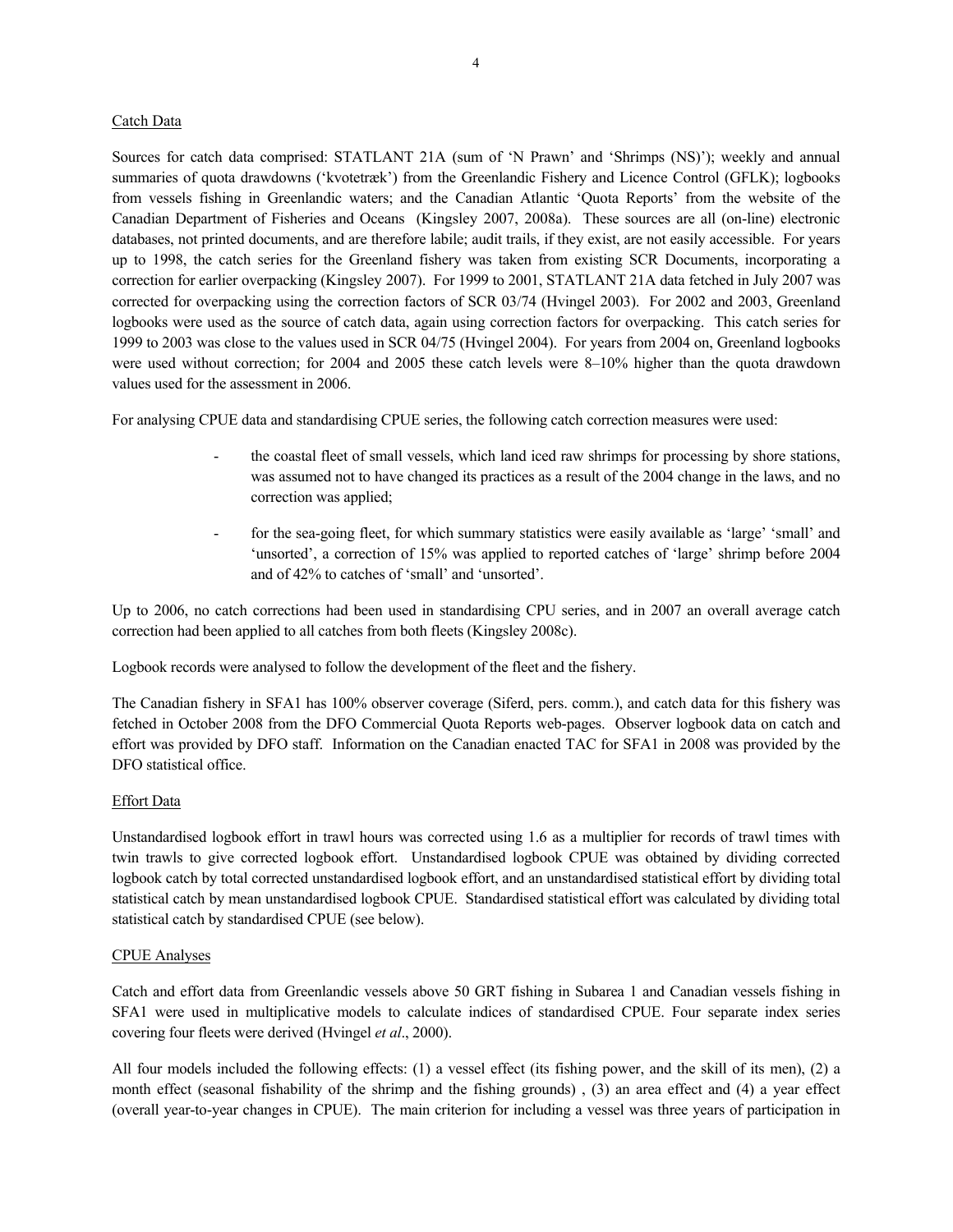the fishery covered by the index. Statistical areas were defined *ad hoc* based on distinct fishing grounds (Fig. 1), but Area 0 was not included in the analyses. The multiplicative model was represented in logarithmic form as:

$$
\text{Model 1} \qquad \ln(CPUE_{mjki}) = \ln(u) + \ln(A_m) + \ln(S_j) + \ln(V_k) + \ln(Y_i) + \varepsilon_{mjki}
$$

where *CPUEmjki* is the observed (logbook) mean CPUE for vessel (or vessel class) *k*, fishing in area *m* in month *j* in year *i*;  $\ln(u)$  is overall mean  $\ln(\text{CPUE})$ ;  $A_m$  is effect of the mth area;  $S_j$  is the effect of the *j*<sup>th</sup> month;  $V_k$  is the effect of the  $k^{\text{th}}$  vessel; *Y<sub>i</sub>* is the effect of the *i*<sup>th</sup> year;  $\varepsilon_{mjki}$  is a variance assumed to be normally distributed as N(0, $\sigma^2/n$ ) where *n* is the number of observations in the cell. The year effects have been used as standardised annual CPUE indices in assessment models. These linear models in log. space were fitted using SAS Proc GLM (SAS Institute 1988). Estimates of the vessel, month and area effects from a first run of the main effects model (Model 1) were compared. To reduce the number of empty cells in the models, classes of effect variables were combined if a pairwise contrast had an *F* statistic less than one. However, posterior grouping on the basis of similar effects causes uncertainty to be underestimated. For further details on model construction and analysis see Hvingel *et al.* (2000).

The 'KGH index' was derived from catches in the early offshore fishery, executed by 7 sister trawlers (722 GRT) operated by the Kongelige Grønlandske Handel (KGH). This fishery only covered Div 1A and part of Div. 1B and data from Areas 3, 4, 6 and 7 (Fig. 1) for the years 1976–1990 was incorporated in the index. During this period this small fleet had a near-monopoly of the fishery and enjoyed fishing conditions somewhat different from those in subsequent years when the fishery became more populous. The analyses for reducing variable levels showed that 6 of the seven vessels could be treated as a group in the subsequent analyses. The month variable could be reduced to 10 levels and areas 4, 6 and 7 combined. This analysis was not repeated and results from Hvingel (2004) were incorporated into the present analysis.

The 'Offshore' index covers the most recent 21 years of the offshore production fishery in NAFO Div. 1A to 1F. 48 vessels were included providing data since 1987, grouped into 27 groups of 1–4 vessels with similar estimated effects. Statistical areas 3–12 were included in the analysis; areas 7, 8, 9, and 10 were grouped. The month effect was reduced to 7 levels by grouping adjacent months with similar indices.

Checks of keyed data files against logbooks for 2007–08 showed that double-trawl hauls were often keyed as single trawl, but the reverse error was less frequent. Double-trawling vessels in the present offshore fleet use double trawls in over 80% of hauls. Therefore, for ships with much double-trawling activity, only double-trawl data was used. This reverses previous practice, according to which only single-trawl data was used. For 2007 and 2008, double- and singletrawl data was completely checked and corrected. There is no information on double trawling before 1995, so if a ship was using double trawls in 1995 and after, its data for 1994 and before, if any, was not used in the CPUE analyses.

A 'Coastal' index was based on vessels below 80 GRT or 210 GT, which have privileged access to the inshore grounds. Some larger vessels holding coastal quotas and, according to their logbook records, fishing only in coastal areas were included in this analysis. This part of the fishery is prosecuted largely in areas around Disko Island in Div. 1A and 1B shown as areas 1, 2 and 3 in Fig. 1, but is also active in some inshore areas further south, especially areas 7 and 11–13. Areas 1–3, 7 and 13 were included in the anlaysis. Comprehensive data were available since 1988; 32 vessels were included, in 14 groups. October, November and December were grouped together.

Data from the Canadian fishery in SF1 was available for 1981 through 2006. However, there was no data from 1986, and before then the fishery was prosecuted by few vessels, most having only one or two years in the fishery, and none continuing in the fishery after 1986. So a standardised CPU index series for SFA1 as a whole was only calculated for 1987–2007. Double- and single-trawl data was used in the analysis, the double-trawl effect being fitted by the GLM model and the data standardised to single trawl. Vessels with reports from fewer than 3 years in the fishery were rejected, and the 22 retained were nested within tonnage class. They were grouped, by examining pairwise contrasts, into 11 groups of up to 6 vessels.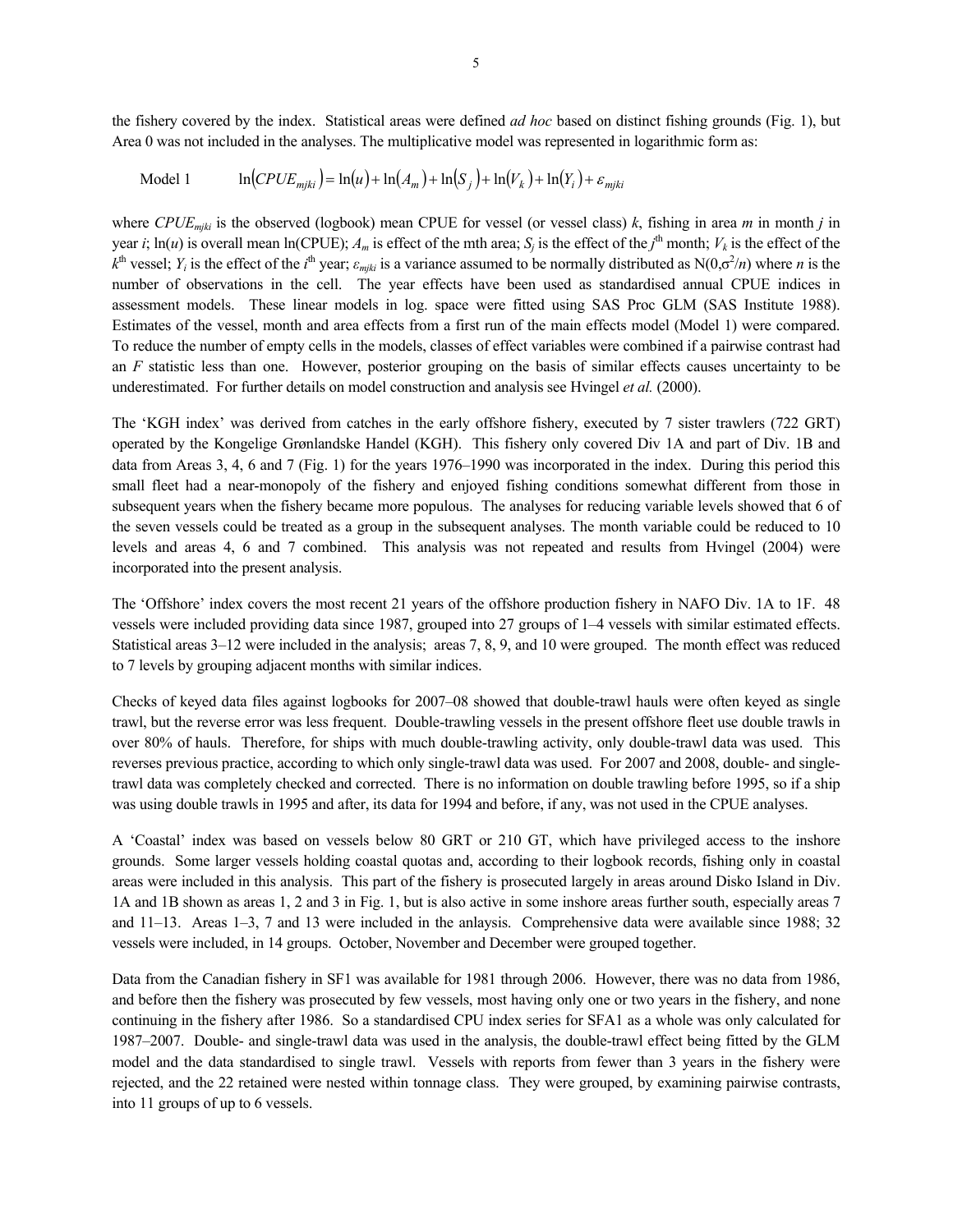One unified series of standardised CPUE, covering 1976–2008, was derived by combining these four index series. A Monte Carlo Markov Chain (MCMC) sampling process was used to construct distributions of likelihoods of possible values of this combined index. This was done within the programming framework WinBUGS v.1.4, (www.mrcbsu.cam.ac.uk/bugs). The individual CPUE series for the pth fleet, *μpi*, was assumed to reflect an overall biomass series, *Yi*, and a constant fleet coefficient, *νp*, so that:

$$
\mu_{pi} = v_p Y_i \cdot \exp(\varepsilon_{pi})
$$

The errors,  $\varepsilon_{pi}$ , were considered to be distributed with mean zero and with variance  $\sigma_{pi}^2$  assumed inversely proportional to the area of fishing ground, *ap*, covered by fleet p. The factor, *ap*, was taken to be the area of sea bottom between 150- 600 m. Hence,  $\sigma_{pi}^2$  was calculated by:

$$
\sigma_{pi}^2 = \frac{cv_{pi}^2}{a_p}
$$

where  $cv_{pi}$  is the annual fleet-specific coefficient of variation as calculat ed in the GLM run. The area weighting factors, *ap*, for the 1BCD, KGH, 0A and Small vessel indices were estimated to be 0.46, 0.36, 0.05 and 0.13.

#### Distribution of the Fishery

To aid in interpreting the time trajectory of CPUE estimates, the distribution of the fishery and its change with time were also examined. Catch and effort were allocated to the same statistical areas as those used for the GLM standardisation of CPUE and summed up by year and area, and also by year and NAFO Division. The distribution of catch and effort between areas or Divisions was plotted, and was also summarised by Simpson's diversity index to calculate an 'effective' number of statistical areas or Divisions being fished.

#### Biological Sampling

There is at the moment no programme for systematic sampling from the fishery for obtaining length, sex or weight distribution or for examining the relationships between these biological variables.

#### **Results and Discussion**

#### Evolution of the fishery: TACs, effort and catches,

Logbook data available since 1975 gives a picture of the evolution of the fishery. The first logbook data shows a small fishery comprising 1 or 2 vessels taking small catches in a restricted area, increasing to a fleet of the 7 sister trawlers of the KGH fleet. Nominal and effective fleet sizes were nearly the same, the fleet being homogeneous (Fig. 1a). After 1984 more vessels entered the fishery and the offshore fleet became larger and more heterogeneous, reaching a peak in the late 1980s. Since then a progressive rationalisation has forced a reduction in nominal fleet numbers, and the fleet has also returned close to its initial level of homogeneity.

The early logbook records from the coastal fleet, in the early 1990s, also show a small, homogeneous fleet, but this is an artefact of the small interval between the 80-ton upper limit for entry into the coastal fishery and the 50-ton lower limit for logbooks (Fig. 1b). When the latter was removed in 1997 and all trawlers had to report, the nominal size of the coastal fleet, as shown by logbooks, quadrupled from 24 to 94. However, the small ships were catching so little shrimp that the effective size of the coastal fleet only doubled, from 16 to 33, and the effective size of the total shrimp fleet changed little (Fig. 1c). Rationalisation and modernisation have driven the nominal size of the coastal fleet down by little less than 2/3 since 1997, but its effective size has decreased by only 1/3, as many of the smallest vessels have left the fishery and the fleet has become less diverse.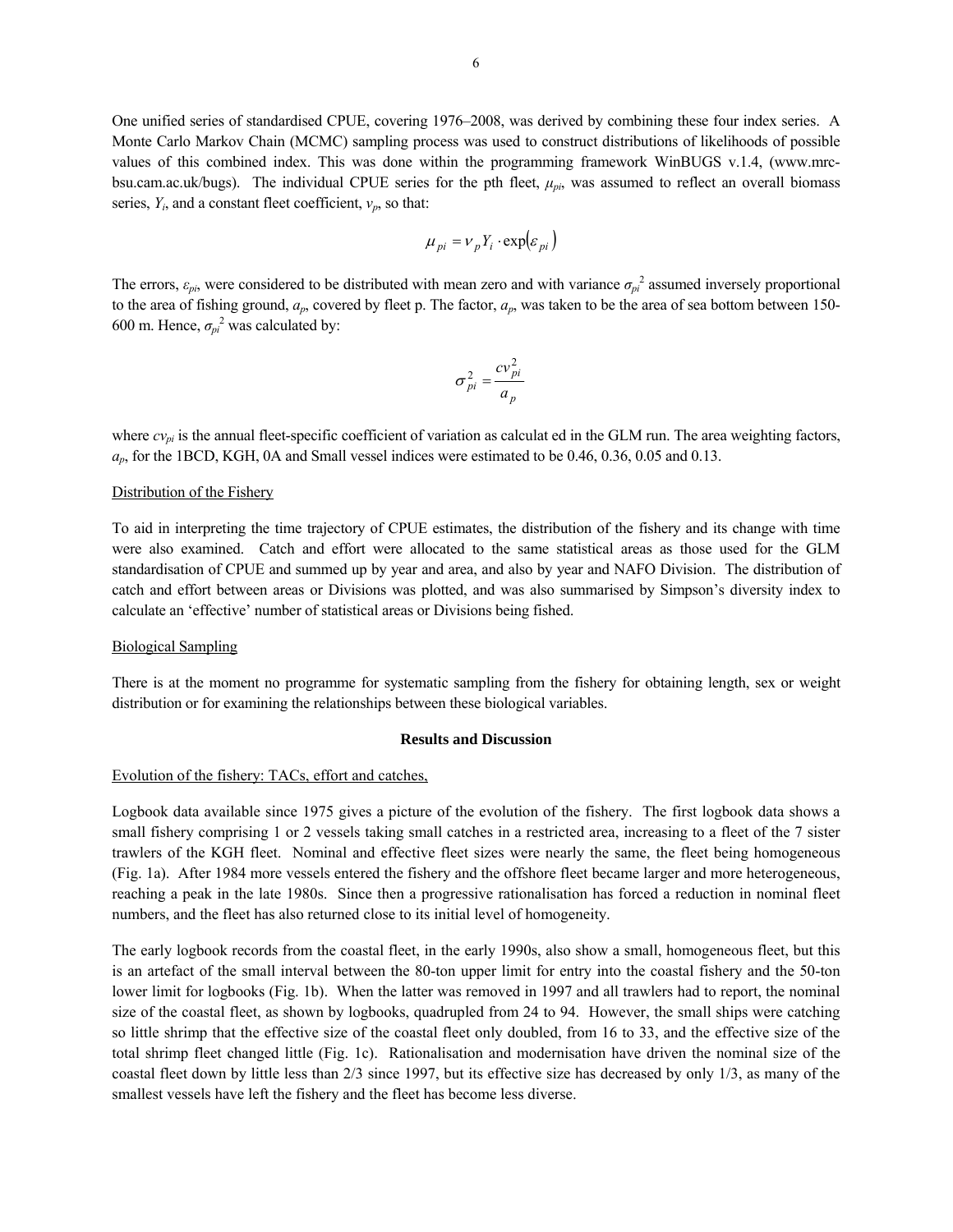Since the inception of the fishery, it has seen continued increases in catches and TACs (Fig. 2). In conjunction with the development of the offshore shrimp fishery total annual catch increased from about 10 000 tons in the early 1970s to more than 105 000 tons in 1992 (Fig. 2, Table 1). Measures by the Greenland Home Rule Government to reduce effort, as well as improved fishing opportunities elsewhere for the Canadian shrimp fleet and the disappearance of a strong 1985 year-class (Garcia 2007), then introduced a period of lower catches lasting to the early 2000s. Canadian catches, in particular, were low in the mid- to late 90s. Catches have increased very rapidly since 2000, by about 50% by 2006. However, the logbook-recorded catches for the first 6 months of 2007, fetched in August 2007, were about 15% less than those for the same period in 2006, and for the first 6 months of 2008 are lower again. Enacted TACs have been high in recent years, and Canada has regularly set TACs for SFA1 that have been several time higher than catches. Management of the fishery in Greenland is bedevilled by mixed regulation, partly based on weights caught, and partly on weights traded.

From 1975, when the offshore fishery was well established, through 1984 annual unstandardised effort increased slightly from about 75 000 hr to about 93 000 hr (Fig. 3). In the subsequent years the offshore fleet was considerably enlarged and effort went up by almost a factor of three, reaching 250 000 hr in 1991–92. Unstandardised effort has since decreased as a result of management measures, reduced activity in Div. 0A (Table 1) and a generally increased fishing efficiency. The increase in the overall unstandardised effort reported, in particular in Div. 1A from 1996 to 1997 (Fig. 3), is due to the imposition in 1997 of logbook recording on vessels below 50 tons, until then exempt.

The trajectory of the standardised effort time series agrees with that of the unstandardised (Table 2, Fig. 3). After 1992, when it reached its highest value, standardised effort decreased steadily—overall by about 35%—to a minimum in 1998–2000. Since then it has been increasing again.

#### Spatial and seasonal distribution

During the period of logbook recordings (since 1975) the relative importance of the different fishing grounds has varied a lot (Fig. 5). At first, the fishery concentrated on the wide shelf west and southwest of Disko Bay (Div. 1B/Area 6; Fig. 5a), but the effective number of areas fished increased steadily up to the early 1990s (Fig. 6) as the fishery extended first into southwestern Disko Bay (Areas 3 and 4) and the Holsteinsborg Deep (Area 7), with shortlived excursions in the late 1980s and early '90s into northern areas (Area 0) and the outer margin of the shelf north of Canadian SFA1 (Area 5). From the end of the 1980s there was a significant expansion of the fishery southwards (Fig. 5b), and in the mid-1990s the effective number of areas being fished peaked at about 9.5. Since then, the fishery has contracted northwards and the effective number of areas fished has decreased as effort has become more concentrated (Fig. 6). Catches have also become more concentrated and the southern part of the distribution is contributing much less (Table 3, Table 4). In 1997 Areas 8–13 accounted for 65% of the catch and Areas 3, 6, and 7 for 20%; this is now reversed, and Areas 8–13 yielded 20% of the catch in 2007 and 17% in 2008, while Areas 3, 6, and 7 yielded 54% and 66%. More recently, effort and catches in Area 0 have increased, and rumours of high catch rates in 2008 near 74°N are current, but so far relate only to a small fishing ground. The distribution of the fishery from July 2007 to June 2008 (Fig. 4), when compared with the similar Figure for 2007, shows less fishing by both fleets in Areas 8 and south, no fishing, even by the coastal fleet, in Area 13, and a growing use of a northern ground near 74°N. An increasing concentration of the stock and the fishery would be consistent with a decreasing biomass index from research trawl survey while catch rates in the commercial fishery remain high, and this agrees with data since 2003.

The results of analyses for the current year must be viewed in the light of a somewhat seasonal distribution of the fishery, in that access to the most northerly grounds is restricted by sea-ice in the early part of the year. Therefore, the concentration of the fishery for the current year, based on a half year's data, is exaggerated (Fig. 6), but the trajectory of similar indices calculated throughout on half-years' data also shows a contracting fishery.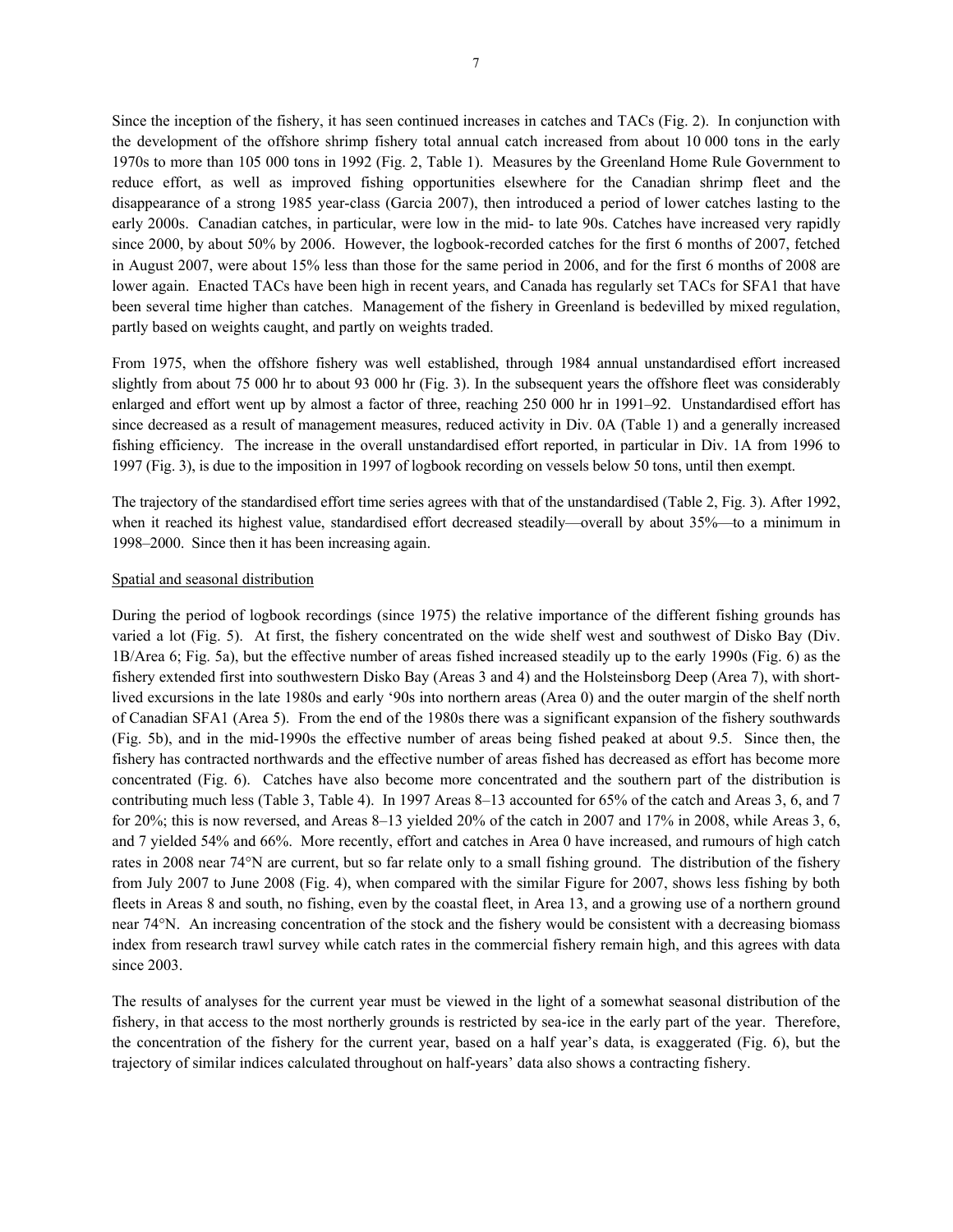It has been suggested that the southward shift of the fishery in the early and mid-1990s could have been promoted by the development of gear that could fish effectively on difficult bottoms, but this would not explain the recent decline of the southern areas. Besides, a southward shift of the stock distribution in the early 1990s was also recorded by research trawl surveys (Carlsson and Kanneworff 1997; Rätz 1997).

The fishery is active all year, but more so in summer and fall. A strongly seasonal pattern prevalent as recently as 10 years ago, with summer monthly catches 2–3 times the winter minimum, appears to have given way to a more uniform seasonal distribution, with summer maxima only 25–50% higher than the winter minima (Table 5).

## By-catch and discard

The logbook-reported at-sea discard of shrimp, mostly for quality reasons by production trawlers, has remained less than 1% by weight of total catch throughout the period 1975–2007 (Table 6, Table 7). However, these statistics do not include shrimp discarded for quality reasons from land processing stations ('vragrejer'). Placing observers on offshore vessels in 1991 may have improved the reporting of discard—hence an apparent increase—while an improved market for smaller shrimp may have offset a corresponding effect of observers on the reported discard of shrimp.

Bycatch of fish—especially pre-recruits—in small-mesh shrimp trawls has long been a serious problem, partly solved by the development of sorting grids that deflect fish, but not shrimp, out of the trawl. In the most recent years registered annual discards of fish have been below 1% of total shrimp catch, but fish discard reports are based on visual estimates of weight, not on physical weighing, and errors are likely. An EU project<sup>2</sup> to verify the quantity of bycatch and the accuracy with which it is reported—by both captain and observer—found from observations, including the weighing of bycatch, by a scientific assistant of 166 hauls on 7 vessels in NAFO Divs 1B–1E in 2006– 07, that reports by captain and observer tended to agree on the bycatch weight, but not necessarily at the correct value, that the presence of the scientific assistant probably affected the estimates made by the captain and the observer, and that the weighed bycatches were on average larger—at 1.2–3.2% of the shrimp catch—than logbook reports on average indicate (Sünksen 2007). Catches of fish in the Canadian offshore fishery ranged up to well over 30% of the shrimp catch from the mid-1980s to the mid-1990s, but have since decreased to stable levels below 5%.

From 1995 to 2007 reports have included overall annual catches of *P. montagui* in the range of about 100 to 2 000 tons (Table 6), which can be landed outside the quota on *P. borealis*. However, landings can be classified as *montagui* while including up to 70% *borealis*, so it has been possible to land substantial unrecorded catches of *borealis*, and it is difficult to use the reporting of *montagui* to infer changes either in the targeting strategy of the fishery or in the availability of this species. However there were indications of increased biomass of *P. montagui* in the mid-1990s (Kanneworff, 2003), and catches since 2000 appear to have stayed high, reaching a maximum in 2007 (Table 6).

### Catch per unit of effort

Log-book data for selected ships from four fleets were analysed using SAS PROC GLM (see Appendices 1–3) to give standardised series and unified by fitting a separate model. All fleets included in the analysis exploit(ed) mainly shrimp greater than 16 mm cpl. The CPUE indices are therefore indicative of the stock of females and older males combined. From 1988 to 2003 the CPUE indices from the Greenland coastal and the Greenland offshore fleets have remained closely in step. However, since 2004 they have diverged more than in previous years. CPUE in the Canadian fishery in SFA1 has always varied more from year to year and has never stayed closely in step with

 $2$  'CEDER: Catch, Effort and Discard Monitoring in Real Time'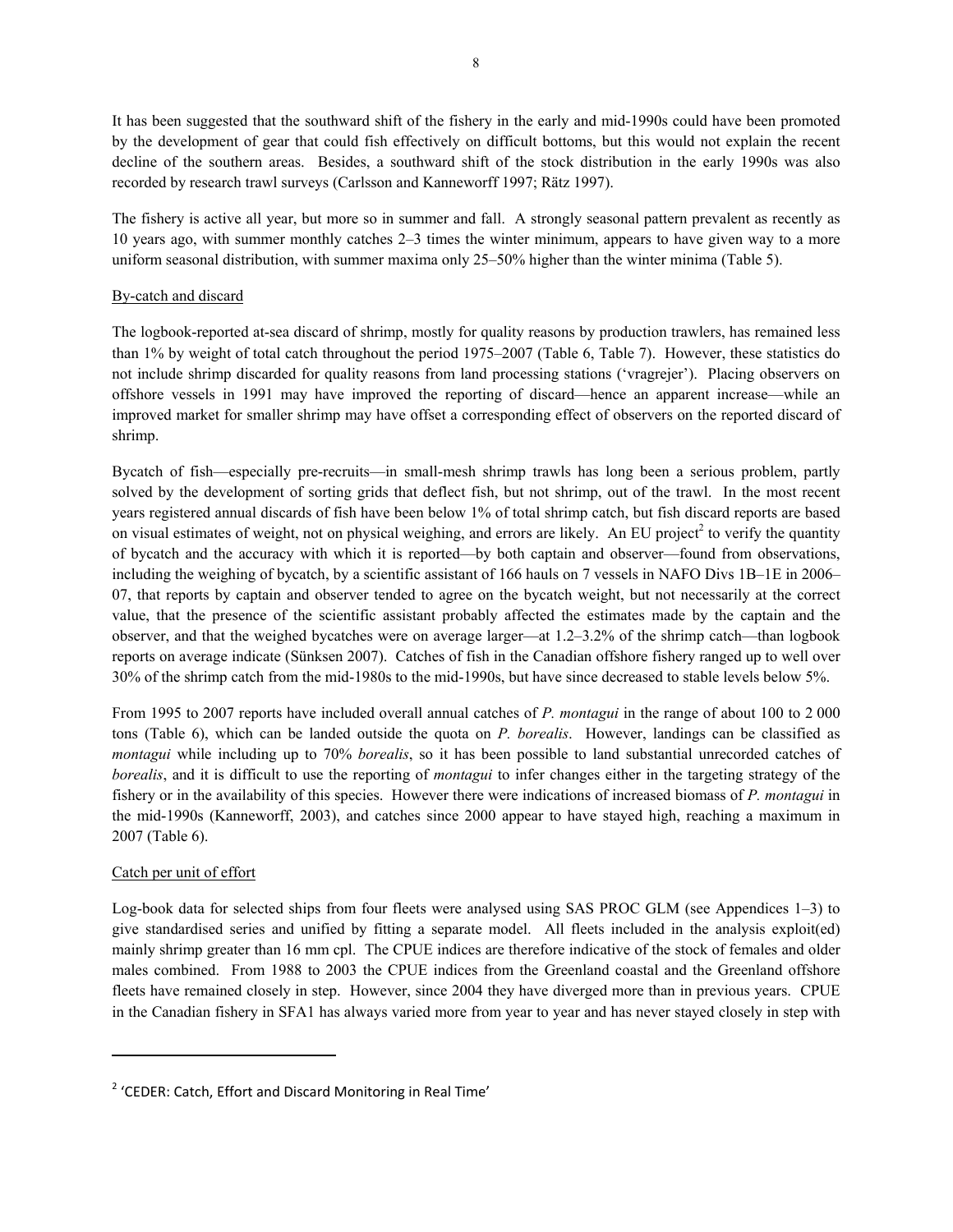the Greenland fleets, although over time its overall trend has been similar and it too has increased between the 1990s and the present.

The overall combined index (Fig. 7) fluctuated without trend by a factor of 2 between 1976 and 1987. It then dropped precipitously to the lowest levels in the series in 1990–91, and stayed fairly flat until 1996. Since then, the unified CPUE index increased markedly and sustainedly for 9 years, reaching a plateau in 2004–2007, to turn downward on a half-year's data in 2008. The standardisation method used accounts for the increase in efficiency from renewal of the fleet but does not account for technological improvements to existing vessels. Examination of records of motor power changes in the GFLK fleet database showed very few real changes. Hvingel *et al*. (2000) considered the possible effects that upgrading ships, crews, or electronics might have on CPUE series, which are always liable to be over-optimistic in respect of the historical trend of stock biomass.

A louder alarm signal is sounded by the apparently contracting distribution area of the stock. CPUE does not truly measure biomass, it only measures density in fished areas; and if the fished areas are contracting it is difficult not to be concerned that the stock biomass might also be on its way down. Between the 1995–99 average and that for 2005–2008 the effective number of NAFO Divisions providing catches for the Greenland fleet has decreased to below 60% of its peak value, so that although densities in the fished areas remain high, the extent of the fishery, and therefore the likely biomass, is reduced. The same is true when the distribution by statistical areas is analysed in the same way. This reduction in the 'effective number of NAFO Divisions' does not translate proportionally into a reduction in the fished area, but it exceeds the increase in the CPUE over the same period. A decreasing area of distribution of the stock is consistent with changes in the research survey estimate of fishable biomass, which since 2003 has continually decreased, overall by 52% from its then value. Indices of location and distribution for the survey biomass show a contracting and more northerly distribution of the stock (Kingsley 2008b).

Catch rates never reflected the high survey biomass estimates of 2003–04. The survey estimates have high serial correlation, so must be credible. So perhaps the high survey biomass reflected an extension of the stock distribution area rather than increases in density. However, when the survey data is analysed, no index of how widely the stock is distributed is calculated; this would perhaps be a useful addition to the presentation of the survey data.

### **Acknowledgements**

Mads Rossing Lund of Grønlands Fiskeri- og Licenskontrol helped in obtaining logbook data for the Greenland fleets. Tim Siferd of the Canadian Department of Fisheries and Oceans, Central and Arctic Region, Winnipeg, updated for me the data for the Canadian fishery in SFA1 for 2006 and sent also that for 2007; I thank David Orr and Pat. J. Veitch, of the Science Branch, Canadian Department of Fisheries and Oceans, Atlantic Region, for past help in obtaining and interpreting data on the Canadian fishery for earlier years; Jennifer Buie told me about the TAC for Canadian SFA1 for 2008.

### **References**

SAS Institute. 1988. SAS/STAT User's Guide, Release 6.03 Edition. Cary, NC: SAS Institute Inc., 1988. 1028.

- CARLSSON, D. M., and P. KANNEWORFF. 1997. Offshore stratified-random trawl survey for shrimp (*Pandalus borealis*) in NAFO Subarea 0+1, in 1997. NAFO SCR Doc., No. 97/101, Ser. No. N2958.
- GARCIA, E.G. 2007. The Northern Shrimp (*Pandalus borealis*) offshore fishery in the northeast Atlantic. Adv. Mar. Biol. 52:147–266.
- G.H. 1995. Hjemmestyrets bekendtgørelse nr. 32 af 14. december 1995 om fiskeriets bifangster. http:// www.nanoq.gl/gh.gl-love/dk/1995/bkg/bkg\_nr\_32-1995\_dk.htm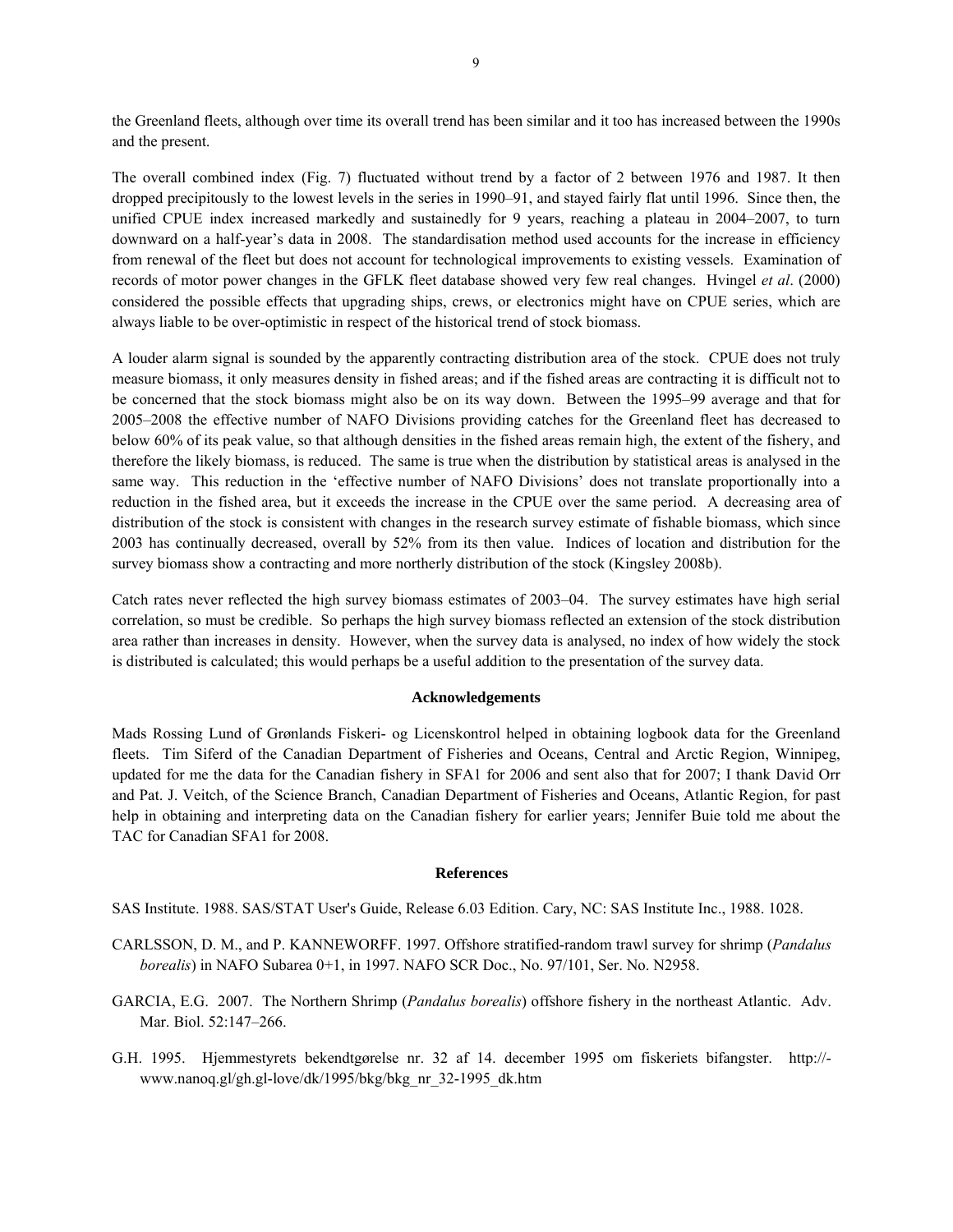- G.H. 1996. Hjemmestyrets bekendtgørelse nr. 39 af 30. december 1996 om control med kystnært fiskeri efter rejer. http://www.nanoq.gl/gh.gl-love/dk/1996/bkg/bkg\_nr\_39-1996\_dk.htm
- G.H. 2001. Hjemmestyrets bekendtgørelse nr. 39 af 6. december 2001 om regulering af fiskeri ved tekniske bevaringsforanstaltninger. http://www.nanoq.gl/gh.gl-love/dk/2001/bkg/bkg\_nr\_39-2001\_dk.htm
- G.H. 2002. Hjemmestyrets bekendtgørelse nr. 23 af 29. august 2002 om geografisk adgang til rejefiskeri på Grønlands fiskeriterritorium. http://www.nanoq.gl/gh.gl-love/dk/2002/bkg/bkg\_nr\_29-2002\_dk.htm
- G.H. 2003. Hjemmestyrets bekendtgørelse nr. 25 af 29. december 2003 om beregningsmetoder ved rapportering af visse fangster. http://www.nanoq.gl/gh.gl-love/dk/2003/bkg/bkg\_nr\_25-2003\_dk.htm
- HVINGEL, C. 2003. Correction of reported past catches of Northern Shrimp within the Greenland EEZ to conform to a revision of reporting practices. NAFO SCR Doc., No. 03/74 Ser. No. N4913. 3 pp.
- HVINGEL, C. 2003. The fishery for Northern Shrimp *(Pandalus borealis*) off West Greenland, 1970–2003. NAFO SCR Doc., No. 03/75 Ser. No. N4914.
- HVINGEL, C. 2004. The fishery for Northern Shrimp *(Pandalus borealis*) off West Greenland, 1970–2004. NAFO SCR Doc. 04/75, Ser. No. 4914. 24 pp.
- HVINGEL, C., H. LASSEN, and D. G. PARSONS. 2000. A biomass index for northern shrimp (*Pandalus borealis*) in Davis Strait based on multiplicative modelling of commercial catch-per-unit-effort data (1976– 1997). J. Northw. Atl. Fish. Sci., 26: 25–31.
- KANNEWORFF, P. 2003. Occurrence of *Pandalus montagui* in trawl survey samples from NAFO Subarea 0+1. NAFO SCR Doc., No. 03/70, Ser. No. N4909*.*
- KINGSLEY, M.C.S. 2007. Catches of Northern Shrimp (Pandalus borealis) off West Greenland, 1999–2006. NAFO SCR Doc. 07/66 Ser. No. N5451. 4 pp.
- KINGSLEY, M.C.S. 2008a. Catch Table Update for the West Greenland Shrimp Fishery. NAFO SCR Doc. 08/61. Ser. No. N5590. 2 pp.
- KINGSLEY, M.C.S. 2008b. Indices of distribution and location of shrimp biomass for the West Greenland research trawl survey. NAFO SCR Doc. 08/78. Ser. No. N5610. 3 pp.
- KINGSLEY, M.C.S. 2008c. CPU series for the West Greenland shrimp fishery. NAFO SCR Doc. 08/62. Ser. No. N5591. 6 pp.
- RÄTZ, H.-J. 1997. Biomass indices and geographical distribution patterns of survey catches for shrimp (*Pandalus borealis*) off West and East Greenland, 1982–96. NAFO SCR Doc. 97/96, Ser. No. N2953.
- SIMPSON, E. H. 1949. Measurement of diversity. Nature 163: 688.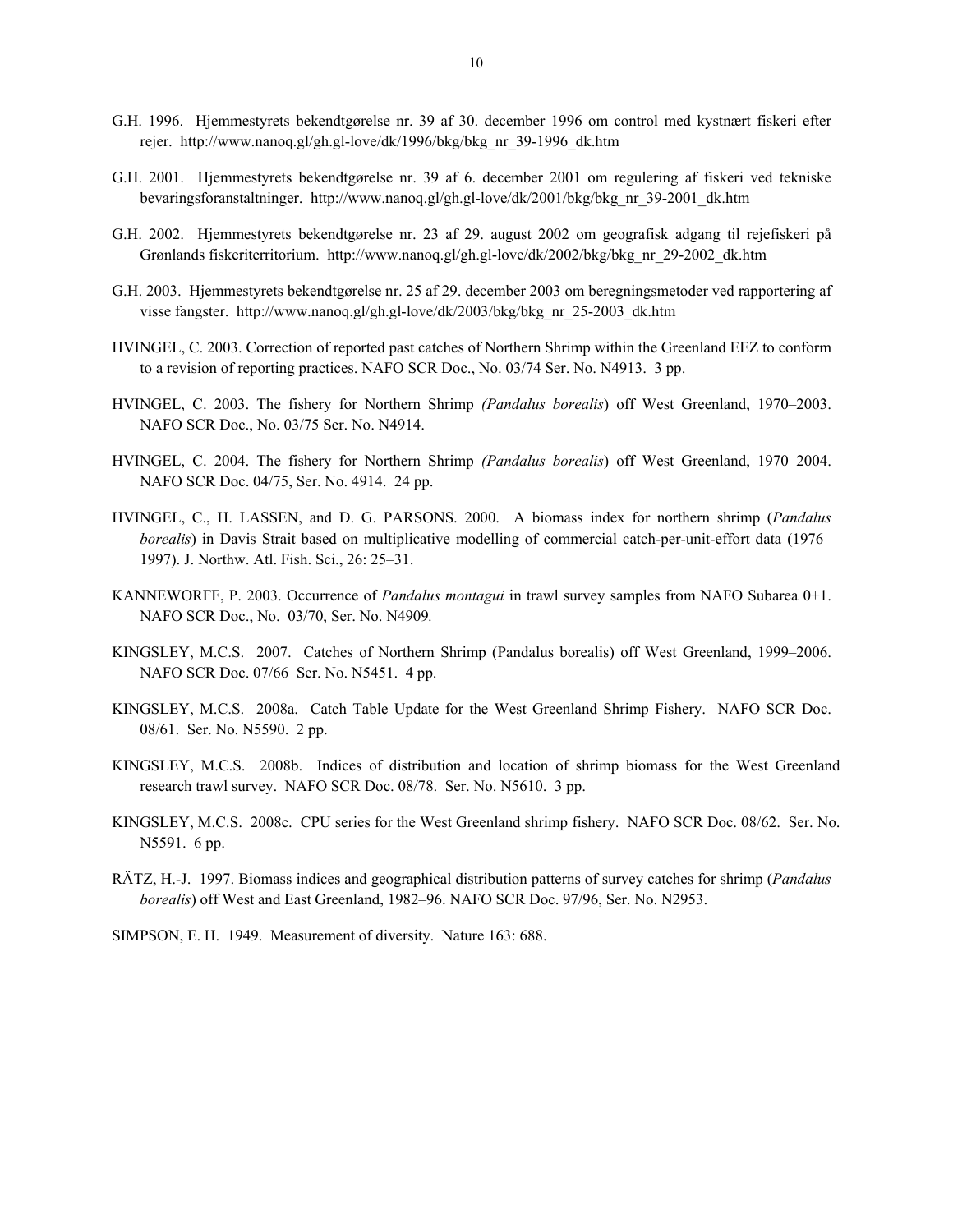| Year |                          | TAC(t)         |              |                 | Catch (t) |       |                  |              |       |                    | <b>Effort</b>            |                          |                          |                          | <b>CPUE</b>              |                    |
|------|--------------------------|----------------|--------------|-----------------|-----------|-------|------------------|--------------|-------|--------------------|--------------------------|--------------------------|--------------------------|--------------------------|--------------------------|--------------------|
|      | $SA1*$                   | Div. 0A        | <b>Total</b> | SA <sub>1</sub> |           |       | Div. 0A          | <b>Total</b> |       | SA 1 Div. 0A Total |                          | <b>Total</b>             |                          | SA 1 Div. 0A Total       |                          | <b>Total</b>       |
|      |                          |                |              | Offshore        | Inshore   | Total | Offshore         |              |       | Unstd. ('000 hr)   |                          | Std. (index)             |                          | Unstd. $(kg/hr)$         |                          | Std. $(B_{msy}=1)$ |
| 1970 | no                       | N <sub>0</sub> | no           | 1243            | 9272      | 10515 | $\theta$         | 10515        |       |                    | $\overline{\phantom{a}}$ | $\overline{\phantom{a}}$ |                          |                          | $\blacksquare$           |                    |
| 1971 | no                       | N <sub>0</sub> | no           | 1978            | 9615      | 11593 | $\boldsymbol{0}$ | 11593        |       |                    |                          |                          |                          |                          | $\overline{\phantom{0}}$ |                    |
| 1972 | no                       | N <sub>0</sub> | no           | 3786            | 8076      | 11862 | $\mathbf{0}$     | 11862        |       |                    |                          |                          |                          |                          |                          |                    |
| 1973 | no                       | N <sub>0</sub> | no           | 6785            | 8745      | 15530 | $\boldsymbol{0}$ | 15530        |       |                    |                          |                          |                          |                          |                          |                    |
| 1974 | no                       | No             | no           | 15967           | 11070     | 27038 | $\mathbf{0}$     | 27038        |       |                    | -                        | $\overline{\phantom{0}}$ | $\overline{\phantom{a}}$ |                          | $\overline{\phantom{a}}$ |                    |
| 1975 | no                       | N <sub>0</sub> | no           | 36977           | 9570      | 46547 | $\boldsymbol{0}$ | 46547        | 74.2  | $\blacksquare$     | 74                       | $\overline{\phantom{a}}$ | 628                      | $\blacksquare$           | 628                      |                    |
| 1976 | no                       | No             | no           | 52993           | 8030      | 61023 | 392              | 61415        | 80.1  | $\blacksquare$     | 80                       | 1.00                     | 762                      | $\blacksquare$           | 766                      | 0.96               |
| 1977 | $\overline{\phantom{0}}$ |                | 36000        | 42578           | 8580      | 51158 | 457              | 51615        | 73.1  | $\blacksquare$     | 73                       | 0.93                     | 699                      | $\blacksquare$           | 706                      | 0.90               |
| 1978 | $\blacksquare$           | 1000           | 41000        | 33835           | 8360      | 42195 | 122              | 42317        | 84.2  | $\blacksquare$     | 84                       | 0.98                     | 501                      | $\overline{a}$           | 503                      | 0.71               |
| 1979 | $\blacksquare$           | 2000           | 31500        | 32852           | 8250      | 41102 | 1732             | 42834        | 72.4  | $\blacksquare$     | 72                       | 1.09                     | 568                      | $\blacksquare$           | 592                      | 0.64               |
| 1980 | $\overline{a}$           | 2500           | 32000        | 44916           | 8250      | 53166 | 2726             | 55892        | 80.0  | 11.6               | 92                       | 1.18                     | 665                      | 235                      | 610                      | 0.77               |
| 1981 | 35000                    | 5000           | 40000        | 40295           | 8250      | 48545 | 5284             | 53829        | 88.2  | 16.6               | 105                      | 1.20                     | 551                      | 318                      | 514                      | 0.73               |
| 1982 | 34800                    | 5000           | 39800        | 43979           | 8250      | 52229 | 2064             | 54293        | 81.1  | 8.1                | 89                       | 0.94                     | 644                      | 256                      | 609                      | 0.93               |
| 1983 | 34625                    | 5000           | 39625        | 42553           | 8250      | 50803 | 5413             | 56216        | 89.0  | 26.1               | 115                      | 1.11                     | 571                      | 208                      | 488                      | 0.82               |
| 1984 | 34925                    | 5000           | 39925        | 42414           | 8250      | 50664 | 2142             | 52806        | 85.0  | $\blacksquare$     | 85                       | 1.12                     | 596                      | $\blacksquare$           | 621                      | 0.77               |
| 1985 | 42120                    | 6120           | 48240        | 54889           | 8250      | 63139 | 3069             | 66208        | 129.1 | 23.6               | 153                      | 1.31                     | 489                      | 130                      | 433                      | 0.82               |
| 1986 | 42120                    | 6120           | 48240        | 65623           | 8250      | 73873 | 2995             | 76868        | 133.4 | $\blacksquare$     | 133                      | 1.46                     | 554                      | $\overline{\phantom{a}}$ | 576                      | 0.86               |
| 1987 | 40120                    | 6120           | 46240        | 64222           | 7613      | 71836 | 6095             | 77931        | 137.1 | 17.7               | 155                      | 1.25                     | 524                      | 344                      | 503                      | 0.97               |
| 1988 | 40120                    | 6120           | 46240        | 56479           | 11256     | 67735 | 5881             | 73616        | 152.9 | 14.9               | 168                      | 1.76                     | 443                      | 395                      | 439                      | 0.78               |
| 1989 | 45245                    | 7520           | 52765        | 58890           | 14546     | 73436 | 7235             | 80671        | 179.6 | 19.7               | 199                      | 2.18                     | 409                      | 367                      | 405                      | 0.65               |

**Table 1a.** Catch limits, catch, effort and CPUE statistics for the shrimp fishery on the West Greenland shelf, 1970-1989.

Notes: in 1981–1995 quotas applied to the offshore area only;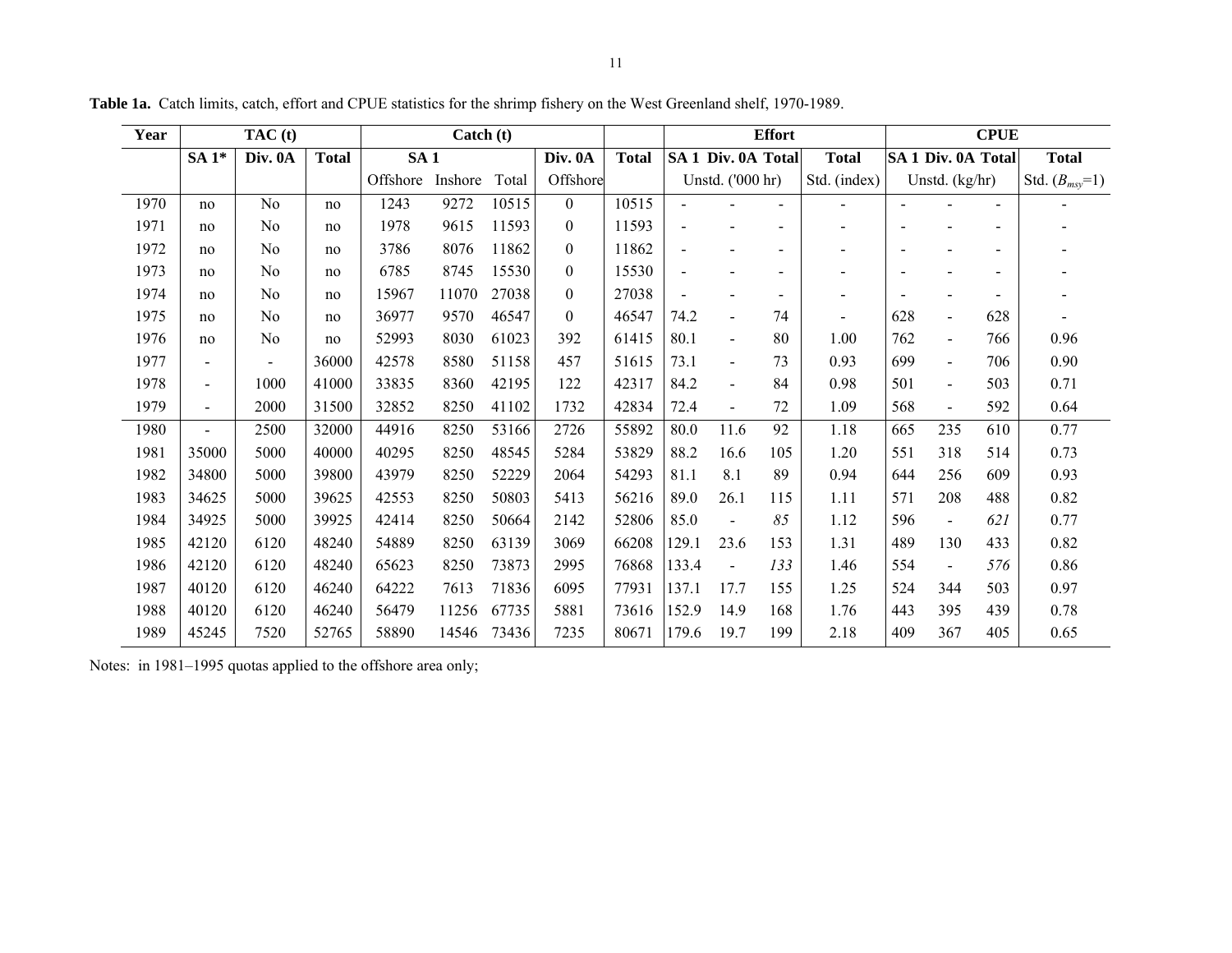| Year  |        | TAC(t)  |              |                 |         | $\text{Catch}(t)$ |          |              |                 |                  | <b>Effort</b> |              |      |                    | <b>CPUE</b> |                   |
|-------|--------|---------|--------------|-----------------|---------|-------------------|----------|--------------|-----------------|------------------|---------------|--------------|------|--------------------|-------------|-------------------|
|       | $SA1*$ | Div. 0A | <b>Total</b> | SA <sub>1</sub> |         |                   | Div. 0A  | <b>Total</b> | SA <sub>1</sub> | Div. 0A          | <b>Total</b>  | <b>Total</b> |      | SA 1 Div. 0A Total |             | <b>Total Std.</b> |
|       |        |         |              | Offshore        | Inshore | Total             | Offshore |              |                 | Unstd. ('000 hr) |               | Std. (index) |      | Unstd. (kg/hr)     |             | $(1976=1)$        |
| 1990  | 45245  | 7520    | 52765        | 62800           | 14993   | 77793             | 6177     | 83970        | 209.6           | 14.3             | 224           | 2.42         | 371  | 433                | 375         | 0.57              |
| 1991  | 46225  | 8500    | 54725        | 66818           | 17884   | 84701             | 6788     | 91489        | 230.8           | 19.6             | 250           | 2.61         | 367  | 346                | 365         | 0.57              |
| 1992  | 44200  | 8500    | 52700        | 75341           | 22653   | 97994             | 7493     | 105487       | 234.2           | 16.6             | 251           | 2.7          | 418  | 451                | 421         | 0.63              |
| 1993  | 40600  | 8500    | 49100        | 65894           | 19627   | 85522             | 5491     | 91013        | 206.1           | 12.2             | 218           | 2.46         | 415  | 450                | 417         | 0.62              |
| 1994  | 42300  | 8500    | 50800        | 68109           | 19930   | 88039             | 4766     | 92805        | 209.8           | 15.3             | 225           | 2.52         | 420  | 312                | 412         | 0.62              |
| 1995  | 39500  | 8500    | 48000        | 66955           | 18072   | 85027             | 2361     | 87388        | 184.7           | 7.3              | 192           | 2.16         | 460  | 322                | 455         | 0.70              |
| 1996  | 63922  | 8500    | 72422        | 62368           | 19095   | 81463             | 2632     | 84095        | 164.6           | 9                | 174           | 2.06         | 495  | 293                | 484         | 0.73              |
| 1997  | 64600  | 8500    | 74800        | 62743           | 14868   | 77611             | 517      | 78128        | 184.9           | 1.3              | 186           | 1.95         | 420  | 412                | 420         | 0.70              |
| 1998  | 60729  | 7650    | 68379        | 69156           | 10406   | 79562             | 933      | 80495        | 152.7           | 2.6              | 155           | 1.77         | 521  | 353                | 518         | 0.81              |
| 1999  | 73500  | 9350    | 82850        | 71203           | 18948   | 90152             | 2046     | 92198        | 164.7           | 5.1              | 170           | 1.77         | 547  | 398                | 543         | 0.92              |
| 2000  | 77675  | 9350    | 87025        | 73013           | 23365   | 96378             | 1590     | 97968        | 156.2           | 2.6              | 159           | 1.71         | 617  | 613                | 617         | 1.00              |
| 2001  | 92950  | 9350    | 102300       | 79291           | 20010   | 99301             | 3625     | 102926       | 158.3           | 6                | 164           | 1.87         | 627  | 602                | 626         | 0.94              |
| 2002  | 91150  | 12040   | 103190       | 107195          | 21729   | 128925            | 6247     | 135172       | 173.3           | 9                | 182           | 2.07         | 744  | 695                | 741         | 1.13              |
| 2003  | 101000 | 14167   | 115167       | 104237          | 18799   | 123036            | 7137     | 130173       | 124.4           | 8.2              | 133           | 1.87         | 989  | 873                | 982         | 1.21              |
| 2004  | 135352 | 14167   | 149519       | 121640          | 20686   | 142326            | 7021     | 149347       | 130.0           | 12.3             | 142.3         | 1.92         | 1095 | 570                | 1049        | 1.36              |
| 2005  | 134000 | 18452   | 152452       | 128054          | 21924   | 149978            | 6921     | 156899       | 129.5           | 9.3              | 138.8         | 1.74         | 1158 | 741                | 1130        | 1.42              |
| 2006  | 134000 | 18380   | 152380       | 125498          | 25035   | 150533            | 4127     | 154660       | 126.1           | 4.7              | 130.8         | 1.79         | 1194 | 884                | 1182        | 1.37              |
| 2007  | 134000 | 18417   | 152417       | 114099          | 25532   | 139631            | 1945     | 141576       | 114.0           | 2.2              | 116.2         | 1.38         | 1225 | 872                | 1218        | 1.40              |
| 2008# | 127300 | 18417   | 145717       |                 |         | 126221            | 5430     | 131651       | 111.8           |                  |               |              | 1129 |                    |             | 1.22              |

**Table 1b.** Catch, effort and CPUE statistics for the shrimp fishery on the West Greenland shelf, 1990-2008.

\*1981-1995 TAC for offshore only; #projected; for SA1 from Jan–June, for Can. SFA1 from average of previous 5 years.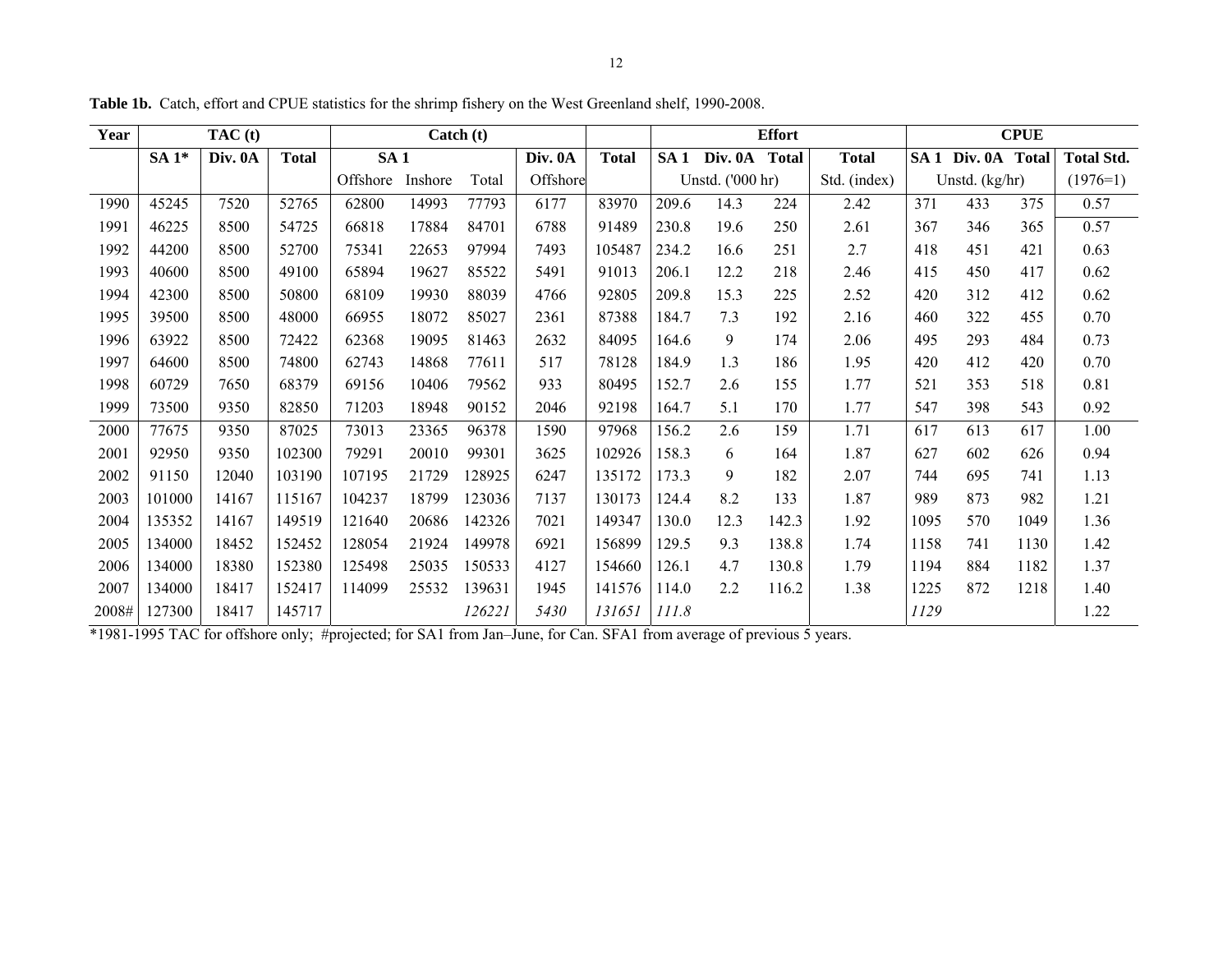|      | <b>KGH</b>   |       | <b>Offshore</b> |       | <b>Coastal</b> |       | <b>Canada SFA1</b> |           | <b>Combined</b> |       |
|------|--------------|-------|-----------------|-------|----------------|-------|--------------------|-----------|-----------------|-------|
| Year | mean         | se    | mean            | se    | mean           | se    | mean               | $\rm{se}$ | median          | i.q.r |
| 1976 | 1.66         | 0.153 |                 |       |                |       |                    |           | 1.000           | 0.360 |
| 1977 | 1.556        | 0.095 |                 |       |                |       |                    |           | 0.895           | 0.213 |
| 1978 | 1.23         | 0.074 |                 |       |                |       |                    |           | 0.701           | 0.136 |
| 1979 | 1.113        | 0.066 |                 |       |                |       |                    |           | 0.633           | 0.112 |
| 1980 | 1.34         | 0.082 |                 |       |                |       |                    |           | 0.769           | 0.162 |
| 1981 | 1.265        | 0.072 |                 |       |                |       |                    |           | 0.723           | 0.137 |
| 1982 | 1.61         | 0.099 |                 |       |                |       |                    |           | 0.931           | 0.229 |
| 1983 | 1.423        | 0.085 |                 |       |                |       |                    |           | 0.817           | 0.176 |
| 1984 | 1.338        | 0.078 |                 |       |                |       |                    |           | 0.765           | 0.154 |
| 1985 | 1.432        | 0.082 |                 |       |                |       |                    |           | 0.820           | 0.172 |
| 1986 | 1.49         | 0.085 |                 |       |                |       |                    |           | 0.855           | 0.184 |
| 1987 | 1.787        | 0.106 | 1.614           | 0.042 |                |       | 0.898              | 0.278     | 0.944           | 0.062 |
| 1988 | 1.465        | 0.086 | 1.161           | 0.024 | 1.173          | 0.050 | 0.976              | 0.144     | 0.686           | 0.038 |
| 1989 | 1.086        | 0.071 | 1.051           | 0.020 | 0.890          | 0.028 | 0.954              | 0.090     | 0.607           | 0.033 |
| 1990 | $\mathbf{1}$ |       | 1.000           |       | 1.000          |       | 1.000              |           | 0.572           | 0.032 |
| 1991 |              |       | 0.980           | 0.017 | 0.975          | 0.028 | 0.839              | 0.078     | 0.575           | 0.030 |
| 1992 |              |       | 1.071           | 0.020 | 1.070          | 0.030 | 0.894              | 0.084     | 0.629           | 0.034 |
| 1993 |              |       | 1.048           | 0.019 | 1.113          | 0.031 | 0.972              | 0.088     | 0.620           | 0.033 |
| 1994 |              |       | 1.057           | 0.020 | 0.999          | 0.027 | 0.679              | 0.060     | 0.616           | 0.034 |
| 1995 |              |       | 1.210           | 0.023 | 1.013          | 0.028 | 0.795              | 0.072     | 0.695           | 0.038 |
| 1996 |              |       | 1.267           | 0.025 | 1.064          | 0.031 | 0.667              | 0.063     | 0.727           | 0.039 |
| 1997 |              |       | 1.220           | 0.026 | 1.079          | 0.031 | 0.710              | 0.096     | 0.704           | 0.039 |
| 1998 |              |       | 1.400           | 0.032 | 1.296          | 0.041 | 0.617              | 0.073     | 0.812           | 0.047 |
| 1999 |              |       | 1.595           | 0.038 | 1.415          | 0.040 | 0.856              | 0.092     | 0.918           | 0.054 |
| 2000 |              |       | 1.679           | 0.045 | 1.742          | 0.049 | 1.120              | 0.134     | 0.996           | 0.062 |
| 2001 |              |       | 1.600           | 0.042 | 1.594          | 0.044 | 1.127              | 0.112     | 0.942           | 0.058 |
| 2002 |              |       | 1.911           | 0.046 | 1.979          | 0.056 | 1.402              | 0.131     | 1.132           | 0.067 |
| 2003 |              |       | 2.069           | 0.051 | 2.009          | 0.058 | 1.686              | 0.165     | 1.212           | 0.073 |
| 2004 |              |       | 2.361           | 0.059 | 2.117          | 0.059 | 1.056              | 0.098     | 1.358           | 0.081 |
| 2005 |              |       | 2.504           | 0.061 | 2.061          | 0.058 | 1.111              | 0.112     | 1.419           | 0.085 |
| 2006 |              |       | 2.360           | 0.058 | 2.250          | 0.066 | 1.367              | 0.146     | 1.375           | 0.082 |
| 2007 |              |       | 2.342           | 0.062 | 2.549          | 0.076 | 1.290              | 0.150     | 1.399           | 0.087 |
| 2008 |              |       | 1.987           | 0.068 | 2.329          | 0.078 |                    |           | 1.218           | 0.088 |

Table 2. Standardised (1990=1) CPUE series for 4 fleets fishing northern shrimp in West Greenland waters and a combined standardised (1976=1) CPUE series for the fishery.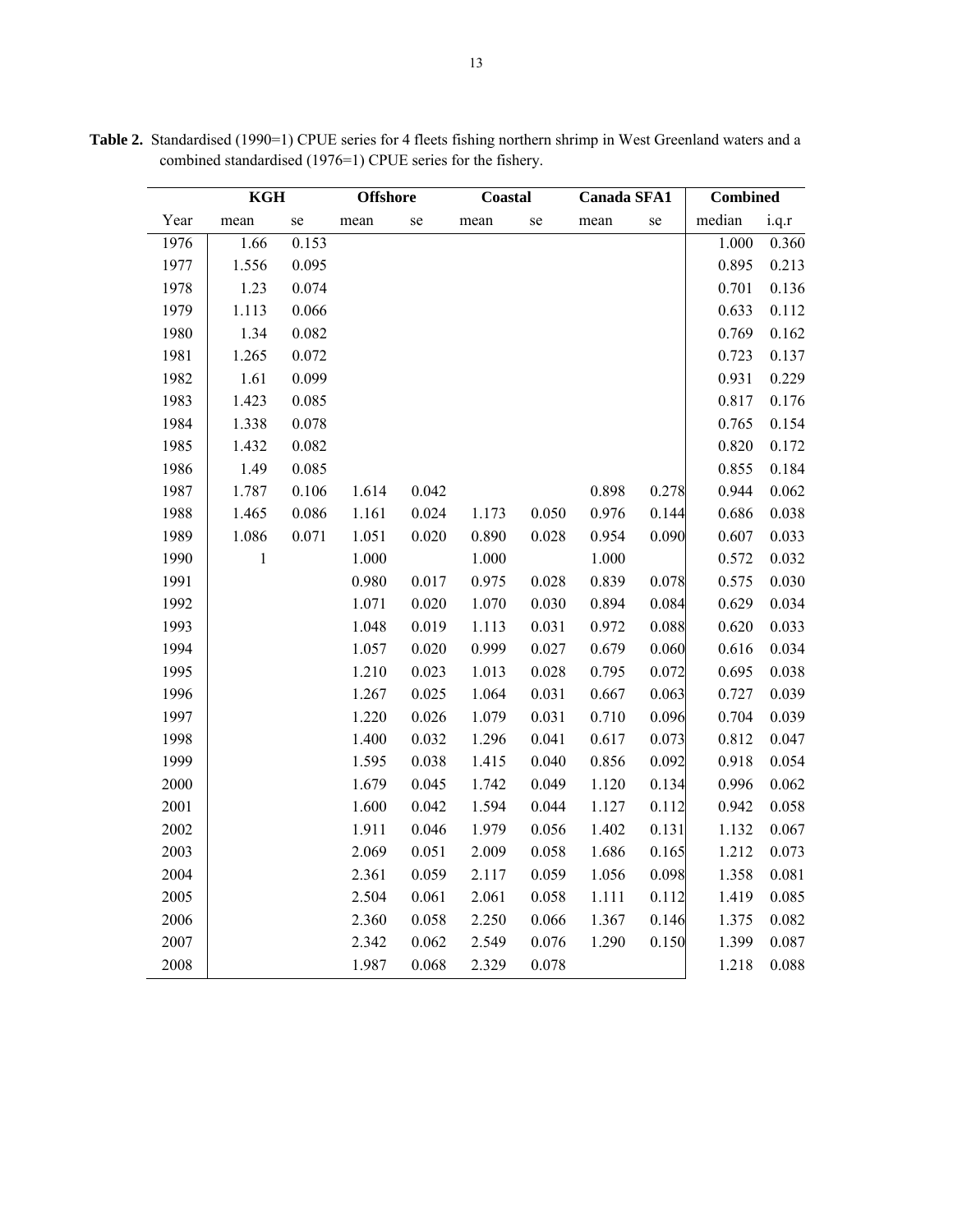| Year |     | <b>Agreed Catch ('000 tons)</b><br>Corrected, Unstandardised Effort ('000 hr) |      |                |                |                  |                  |                          |          |      |      | Unstandardised CPUE (agreed kg/hr) |                |          |                          |     |     |     |                |     |     |
|------|-----|-------------------------------------------------------------------------------|------|----------------|----------------|------------------|------------------|--------------------------|----------|------|------|------------------------------------|----------------|----------|--------------------------|-----|-----|-----|----------------|-----|-----|
|      | 0A  | 1Α                                                                            | 1B   | 1C             | 1D             | 1Е               | 1F               | 0A                       | 1Α       | 1B   | 1C   | 1D                                 | 1Ε             | 1F       | 0A                       | 1А  | 1B  | 1C  | 1 <sub>D</sub> | 1E  | 1F  |
| 1975 |     | $\theta$                                                                      | 44.6 | $\overline{2}$ | $\theta$       | $\theta$         | $\theta$         |                          | $\theta$ | 70.5 | 3.6  | $\mathbf{0}$                       | $\theta$       | $\Omega$ |                          |     | 632 | 551 |                |     |     |
| 1976 | 0.4 | $\theta$                                                                      | 54.7 | 6.3            | $\overline{0}$ | $\mathbf{0}$     | $\boldsymbol{0}$ |                          | 0.1      | 70.1 | 8    | 0.1                                | 0.8            |          |                          |     | 780 | 785 |                |     | 40  |
| 1977 | 0.5 | 0.2                                                                           | 47.8 | 3.1            | 0.1            | $\theta$         | $\boldsymbol{0}$ |                          | 0.5      | 67.8 | 4.4  | 0.5                                | $\theta$       | $\theta$ | $\overline{\phantom{a}}$ | 357 | 705 | 691 | 253            |     |     |
| 1978 | 0.1 | 0.5                                                                           | 40.9 | 0.5            | 0.2            | $\theta$         | $\theta$         |                          | 1.4      | 80.7 | 1.3  | 0.8                                | $\theta$       | $\theta$ | $\overline{\phantom{a}}$ | 382 | 507 | 416 | 259            |     |     |
| 1979 | l.7 | 4.8                                                                           | 35.7 | 0.5            | $\Omega$       | $\boldsymbol{0}$ | $\mathbf{0}$     | $\overline{\phantom{a}}$ | 6.7      | 64.1 | 1.5  | 0.1                                | $\mathbf{0}$   | 0        | $\overline{\phantom{a}}$ | 719 | 557 | 348 | 112            |     |     |
| 1980 | 2.7 | 14.6                                                                          | 35   | 3.3            | 0.3            | $\mathbf{0}$     | $\theta$         | 11.6                     | 21.2     | 53.3 | 4.9  | 0.5                                | $\overline{0}$ | $\Omega$ | 235                      | 690 | 655 | 668 | 596            |     |     |
| 1981 | 5.3 | 5.7                                                                           | 37.5 | 5.3            | $\overline{0}$ | $\boldsymbol{0}$ | $\mathbf{0}$     | 16.6                     | 11.2     | 66.4 | 10.4 | 0.1                                | $\mathbf{0}$   | $\theta$ | 318                      | 511 | 564 | 510 | 409            |     |     |
| 1982 | 2.1 | 0.8                                                                           | 43.2 | 8.2            | $\theta$       | $\boldsymbol{0}$ | $\theta$         | 8.1                      | 1.7      | 65.7 | 13.5 | 0.1                                | $\theta$       | $\theta$ | 256                      | 472 | 657 | 604 | 388            |     |     |
| 1983 | 5.4 | 0.5                                                                           | 40.5 | 9.4            | 0.5            | $\boldsymbol{0}$ | $\mathbf{0}$     | 26.1                     | 0.9      | 69.5 | 17.8 | 0.9                                | $\theta$       | $\Omega$ | 208                      | 559 | 582 | 528 | 531            |     | 614 |
| 1984 |     | 1.2                                                                           | 30.4 | 17             | 2.1            | $\theta$         | $\theta$         |                          | 2.7      | 51.1 | 28.4 | 2.7                                | 0              | 0.1      | $\overline{\phantom{a}}$ | 431 | 595 | 598 | 785            | ۰   | 47  |
| 1985 | 3.1 | 8.1                                                                           | 35.5 | 14.9           | 4.7            | $\theta$         | $\boldsymbol{0}$ | 23.6                     | 28.7     | 66.2 | 25.6 | 8.7                                | $\theta$       | $\theta$ | 130                      | 282 | 536 | 580 | 540            |     |     |
| 1986 | 3   | 26.3                                                                          | 32.4 | 9.2            | 6              | $\mathbf{0}$     | $\theta$         | $\blacksquare$           | 54.2     | 55.2 | 14.1 | 9.6                                | 0.1            | 0.1      | $\overline{\phantom{a}}$ | 485 | 586 | 649 | 624            | 273 |     |
| 1987 | 6.1 | 19.4                                                                          | 43.7 | 7.3            | 1.3            | $\boldsymbol{0}$ | $\theta$         | 17.7                     | 54.4     | 67.9 | 10.7 | 4.2                                | $\Omega$       | $\theta$ | 344                      | 357 | 644 | 685 | 324            |     |     |
| 1988 | 5.9 | 12.4                                                                          | 47.5 | 7.1            | 0.5            | $\theta$         | 0.1              | 14.9                     | 40.9     | 94.3 | 14.7 | 2                                  | $\theta$       |          | 395                      | 302 | 504 | 486 | 268            |     | 153 |
| 1989 | '.2 | 16.3                                                                          | 33.8 | 12.9           | 10             | $\boldsymbol{0}$ | 0.5              | 19.7                     | 47.3     | 77.7 | 30.5 | 19.8                               | 0              | 4.2      | 367                      | 343 | 435 | 422 | 507            |     | 111 |

**Table 3.** Annual catch, effort and CPUE of the shrimp fishery on the West Greenland shelf by NAFO Divisions. Data from logbooks, weighted up to annual 'agreed' catch.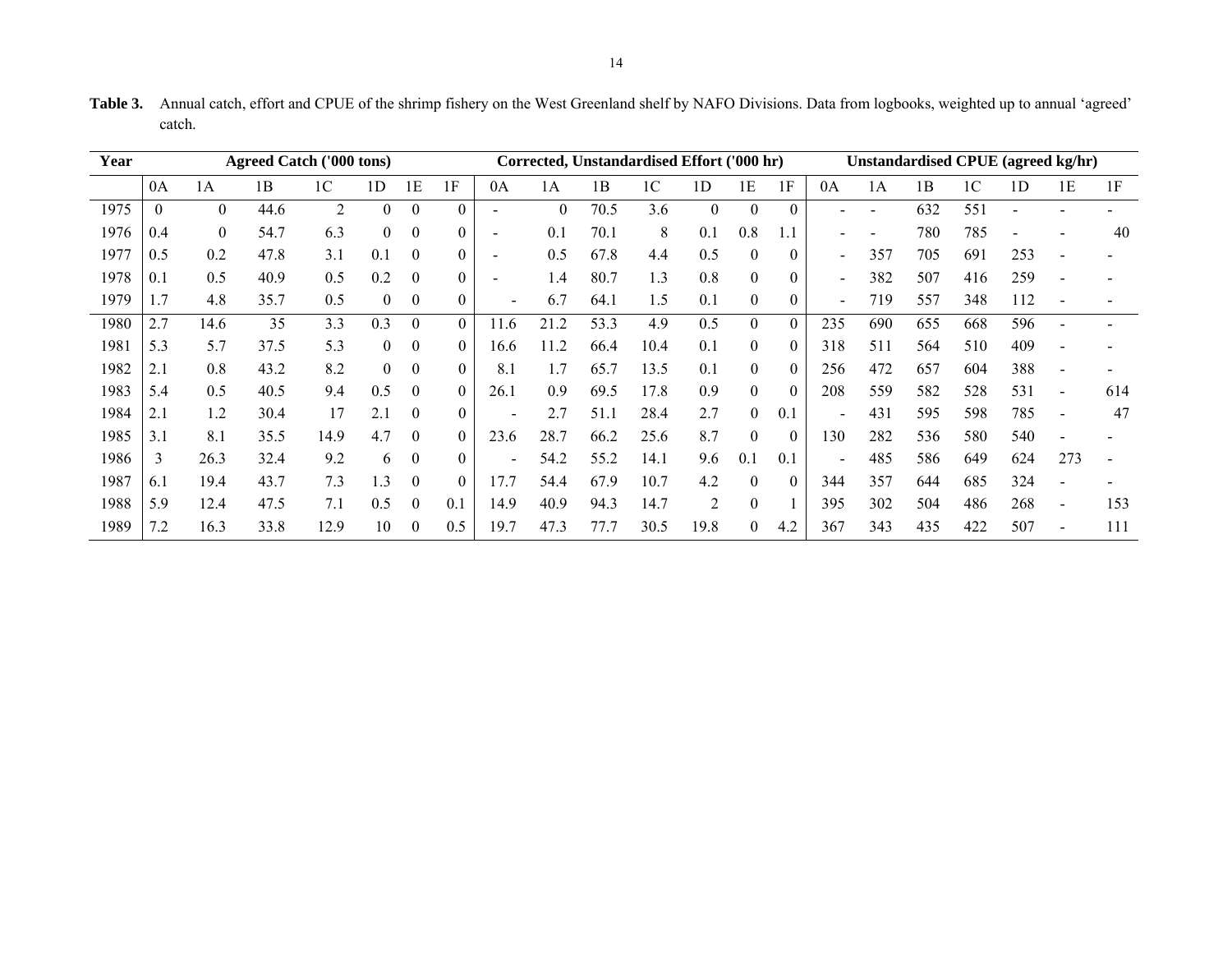| Year  | <b>Agreed Catch ('000 tons)</b> |      |      |                |                | Corrected, Unstandardised Effort ('000 hr) |      |      |      | Unstandardised CPUE (agreed kg/hr) |                |                |                  |      |     |     |      |                |                |                |      |
|-------|---------------------------------|------|------|----------------|----------------|--------------------------------------------|------|------|------|------------------------------------|----------------|----------------|------------------|------|-----|-----|------|----------------|----------------|----------------|------|
|       | 0A                              | 1A   | 1B   | 1 <sup>C</sup> | 1 <sub>D</sub> | 1E                                         | 1F   | 0A   | 1A   | 1B                                 | 1 <sup>C</sup> | 1 <sub>D</sub> | 1E               | 1F   | 0A  | 1A  | 1B   | 1 <sup>C</sup> | 1 <sub>D</sub> | 1E             | 1F   |
| 1990  | 6.2                             | 12.2 | 30   | 22.7           | 12.4           | $\theta$                                   | 0.5  | 14.3 | 42.3 | 77.5                               | 56.1           | 30.8           | $\boldsymbol{0}$ | 2.8  | 433 | 288 | 387  | 405            | 403            | $\blacksquare$ | 165  |
| 1991  | 6.8                             | 12.6 | 32.9 | 18.8           | 19.6           | 0.6                                        | 0.2  | 19.6 | 37   | 90                                 | 52.6           | 49.2           | 0.7              | 1.3  | 346 | 341 | 365  | 357            | 398            | 824            | 191  |
| 1992  | 7.5                             | 16.3 | 32.8 | 19.9           | 23.4           | 5                                          | 0.6  | 16.6 | 49.3 | 76.2                               | 48             | 51.7           | 7.8              | 1.3  | 451 | 330 | 431  | 415            | 452            | 642            | 497  |
| 1993  | 5.5                             | 7.6  | 36.3 | 15.8           | 18.1           | 4.5                                        | 3.2  | 12.2 | 22.9 | 82                                 | 41.3           | 44.3           | 8                | 7.6  | 450 | 331 | 442  | 383            | 410            | 559            | 425  |
| 1994  | 4.8                             | 7.3  | 33.7 | 15.9           | 19.9           | 7                                          | 4.2  | 15.3 | 23.3 | 84.1                               | 40.9           | 42.7           | 9.6              | 9.3  | 312 | 313 | 401  | 390            | 467            | 736            | 450  |
| 1995  | 2.4                             | 6.9  | 27.2 | 15.5           | 22             | 8.6                                        | 4.9  | 7.3  | 20.9 | 69.2                               | 33.8           | 40.8           | 12.3             | 7.9  | 322 | 330 | 393  | 458            | 539            | 696            | 624  |
| 1996  | 2.6                             | 5.4  | 22.4 | 16.8           | 23.3           | 8.3                                        | 5.3  | 9    | 18.4 | 51                                 | 35             | 39.3           | 11.8             | 9.1  | 293 | 293 | 439  | 481            | 594            | 700            | 579  |
| 1997  | 0.5                             | 7.3  | 20.2 | 11.5           | 22.6           | 8.5                                        | 7.6  | 1.3  | 43.7 | 53.7                               | 24             | 39.2           | 11.6             | 12.6 | 412 | 167 | 376  | 477            | 576            | 730            | 605  |
| 1998  | 0.9                             | 4.5  | 22.6 | 13.5           | 21.1           | 8.7                                        | 9    | 2.6  | 20   | 48.9                               | 25.4           | 34.2           | 10.6             | 13.5 | 353 | 226 | 463  | 532            | 618            | 817            | 671  |
| 1999  | 2                               | 8.8  | 28.5 | 14.6           | 19.1           | 8.3                                        | 10.9 | 5.1  | 34.2 | 58.9                               | 22.5           | 27.1           | 9.2              | 12.9 | 398 | 259 | 484  | 650            | 704            | 902            | 839  |
| 2000  | .6                              | 14.8 | 29.2 | 15             | 19             |                                            | 11.5 | 2.6  | 36.2 | 51.7                               | 20.3           | 26.2           | 7.7              | 14.1 | 613 | 409 | 564  | 737            | 727            | 909            | 810  |
| 2001  | 3.6                             | 14.4 | 27.4 | 17.1           | 20.8           | 8                                          | 11.6 | 6    | 41   | 49.2                               | 21.1           | 27.4           | 7.7              | 11.8 | 602 | 351 | 557  | 810            | 760            | 1029           | 980  |
| 2002  | 6.2                             | 15.2 | 43.5 | 26.5           | 25             | 8.5                                        | 10.3 | 9    | 41.6 | 58.7                               | 27.5           | 28.2           | 7                | 10.4 | 695 | 365 | 741  | 963            | 888            | 1216           | 989  |
| 2003  | 7.1                             | 13.9 | 42.4 | 24.8           | 23.1           | 8                                          | 10.8 | 8.2  | 32.6 | 41.6                               | 17.2           | 17.5           | 5.3              | 10.1 | 873 | 427 | 1018 | 1440           | 1324           | 1512           | 1061 |
| 2004  | 7.0                             | 13.8 | 55.0 | 33.6           | 24.6           | 5.7                                        | 9.6  | 12.3 | 33.4 | 51.2                               | 18.1           | 13.3           | 2.8              | 11.2 | 570 | 413 | 1075 | 1853           | 1857           | 2019           | 856  |
| 2005  | 6.9                             | 11.3 | 73.0 | 33.6           | 18.0           | 5.4                                        | 8.7  | 9.3  | 23.1 | 58.6                               | 16.5           | 10.6           | 5.2              | 15.5 | 741 | 488 | 1244 | 2038           | 1700           | 1038           | 565  |
| 2006  | 4.1                             | 13.5 | 79.6 | 23.3           | 19.0           | 9.6                                        | 5.4  | 4.7  | 21.5 | 60.6                               | 12.3           | 11.2           | 10.0             | 10.6 | 884 | 631 | 1313 | 1899           | 1700           | 967            | 510  |
| 2007  | L.9                             | 26.0 | 83.3 | 8.9            | 11.8           | 8.5                                        | 1.1  | 2.2  | 27.2 | 63.3                               | 5.6            | 8.6            | 7.0              | 2.3  | 872 | 955 | 1316 | 1602           | 1381           | 1218           | 464  |
| 2008* | 5.4                             | 14.3 | 88.2 | 9.7            | 6.4            | 7.5                                        | 0.1  |      | 19.5 | 73.8                               | 6.8            | 4.9            | 6.8              | 0.1  |     | 736 | 1195 | 1425           | 1300           | 1115           | 974  |

\* projected.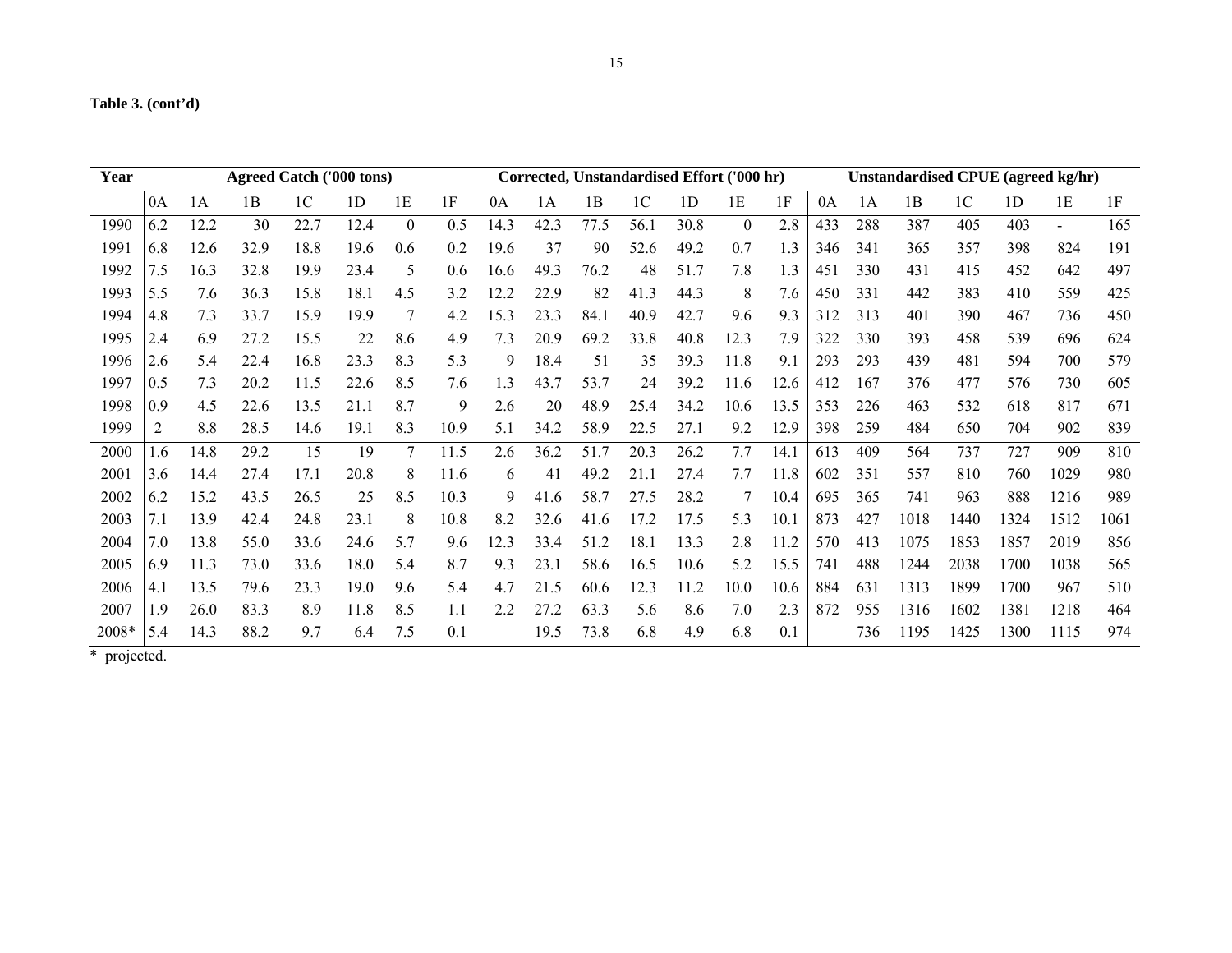|                | 5-year period |           |           |           |           |           |           |  |  |
|----------------|---------------|-----------|-----------|-----------|-----------|-----------|-----------|--|--|
|                | $75 - 79$     | $80 - 84$ | $85 - 89$ | $90 - 94$ | $95 - 99$ | $00 - 04$ | $05 - 08$ |  |  |
| 1A             | 4.7           | 9.2       | 23.4      | 12.8      | 8.1       | 12.1      | 11.5      |  |  |
| 1B             | 91.8          | 72.1      | 56.1      | 38.3      | 29.1      | 33.7      | 55.6      |  |  |
| 1 <sup>C</sup> | 3.3           | 17.4      | 13.9      | 21.5      | 17.2      | 20.0      | 14.0      |  |  |
| 1 <sub>D</sub> | 0.2           | 1.3       | 6.4       | 21.5      | 26.1      | 19.0      | 10.3      |  |  |
| 1E             | 0.0           | 0.0       | 0.0       | 4.0       | 10.2      | 6.2       | 5.4       |  |  |
| 1F             | 0.0           | 0.0       | 0.2       | 2.1       | 9.3       | 9.0       | 3.0       |  |  |
| Diversity      | 1.2           | 1.8       | 2.5       | 3.9       | 4.8       | 4.6       | 2.8       |  |  |

**Table 4a.** Distribution (%; columns sum to 100) of catches of northern shrimp between Divisions in NAFO Subarea 1 by 5-year period.

**Table 4b.** Distribution (%; columns sum to 100) of fishing effort<sup>1</sup> for northern shrimp between Divisions in NAFO Subarea 1 by 5-year period.

|                | 5-year period |           |           |           |       |           |           |  |  |  |  |
|----------------|---------------|-----------|-----------|-----------|-------|-----------|-----------|--|--|--|--|
|                | $75 - 79$     | $80 - 84$ | $85 - 89$ | $90 - 94$ | 95-99 | $00 - 04$ | $05 - 08$ |  |  |  |  |
| 1A             | 4.2           | 9.3       | 30.5      | 15.9      | 16.7  | 24.9      | 19.2      |  |  |  |  |
| 1B             | 91.9          | 71.4      | 49.9      | 37.7      | 32.9  | 34.0      | 51.5      |  |  |  |  |
| 1 <sup>C</sup> | 3.4           | 18.1      | 12.6      | 21.9      | 16.2  | 14.1      | 8.9       |  |  |  |  |
| 1D             | 0.5           | 1.1       | 6.0       | 20.0      | 21.0  | 15.1      | 7.7       |  |  |  |  |
| 1E             | 0.1           | 0.0       | 0.0       | 2.4       | 6.5   | 4.1       | 6.0       |  |  |  |  |
| 1F             | 0.1           | 0.0       | 0.9       | 2.1       | 6.7   | 7.8       | 6.7       |  |  |  |  |
| Diversity      | 1.2           | 1.8       | 2.8       | 3.9       | 4.6   | 4.4       | 3.1       |  |  |  |  |

<sup>1</sup> unstandardised trawl time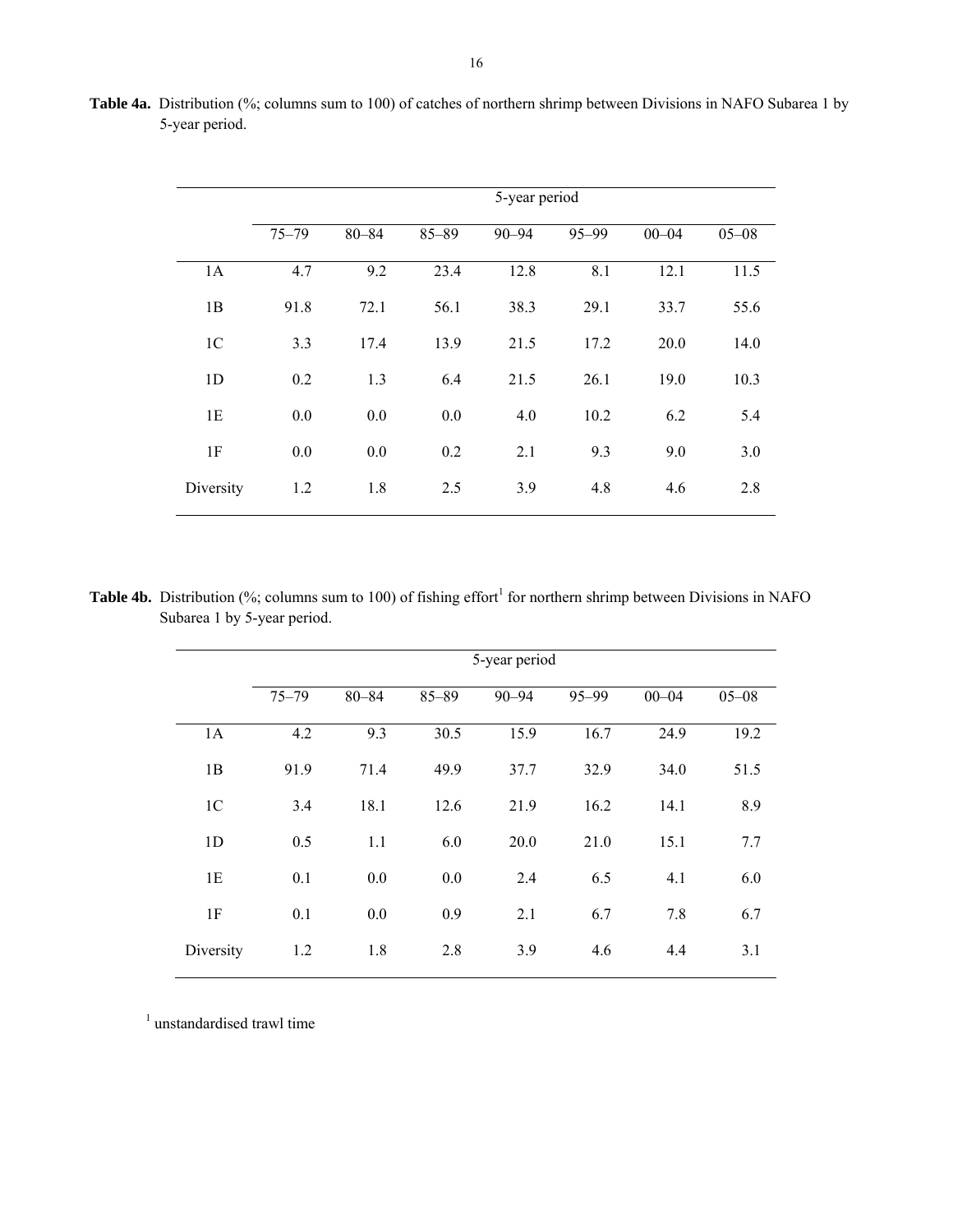| Year | Jan   | Feb   | Mar              | Apr              | <b>May</b> | Jun   | Jul                      | Aug               | <b>Sep</b> | Oct   | <b>Nov</b>       | Dec   |
|------|-------|-------|------------------|------------------|------------|-------|--------------------------|-------------------|------------|-------|------------------|-------|
| 1976 | 5778  | 736   | $\boldsymbol{0}$ | $\boldsymbol{0}$ | 154        | 10861 | 10457                    | 11588             | 11398      | 8369  | 1985             | 89    |
| 1977 | 3062  | 3145  | 2229             | 2780             | 3736       | 5565  | 5972                     | 5052              | 4321       | 6459  | 5682             | 3612  |
| 1978 | 971   | 366   | 152              | 777              | 5829       | 6620  | 6134                     | 6348              | 4506       | 3601  | 3529             | 3483  |
| 1979 | 2428  | 540   | 5245             | 6444             | 6184       | 5252  | 4298                     | 3904              | 2352       | 1563  | 3007             | 1617  |
| 1980 | 4651  | 5383  | 4976             | 5892             | 7072       | 7453  | 6656                     | 5226              | 5499       | 2508  | $\boldsymbol{0}$ | 576   |
| 1981 | 3564  | 3555  | 2964             | 4279             | 7157       | 4890  | 7118                     | 7121              | 4476       | 3171  | 3431             | 2103  |
| 1982 | 3422  | 709   | $\mathbf{1}$     | 2441             | 8342       | 7738  | 6784                     | 7803              | 4738       | 6907  | 4239             | 1168  |
| 1983 | 37    | 247   | 577              | 2029             | 7655       | 7838  | 9260                     | 6855              | 5952       | 6785  | 5625             | 3357  |
| 1984 | 45    | 494   | 4426             | 7258             | 7881       | 8490  | 7800                     | 3765              | 2408       | 4429  | 4310             | 1498  |
| 1985 | 2109  | 3513  | 5362             | 3419             | 5318       | 7221  | 6889                     | 9117              | 6051       | 8733  | 6047             | 2429  |
| 1986 | 3337  | 3152  | 3553             | 5311             | 4768       | 9021  | 8382                     | 7412              | 9571       | 14932 | 4401             | 3029  |
| 1987 | 2979  | 1731  | 4748             | 6167             | 7616       | 8168  | 9707                     | 10340             | 7869       | 10724 | 4970             | 2911  |
| 1988 | 2318  | 2913  | 3589             | 7443             | 7636       | 7663  | 8835                     | 8384              | 9110       | 7529  | 5412             | 2785  |
| 1989 | 2513  | 3029  | 4344             | 7873             | 6499       | 10254 | 13429                    | 9699              | 6996       | 7883  | 4749             | 3403  |
| 1990 | 4097  | 4286  | 4952             | 8453             | 9011       | 8972  | 8997                     | 8225              | 7393       | 7087  | 7957             | 4540  |
| 1991 | 4103  | 3653  | 4056             | 3834             | 6416       | 9439  | 11591                    | 9941              | 8654       | 10243 | 11233            | 8326  |
| 1992 | 4695  | 3591  | 6037             | 6724             | 8463       | 11196 | 11442                    | 10880             | 11384      | 13591 | 10274            | 7210  |
| 1993 | 2639  | 3164  | 4357             | 5950             | 7670       | 7991  | 8703                     | 9659              | 10350      | 12584 | 11009            | 6937  |
| 1994 | 4321  | 3905  | 6566             | 8553             | 7342       | 7165  | 9656                     | 9408              | 10678      | 11705 | 7942             | 5565  |
| 1995 | 3851  | 5268  | 7792             | 10378            | 8138       | 7761  | 8575                     | 8931              | 8398       | 8010  | 6283             | 4004  |
| 1996 | 4028  | 6409  | 7885             | 9144             | 8873       | 8793  | 8842                     | 9446              | 8570       | 6118  | 3302             | 2684  |
| 1997 | 3634  | 5995  | 6273             | 6562             | 7664       | 8185  | 9514                     | 8061              | 7882       | 7277  | 5035             | 2047  |
| 1998 | 8625  | 6420  | 5896             | 9980             | 10438      | 10505 | 10308                    | 5015              | 5366       | 3549  | 2634             | 1758  |
| 1999 | 5035  | 5648  | 7382             | 8133             | 9390       | 8547  | 11074                    | 8738              | 8348       | 8203  | 6625             | 5075  |
| 2000 | 4440  | 6528  | 7491             | 9121             | 9738       | 11435 | 11580                    | 8573              | 7934       | 6922  | 8377             | 5830  |
| 2001 | 4287  | 5471  | 6248             | 5763             | 8624       | 11195 | 12545                    | 12011             | 9930       | 10981 | 8163             | 7708  |
| 2002 | 8815  | 5971  | 7985             | 11485            | 12324      | 12234 | 15668                    | 14696             | 12415      | 11495 | 12711            | 9373  |
| 2003 | 8561  | 7984  | 10616            | 11832            | 12708      | 11228 | 10886                    | 11542             | 14117      | 11901 | 10915            | 7881  |
| 2004 | 8018  | 8596  | 8875             | 12341            | 14081      | 13973 | 12736                    | 10106             | 15341      | 14217 | 12758            | 11191 |
| 2005 | 10695 | 8782  | 12726            | 14836            | 15192      | 15181 | 15354                    | 16471             | 13959      | 12719 | 10420            | 10564 |
| 2006 | 12563 | 11713 | 13939            | 10923            | 14195      | 10949 | 15465                    | 15614             | 15014      | 12933 | 12157            | 9195  |
| 2007 | 5417  | 8660  | 10391            | 13376            | 13298      | 13476 | 16829                    | 14512             | 13981      | 11228 | 9937             | 10471 |
| 2008 | 8989  | 7386  | 8478             | 12421            | 13432      | 11303 | $\overline{\phantom{0}}$ | $\qquad \qquad -$ |            |       |                  |       |

**Table 5.** Shrimp catch on the West Greenland shelf by month 1976-2008, summed from vessel logs and weighted up to total catch.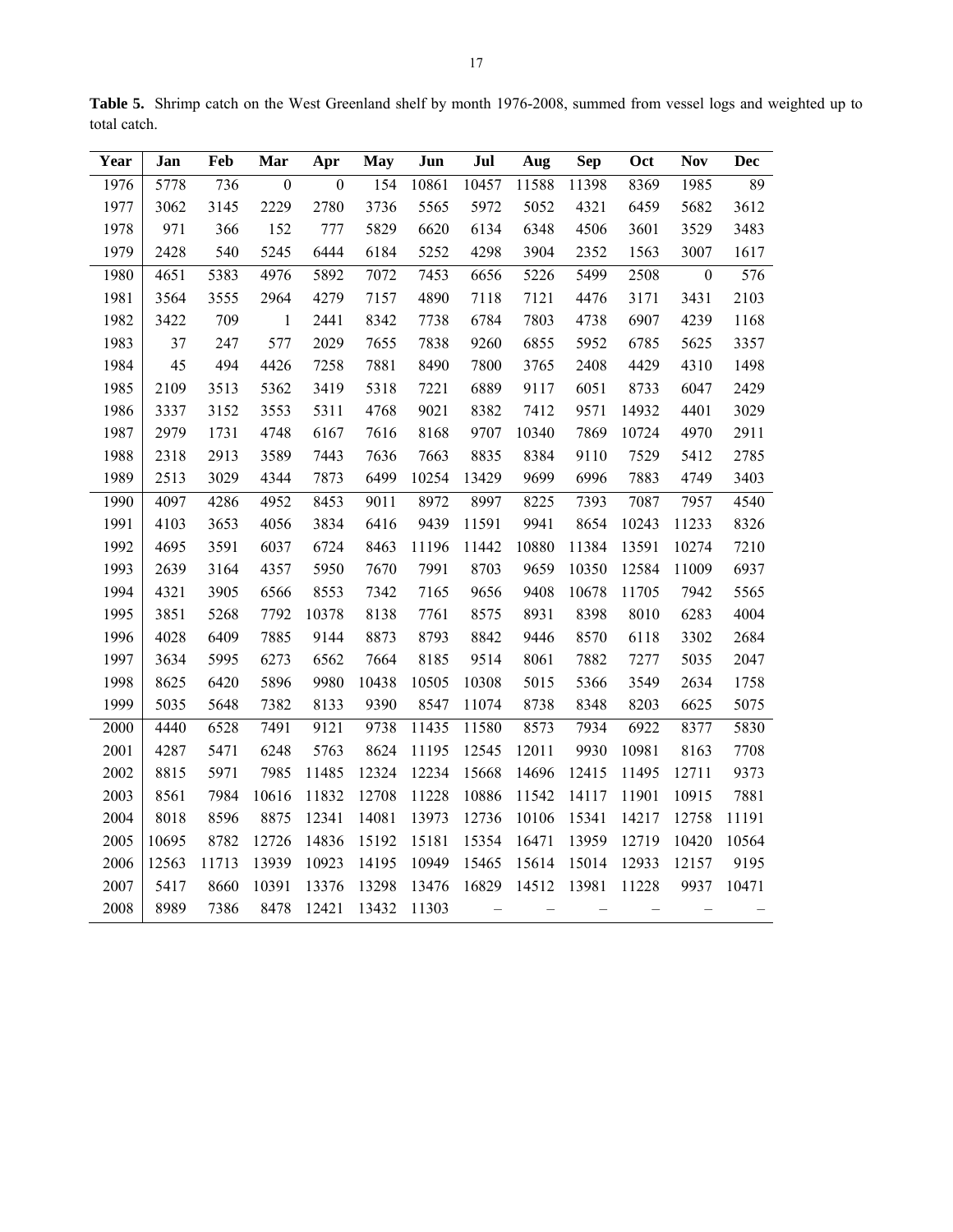| Year  |                  | P. borealis      |                  | Fish             | P. montagui             |
|-------|------------------|------------------|------------------|------------------|-------------------------|
|       | discard          |                  | discard          |                  |                         |
|       | (tons)           | discard $(\% )$  | (tons)           | discard $(\% )$  | landed (tons)           |
| 1975  | $\boldsymbol{0}$ | 0                | $\boldsymbol{0}$ | $\boldsymbol{0}$ | $\boldsymbol{0}$        |
| 1976  | $\boldsymbol{0}$ | $\boldsymbol{0}$ | $\boldsymbol{0}$ | $\boldsymbol{0}$ | $\boldsymbol{0}$        |
| 1977  | $\boldsymbol{0}$ | $\boldsymbol{0}$ | 23               | $\boldsymbol{0}$ | $\boldsymbol{0}$        |
| 1978  | $\boldsymbol{0}$ | 0                | 27               | 0.1              | $\boldsymbol{0}$        |
| 1979  | $\boldsymbol{0}$ | $\boldsymbol{0}$ | 151              | 0.4              | $\boldsymbol{0}$        |
| 1980  | $\boldsymbol{0}$ | $\boldsymbol{0}$ | 186              | 0.3              | $\boldsymbol{0}$        |
| 1981  | $\boldsymbol{0}$ | $\boldsymbol{0}$ | 725              | 1.5              | $\boldsymbol{0}$        |
| 1982  | $\boldsymbol{0}$ | 0                | 788              | 1.5              | $\boldsymbol{0}$        |
| 1983  | $\boldsymbol{0}$ | $\boldsymbol{0}$ | 964              | 1.9              | $\boldsymbol{0}$        |
| 1984  | $\boldsymbol{0}$ | $\boldsymbol{0}$ | 1311             | 2.6              | $\boldsymbol{0}$        |
| 1985  | 149              | 0.2              | 1501             | 2.4              | $\boldsymbol{0}$        |
| 1986  | 110              | 0.1              | 1639             | 2.2              | $\boldsymbol{0}$        |
| 1987  | 182              | 0.3              | 885              | 1.2              | $\boldsymbol{0}$        |
| 1988  | 209              | 0.3              | 1067             | 1.6              | $\boldsymbol{0}$        |
| 1989  | 197              | 0.3              | 1403             | 1.9              | $\boldsymbol{0}$        |
| 1990  | 263              | 0.3              | 1261             | 1.6              | $\boldsymbol{0}$        |
| 1991  | 407              | 0.5              | 2053             | 2.4              | $\boldsymbol{0}$        |
| 1992  | 335              | 0.3              | 2162             | 2.2              | $\boldsymbol{0}$        |
| 1993  | 250              | 0.3              | 1906             | 2.2              | $\boldsymbol{0}$        |
| 1994  | 331              | 0.4              | 2671             | 3                | 5                       |
| 1995  | 476              | 0.6              | 2700             | 3.2              | 562                     |
| 1996  | 324              | 0.4              | 2712             | 3.3              | 773                     |
| 1997  | 310              | 0.4              | 2327             | $\mathfrak{Z}$   | 422                     |
| 1998  | 314              | 0.4              | 2183             | 2.7              | 1253                    |
| 1999  | 197              | 0.2              | 7                | $\boldsymbol{0}$ | $\overline{\mathbf{4}}$ |
| 2000  | 268              | 0.3              | 685              | 0.7              | 305                     |
| 2001  | 382              | 0.4              | 1122             | 1.1              | 882                     |
| 2002  | 649              | 0.5              | 1274             | $\,1$            | 225                     |
| 2003  | 638              | 0.5              | 1291             | $\mathbf{1}$     | 967                     |
| 2004  | 724              | 0.5              | 992              | 0.7              | 789                     |
| 2005  | 753              | 0.5              | 982              | 0.7              | 511                     |
| 2006  | 850              | 0.6              | 1157             | 0.8              | 1419                    |
| 2007  | 728              | 0.5              | 2047             | 1.5              | 1966                    |
| 2008* | 678              | 0.5              | 1061             | 0.8              | 160                     |

**Table 6.** Discards of shrimp and fish, and landed catch reported as *P. montagui,* in the shrimp fishery in NAFO Subarea 1.

\* 2008: projected from part-year's data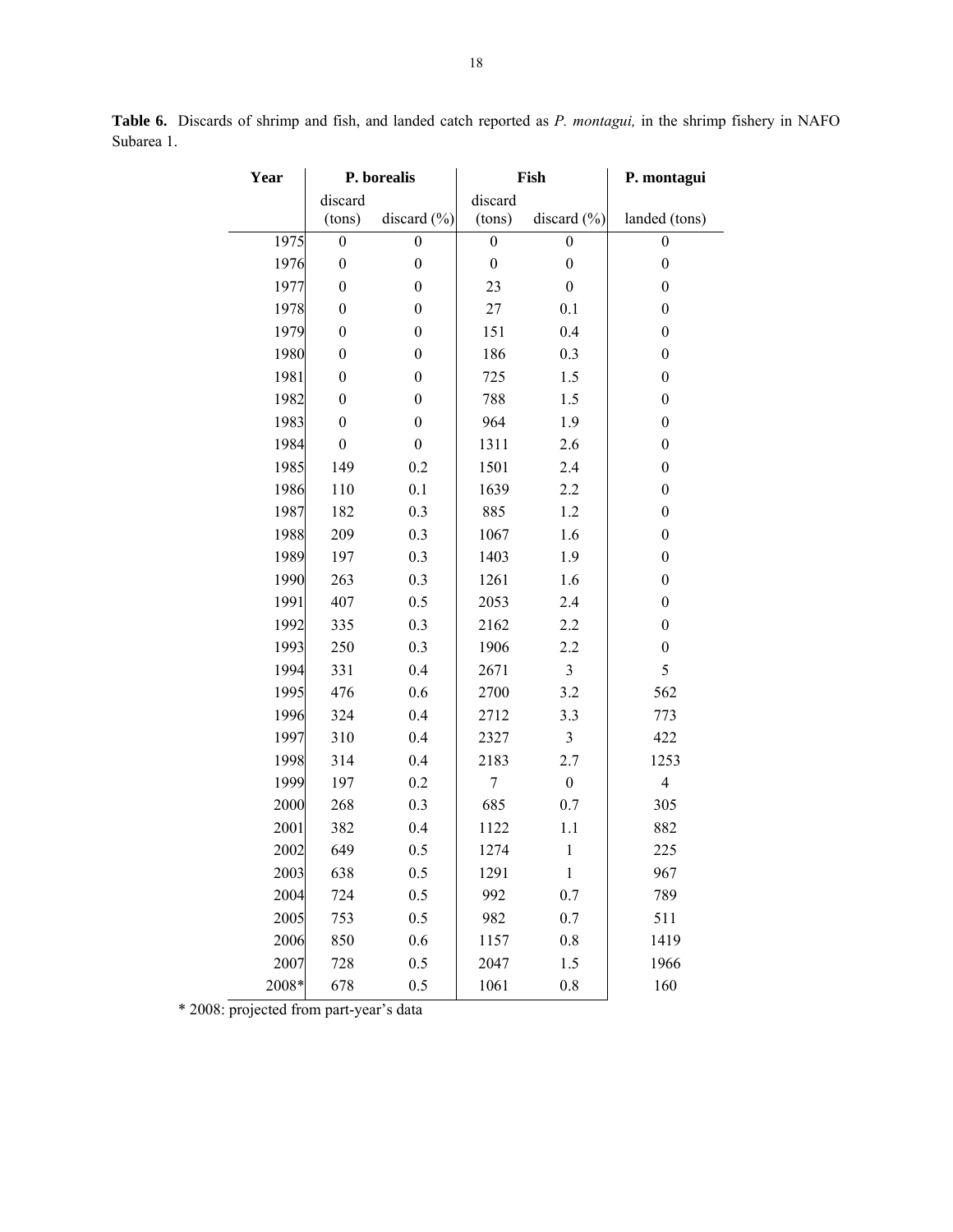|      | Fish Catch | Shrimp | Ratio<br>$(\%)$ |
|------|------------|--------|-----------------|
| 1979 | 186        | 1732   | 10.7            |
| 1980 | 104        | 415    | 25.1            |
| 1981 | 789        | 4419   | 17.9            |
| 1982 | 230        | 2818   | 8.1             |
| 1983 | 137        | 2096   | 6.5             |
| 1984 | 231        | 1569   | 14.7            |
| 1985 | 377        | 2449   | 15.4            |
| 1986 | 867        | 2972   | 29.2            |
| 1987 | 696        | 3406   | 20.4            |
| 1988 | 707        | 3479   | 20.3            |
| 1989 | 1848       | 7360   | 25.1            |
| 1990 | 1354       | 5663   | 23.9            |
| 1991 | 2496       | 6849   | 36.4            |
| 1992 | 2457       | 7480   | 32.8            |
| 1993 | 1426       | 5275   | 27              |
| 1994 | 1498       | 4355   | 34.4            |
| 1995 | 740        | 2275   | 32.5            |
| 1996 | 612        | 2673   | 22.9            |
| 1997 | 67         | 520    | 12.9            |
| 1998 | 115        | 819    | 14.1            |
| 1999 | 131        | 2081   | 6.3             |
| 2000 | 35         | 1676   | 2.1             |
| 2001 | 84         | 3443   | 2.5             |
| 2002 | 176        | 5966   | 3               |
| 2003 | 196        | 5439   | 3.6             |
| 2004 | 352        | 7155   | 4.9             |
| 2005 | 228        | 6077   | 3.8             |
| 2006 | 175        | 4127   | 4.2             |
| 2007 | 35         | 1945   | 1.8             |

**Table 7**. Catches\* (tons) of fish in Canadian offshore fisheries in eastern Davis Strait.

\* for some years, not clear whether this is by-catch in the shrimp fishery, or whether directed catches in other fisheries are included.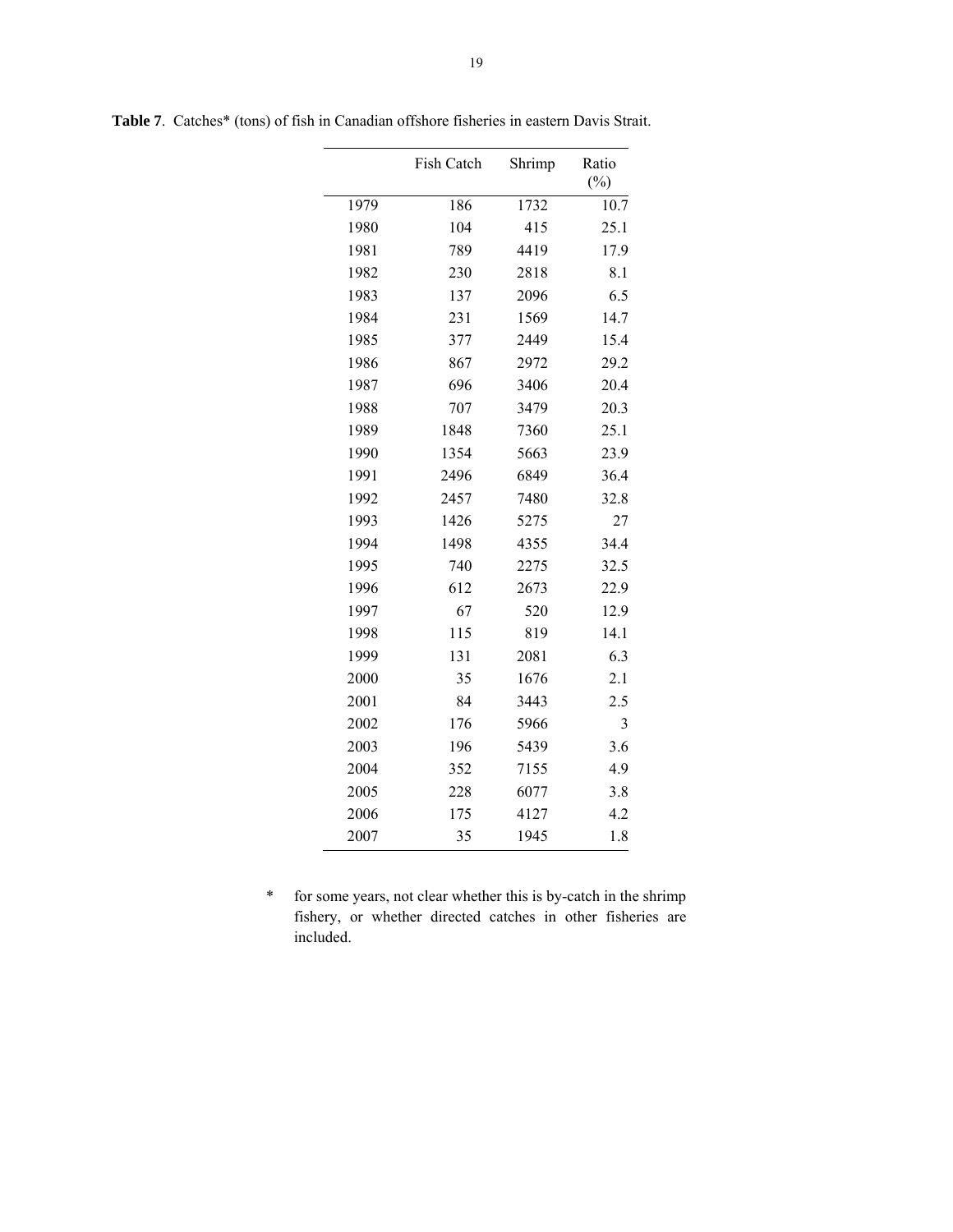

**Fig. 1a**. Nominal and effective sizes of the offshore trawler fleet in the West Greenland shrimp fishery, 1975–2007, from logbook records.



**Fig. 1b**. Nominal and effective sizes of the coastal trawler fleet in the West Greenland shrimp fishery, 1975–2007, from logbook records.



**Fig. 1c**. Nominal and effective sizes of the trawler fleet in the West Greenland shrimp fishery, 1975–2007, from logbook records.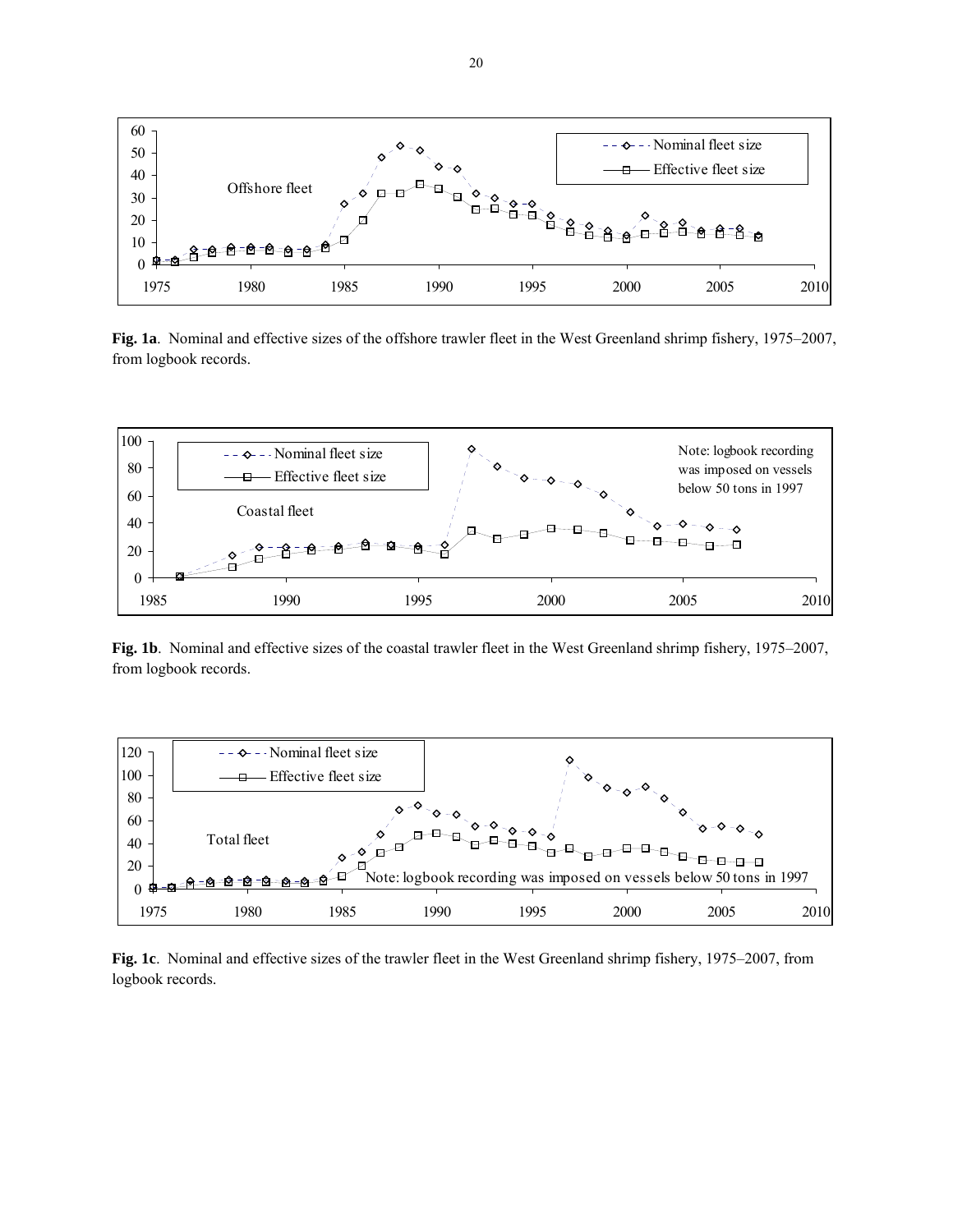

**Fig. 2.** Catches in the shrimp fishery in NAFO Subarea 1 and Canadian SFA 1, 1970-2008; 2008 value projected from half-year's data.



**Fig. 3.** Fishing effort applied in the shrimp fishery in NAFO Subarea 1 and Canadian SFA 1, 1970–2008.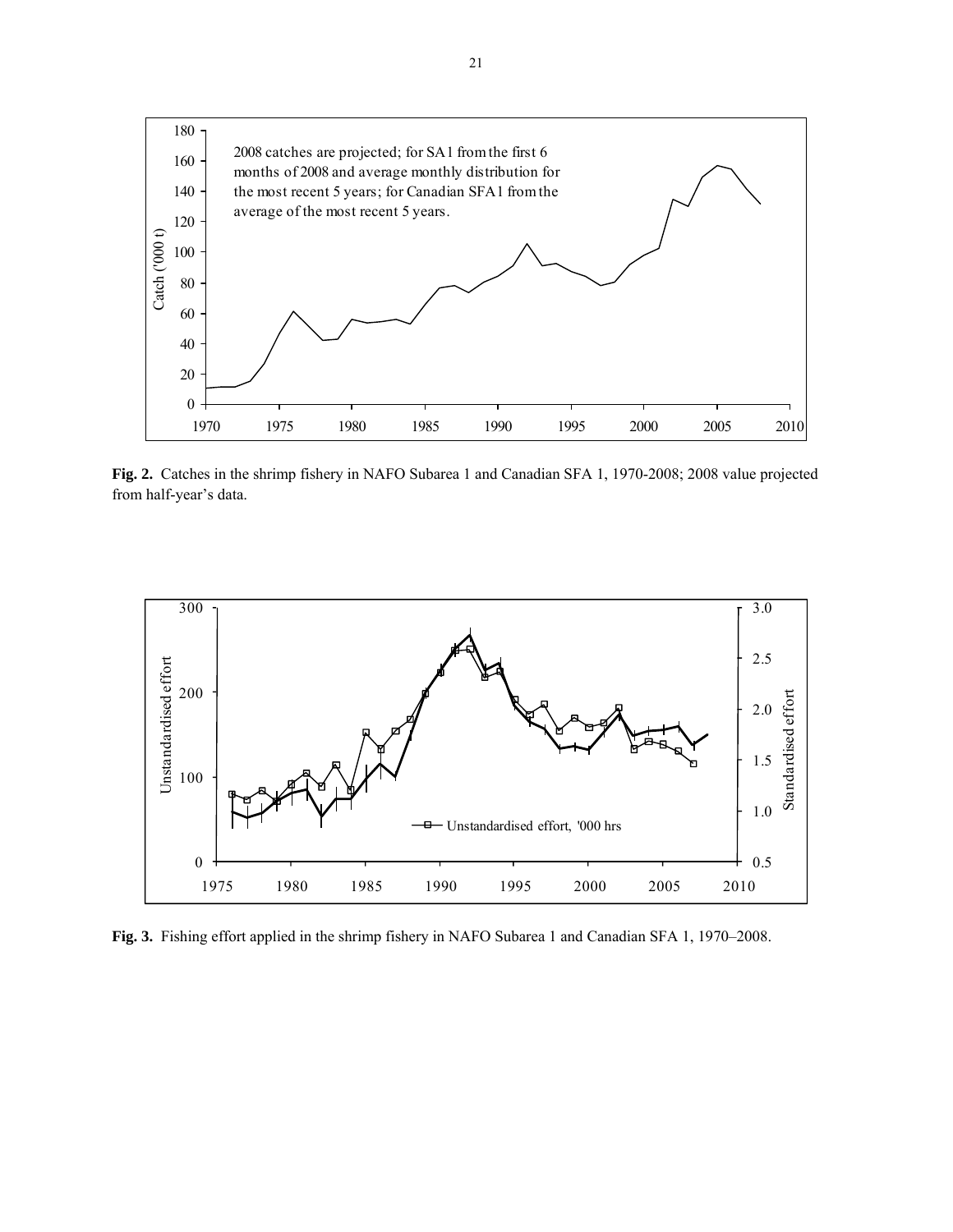

**Fig. 4a.** Distribution of fishing for Northern Shrimp by the Greenland coastal fleet in NAFO Subarea 1 from July 2007 through June 2008, with NAFO Divisions and statistical areas.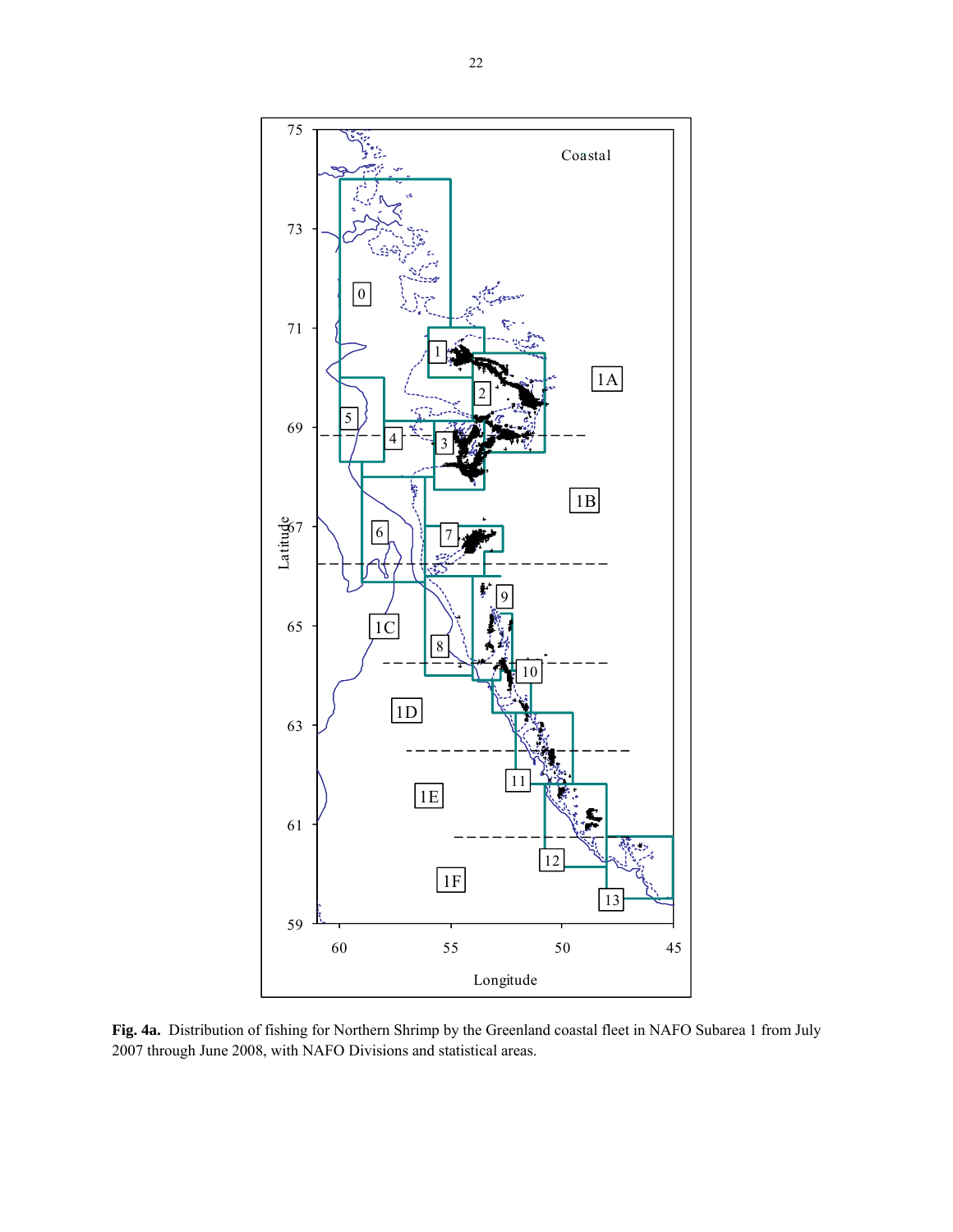

**Fig. 4b.** Distribution of fishing for Northern Shrimp by the offshore fleet in NAFO Subarea 1 from July 2007 through June 2008, with statistical areas and NAFO Divisions.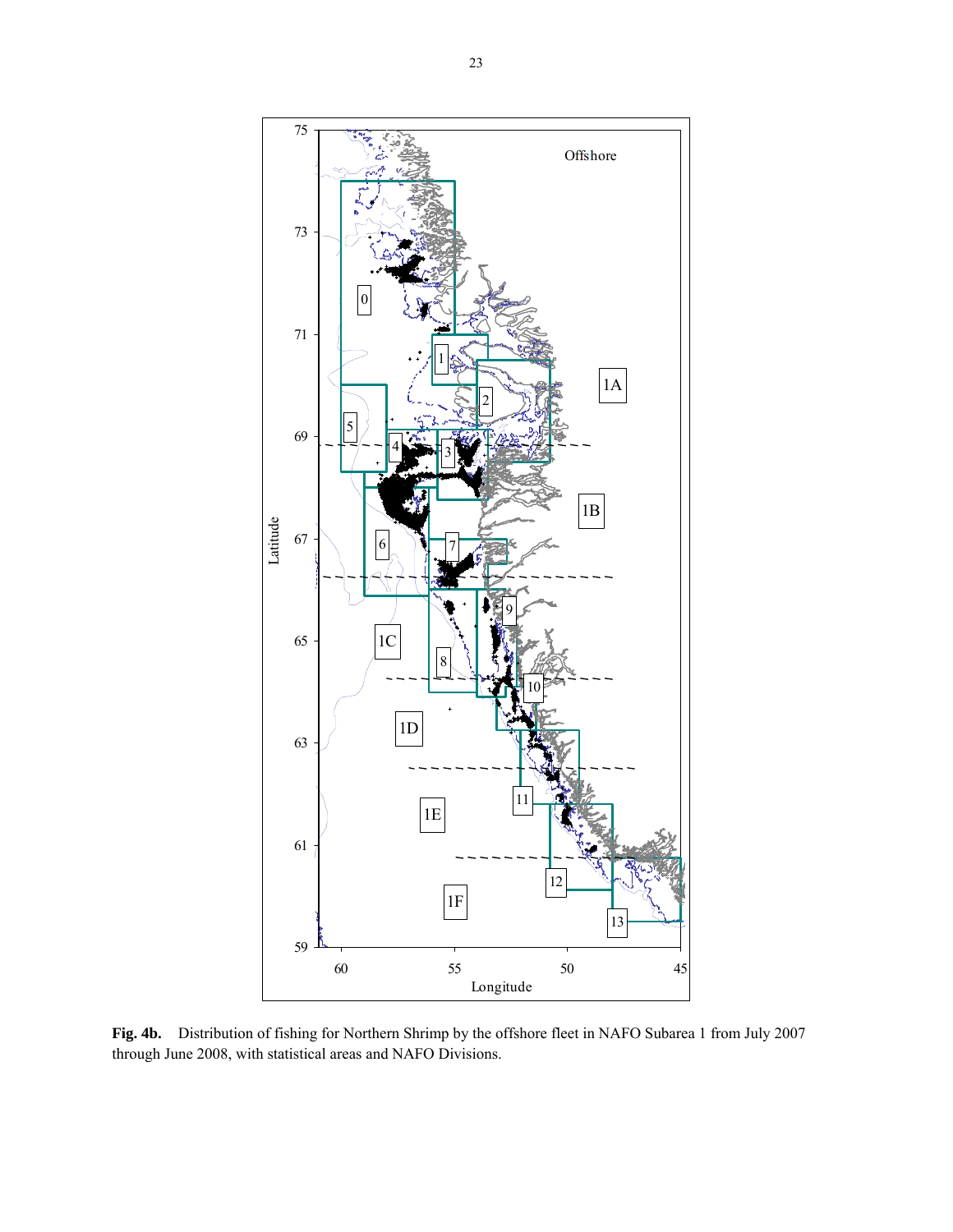

**Fig. 5a.** Distribution of the logbook-recorded catch of northern shrimp in the West Greenland fishery between statistical areas. (The light band that starts in the top left-hand corner is Area 7; the black band near the bottom is Area 3, that near the top is Area 9.)



**Fig. 5b.** Distribution of the logbook-recorded catch of northern shrimp in the West Greenland fishery between NAFO Divisions in Subarea1.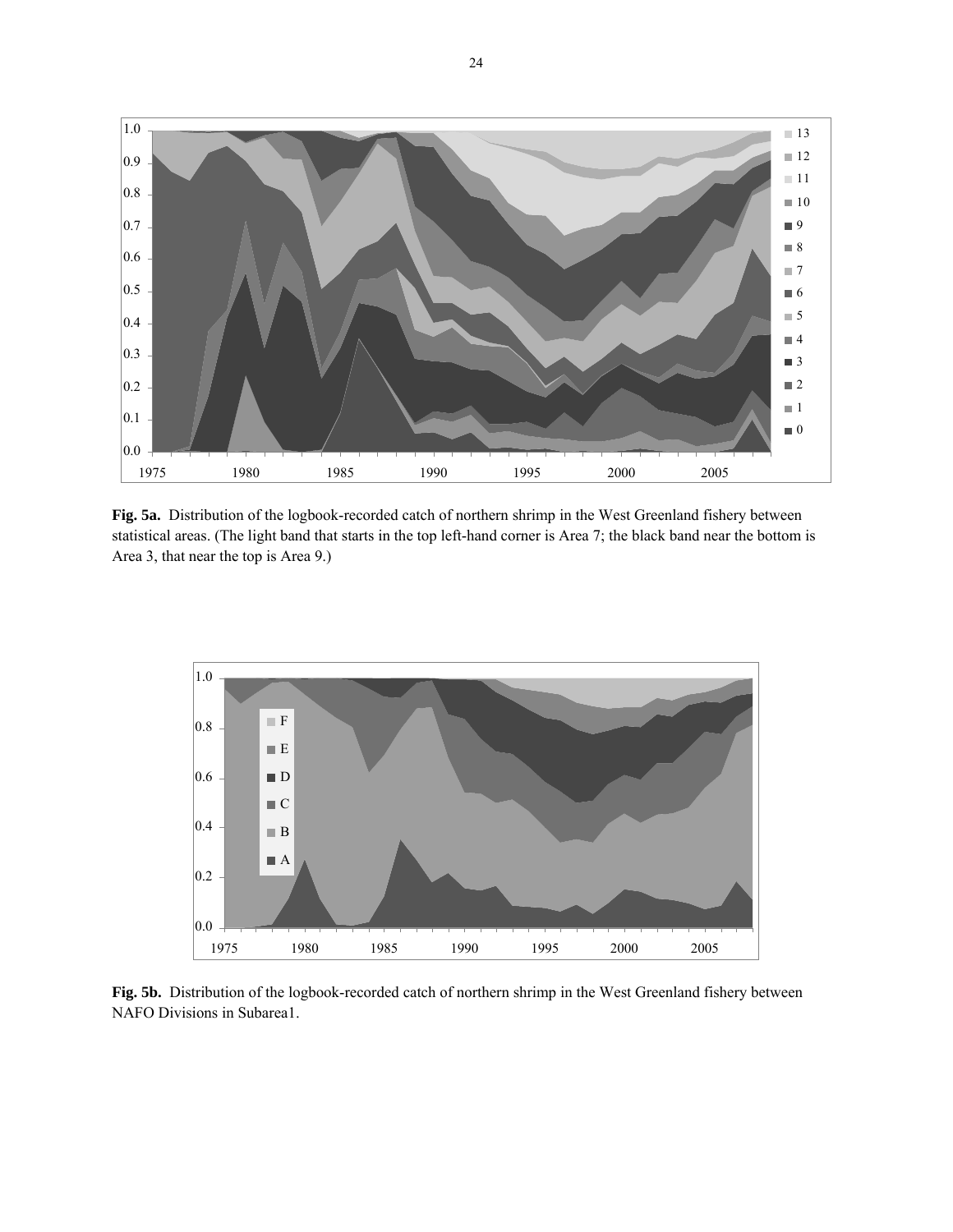

**Fig. 6.** Diversity indices for the distribution of logbook records of the West Greenland fishery between statistical areas, 1975–2008.



**Fig. 7.** Standardised CPUE in the West Greenland shrimp fishery, 1976–2008; standardised series from 4 fleets and a standardised union series.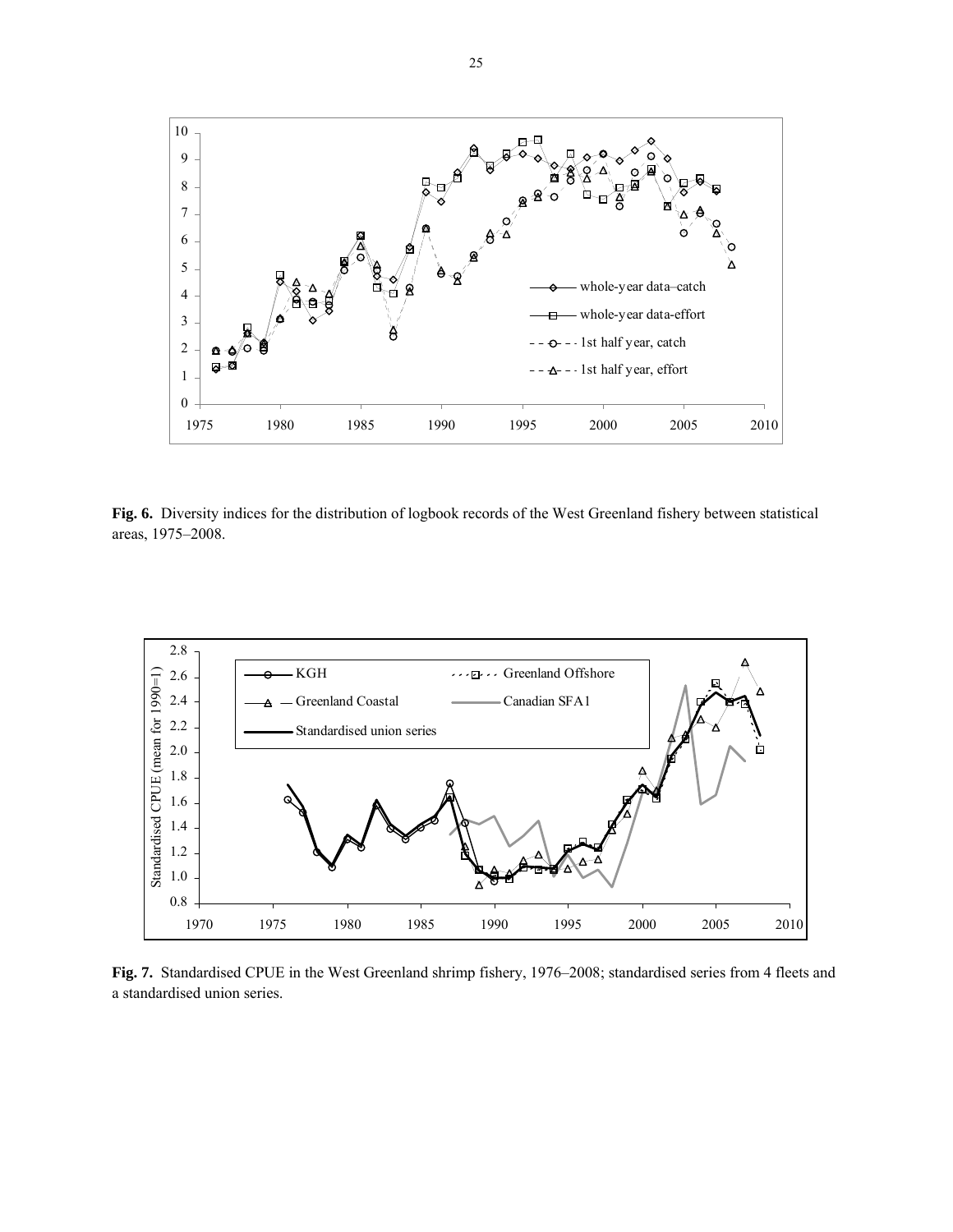#### **Appendix I: A standardised CPUE series for the Greenland Offshore fleet.**

Greenland offshore fleet 12:35 Friday, October 17, 2008 15

no month-area interaction included no summation after grouping

Group Area 7, 8, 9, w. 10

Group Mar. w. Apr., June w. July, Sept. & Oct. w. Nov.; Dec. w. Jan.

The GLM Procedure

Class Level Information

Class Levels Values

VESSEL 27 hh02 hh05 hh06 hh07 hh10 hh11 hh13 hh16 hh20 hh22 hh23 hh24 hh26 hh27 hh28 hh29 hh30 hh32 hh35 hh36 hh40 hh41 hh43 hh45 hh46 hh47 hh48

year 22 1987 1988 1989 1991 1992 1993 1994 1995 1996 1997 1998 1999 2000 2001 2002 2003 2004 2005 2006 2007 2008 2090

MONTH 7 1 2 4 5 7 8 11

AREA 7 3 4 5 6 10 11 12

Number of Observations Read 12619

Number of Observations Used 12619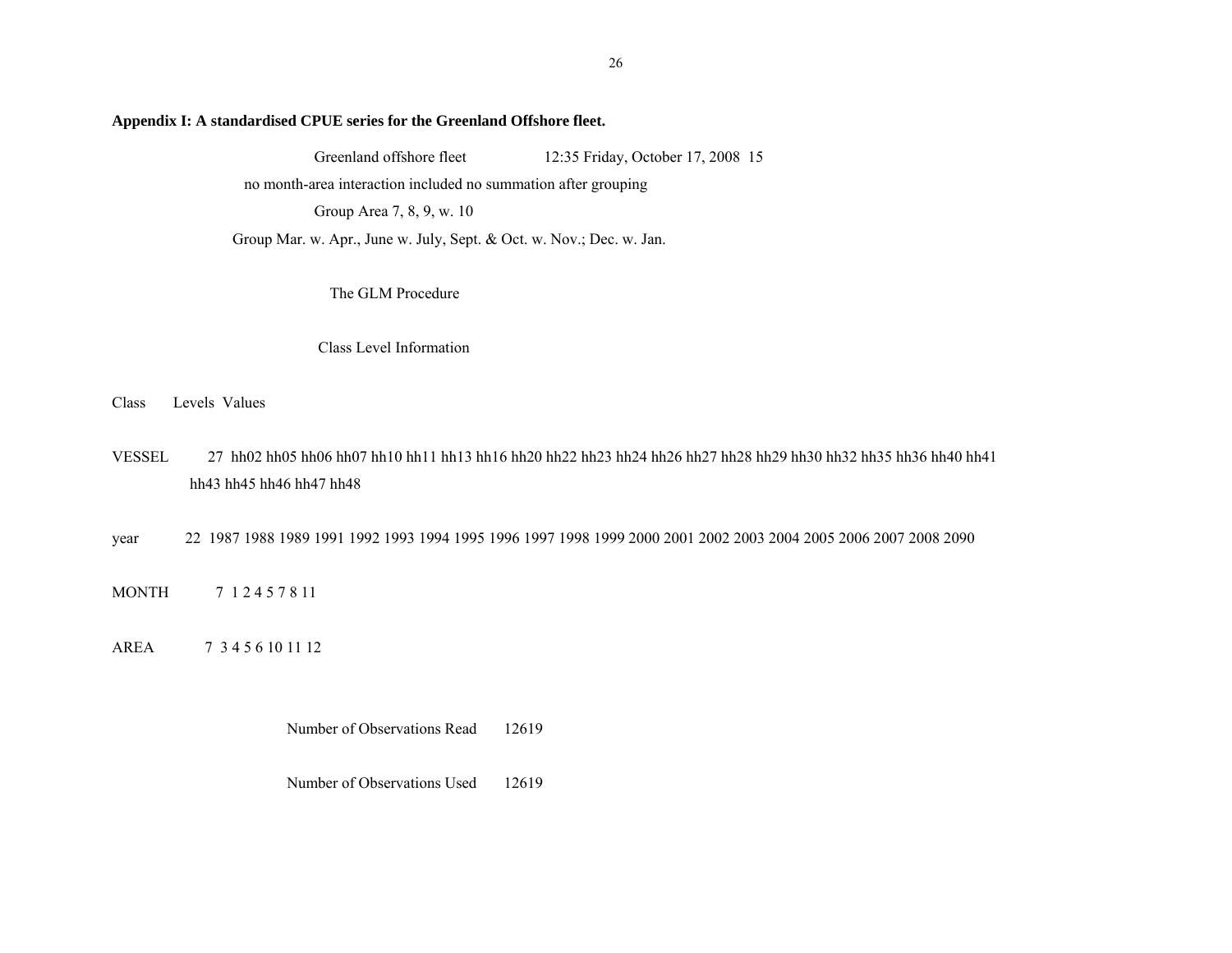no month-area interaction included no summation after grouping

Group Area 7, 8, 9, w. 10

Group Mar. w. Apr., June w. July, Sept. & Oct. w. Nov.; Dec. w. Jan.

#### The GLM Procedure

Dependent Variable: LNCPUE

Weight: Hauls

|                 |       | Sum of            |                                     |                                            |  |
|-----------------|-------|-------------------|-------------------------------------|--------------------------------------------|--|
| Source          | DF    | Squares           |                                     | Mean Square F Value $Pr > F$               |  |
| Model           | 59    | 128076.0005       | 2170.7797 728.91                    | < 0.001                                    |  |
| Error           | 12559 | 37402.2621 2.9781 |                                     |                                            |  |
| Corrected Total |       | 12618 165478.2627 |                                     |                                            |  |
| R-Square        |       |                   | Coeff Var Root MSE LNCPUE Mean      |                                            |  |
|                 |       |                   | 0.773975 72.20554 1.725724 2.390016 |                                            |  |
| Source          | DF    |                   |                                     | Type ISS Mean Square F Value $Pr > F$      |  |
| <b>VESSEL</b>   | 26    |                   |                                     | $112552.7355$ $4328.9514$ $1453.58$ < 0001 |  |
| <b>MONTH</b>    | 6     |                   |                                     | $2016.9600$ $336.1600$ $112.88$ < 0001     |  |
| AREA            | 6     |                   |                                     | $2946.1675$ $491.0279$ $164.88$ < 0001     |  |
| year            | 21    | 10560.1374        |                                     | $502.8637$ $168.85$ < 0001                 |  |
| Source          | DF    | Type III SS       |                                     | Mean Square F Value $Pr > F$               |  |
| <b>VESSEL</b>   | 26    | 18566.75541       | 714.10598                           | 239.78<br>< 0.001                          |  |
| MONTH           | 6     | 1980.89023        | 330.14837                           | 110.86<br>< 0.001                          |  |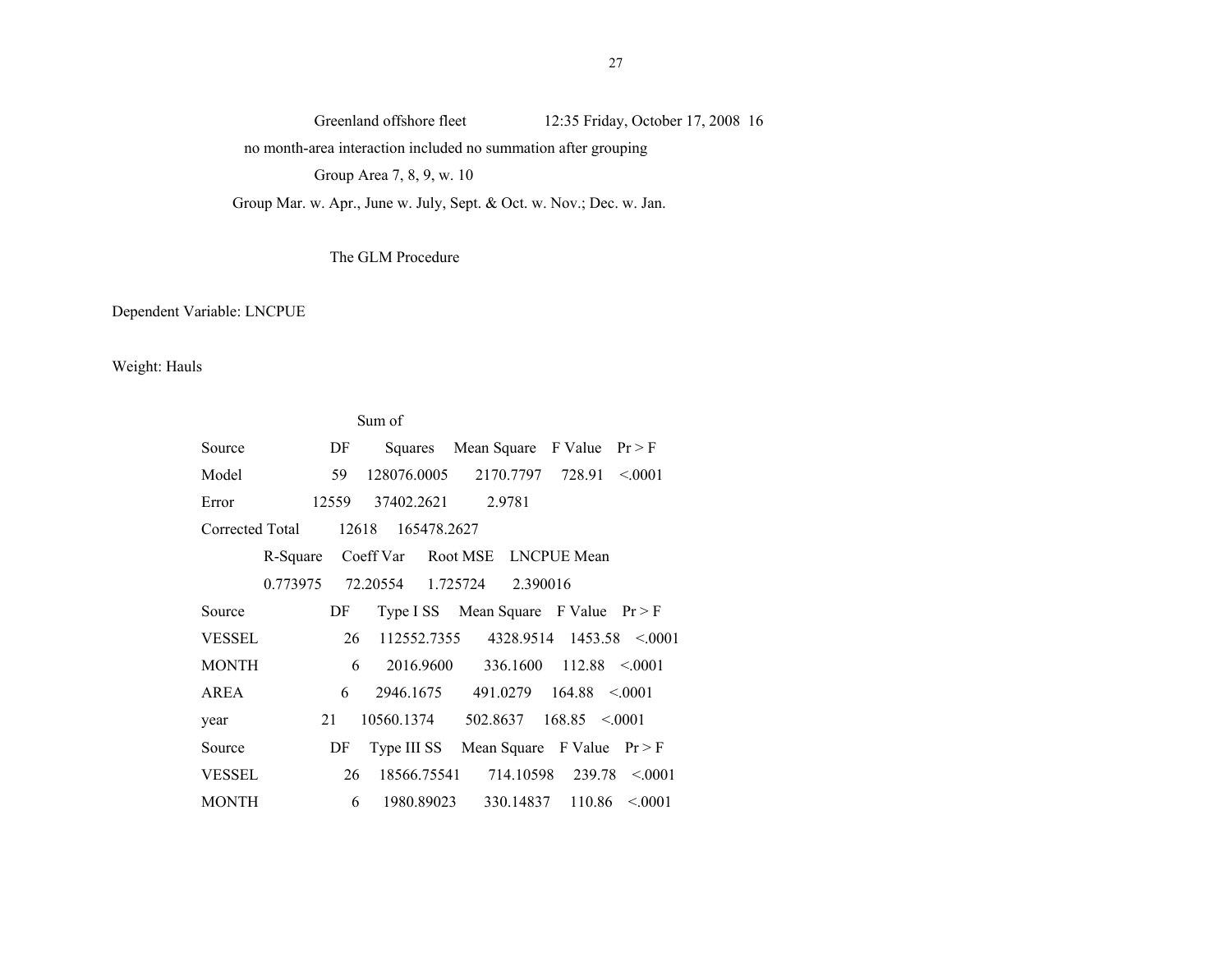no month-area interaction included no summation after grouping

Group Area 7, 8, 9, w. 10

Group Mar. w. Apr., June w. July, Sept. & Oct. w. Nov.; Dec. w. Jan.

The GLM Procedure

| Source                    | DF           | Type III SS |                     | Mean Square F Value $Pr > F$ |
|---------------------------|--------------|-------------|---------------------|------------------------------|
| <b>AREA</b>               | 6            | 831.78827   | 138.63138           | $46.55 \le 0.001$            |
| year                      | 21           | 10560.13744 | 502.86369           | < 0001<br>168.85             |
| Contrast                  | DF           | Contrast SS | Mean Square F Value | Pr > F                       |
| $hh02$ v $hh05$           | $\mathbf{1}$ | 139.1287125 | 139.1287125         | 46.72<br>< 0001              |
| $hh05$ v $hh06$           | $\mathbf{1}$ | 14.3532913  | 14.3532913          | 4.82<br>0.0282               |
| hh $06 \text{ v}$ hh $07$ | $\mathbf{1}$ | 18.2112366  | 18.2112366          | 6.12<br>0.0134               |
| $hh07$ v $hh10$           | $\mathbf{1}$ | 8.9249370   | 8.9249370           | 3.00<br>0.0835               |
| hh10vhh11                 | $\mathbf{1}$ | 4.1041783   | 4.1041783           | 1.38<br>0.2404               |
| hh11 v hh13               | $\mathbf{1}$ | 4.3681328   | 4.3681328           | 1.47<br>0.2259               |
| hh $13 \text{ v}$ hh $16$ | $\mathbf{1}$ | 9.1431662   | 9.1431662           | 3.07<br>0.0798               |
| $hh16$ v $hh20$           | $\mathbf{1}$ | 19.9797913  | 19.9797913          | 6.71<br>0.0096               |
| hh20v hh22                | $\mathbf{1}$ | 24.0370037  | 24.0370037          | 8.07<br>0.0045               |
| $hh22$ v $hh23$           | $\mathbf{1}$ | 10.1456550  | 10.1456550          | 3.41<br>0.0650               |
| hh $23 \text{ v}$ hh $24$ | $\mathbf{1}$ | 6.8575058   | 6.8575058           | 2.30<br>0.1292               |
| hh $24 \text{ v}$ hh $26$ | $\mathbf{1}$ | 16.0193204  | 16.0193204          | 0.0204<br>5.38               |
| hh $26 \text{ v}$ hh $27$ | $\mathbf{1}$ | 8.9506082   | 8.9506082           | 3.01<br>0.0830               |
| $hh27$ v $hh28$           | $\mathbf{1}$ | 11.8774898  | 11.8774898          | 3.99<br>0.0458               |
| $hh28$ v $hh29$           | $\mathbf{1}$ | 3.9736446   | 3.9736446           | 1.33<br>0.2481               |
| hh $29$ v hh $30$         | $\mathbf{1}$ | 21.5209230  | 21.5209230          | 7.23<br>0.0072               |
| hh $30 \text{ v}$ hh $32$ | $\mathbf{1}$ | 3.2027229   | 3.2027229           | 1.08<br>0.2997               |
| hh $32 \text{ v}$ hh $35$ | $\mathbf{1}$ | 17.4425338  | 17.4425338          | 5.86<br>0.0155               |
| hh $35 \text{ v}$ hh $36$ | $\mathbf{1}$ | 16.3116755  | 16.3116755          | 5.48<br>0.0193               |
| hh $36 \text{ v}$ hh $40$ | $\mathbf{1}$ | 12.0335718  | 12.0335718          | 0.0444<br>4.04               |
| hh40 v hh41               | $\mathbf{1}$ | 3.2689658   | 3.2689658           | 1.10<br>0.2948               |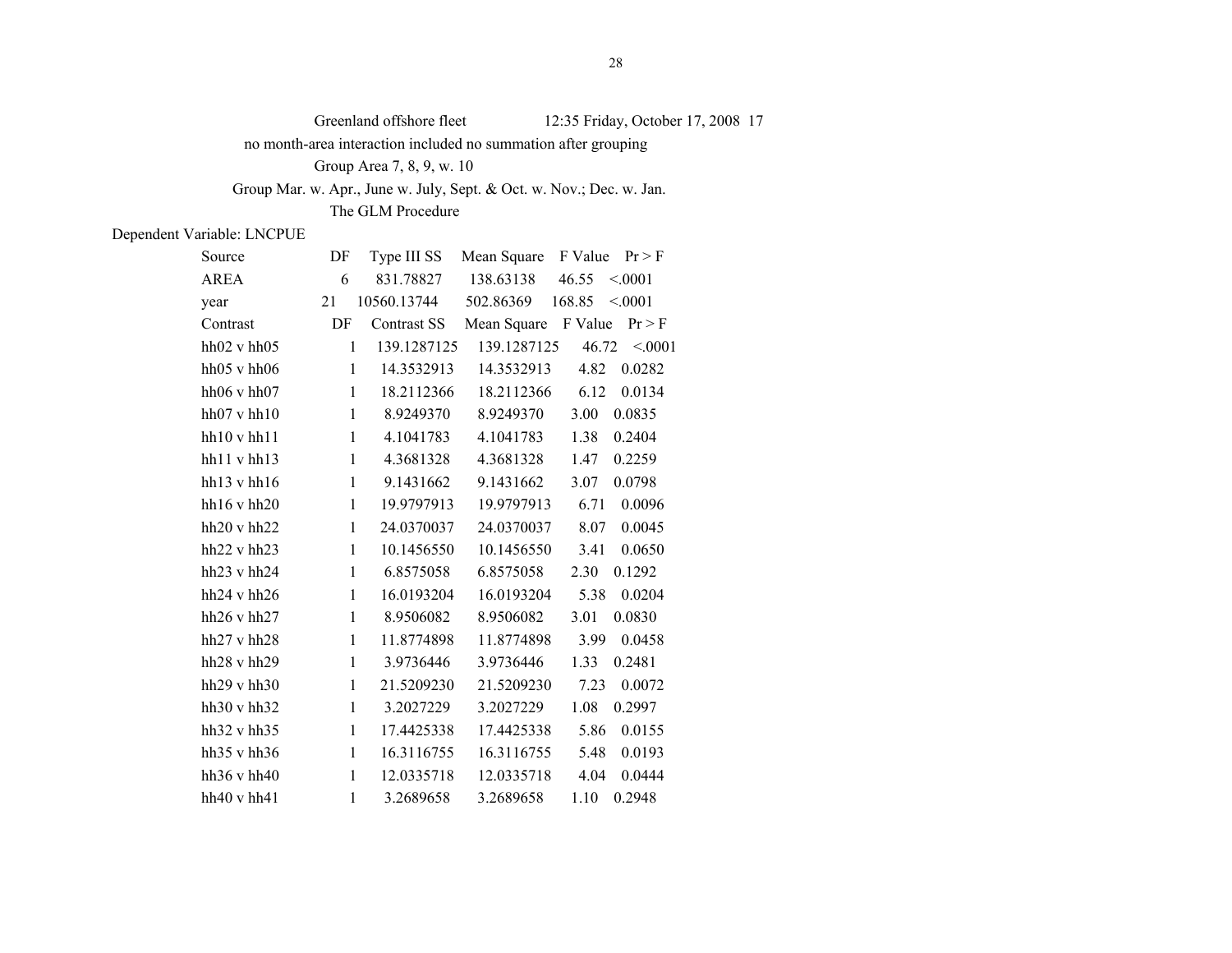no month-area interaction included no summation after grouping

Group Area 7, 8, 9, w. 10

Group Mar. w. Apr., June w. July, Sept. & Oct. w. Nov.; Dec. w. Jan.

The GLM Procedure

| Contrast                  | DF           | Contrast SS      |                     | Mean Square F Value $Pr > F$ |
|---------------------------|--------------|------------------|---------------------|------------------------------|
| hh $41 \text{ v}$ hh $43$ | $\mathbf{1}$ | 7.5530395        | 7.5530395           | 2.54 0.1113                  |
| hh $43 \text{ v}$ hh $45$ | $\mathbf{1}$ | 13.8361012       | 13.8361012          | 0.0311<br>4.65               |
| hh $45 \text{ v}$ hh $46$ | $\mathbf{1}$ | 24.9968001       | 24.9968001          | 8.39<br>0.0038               |
| hh $46 \text{ v}$ hh $47$ | $\mathbf{1}$ | 2.9797865        | 2.9797865           | 1.00<br>0.3172               |
| hh $47 \text{ v}$ hh $48$ | $\mathbf{1}$ | 3.8871460        | 3.8871460           | 1.31<br>0.2533               |
| $m01$ v $m02$             | $\mathbf{1}$ | 51.8164215       | 51.8164215          | < 0001<br>17.40              |
| $m02$ v $m04$             | $\mathbf{1}$ | 51.0942272       | 51.0942272          | < 0001<br>17.16              |
| $m04$ v m $05$            | $\mathbf{1}$ | 215.7346411      | 215.7346411         | < 0001<br>72.44              |
| $m05$ v $m07$             | $\mathbf{1}$ | 987.7219052      | 987.7219052         | < 0001<br>331.66             |
| $m07$ v $m08$             | $\mathbf{1}$ | 319.3318502      | 319.3318502         | < 0001<br>107.23             |
| $m08$ v m11               | $\mathbf{1}$ | 94.1452913       | 94.1452913          | 31.61<br>< 0001              |
| m11 v m01                 | $\mathbf{1}$ | 35.0895701       | 35.0895701          | 0.0006<br>11.78              |
| a03 v a04                 | $\mathbf{1}$ | 258.7514027      | 258.7514027         | 86.88<br>< 0001              |
| $a04$ v $a05$             | $\mathbf{1}$ | 228.3874116      | 228.3874116         | 76.69<br>< 0001              |
| $a04$ v a $06$            | $\mathbf{1}$ | 15.3345773       | 15.3345773          | 5.15<br>0.0233               |
| a06 v a10                 | $\mathbf{1}$ | 53.5984937       | 53.5984937          | 18.00<br>< 0001              |
| a10 v a11                 | $\mathbf{1}$ | 62.0308100       | 62.0308100          | < 0001<br>20.83              |
| $a11$ v $a12$             | $\mathbf{1}$ | 20.1220682       | 20.1220682          | 6.76<br>0.0094               |
|                           |              | Standard         |                     |                              |
| Parameter                 |              | Estimate         | Error t Value       | Pr >  t                      |
| Intercept                 |              | 2.857604109 B    | 0.04191937<br>68.17 | < 0.001                      |
| <b>VESSEL</b>             | hh02         | $-1.604228592 B$ | 0.03690909          | < 0001<br>$-43.46$           |
| <b>VESSEL</b>             | hh05         | $-1.396186004 B$ | 0.03314341          | < 0001<br>$-42.13$           |
| <b>VESSEL</b>             | hh06         | $-1.310105251B$  | 0.04418053          | < 0001<br>$-29.65$           |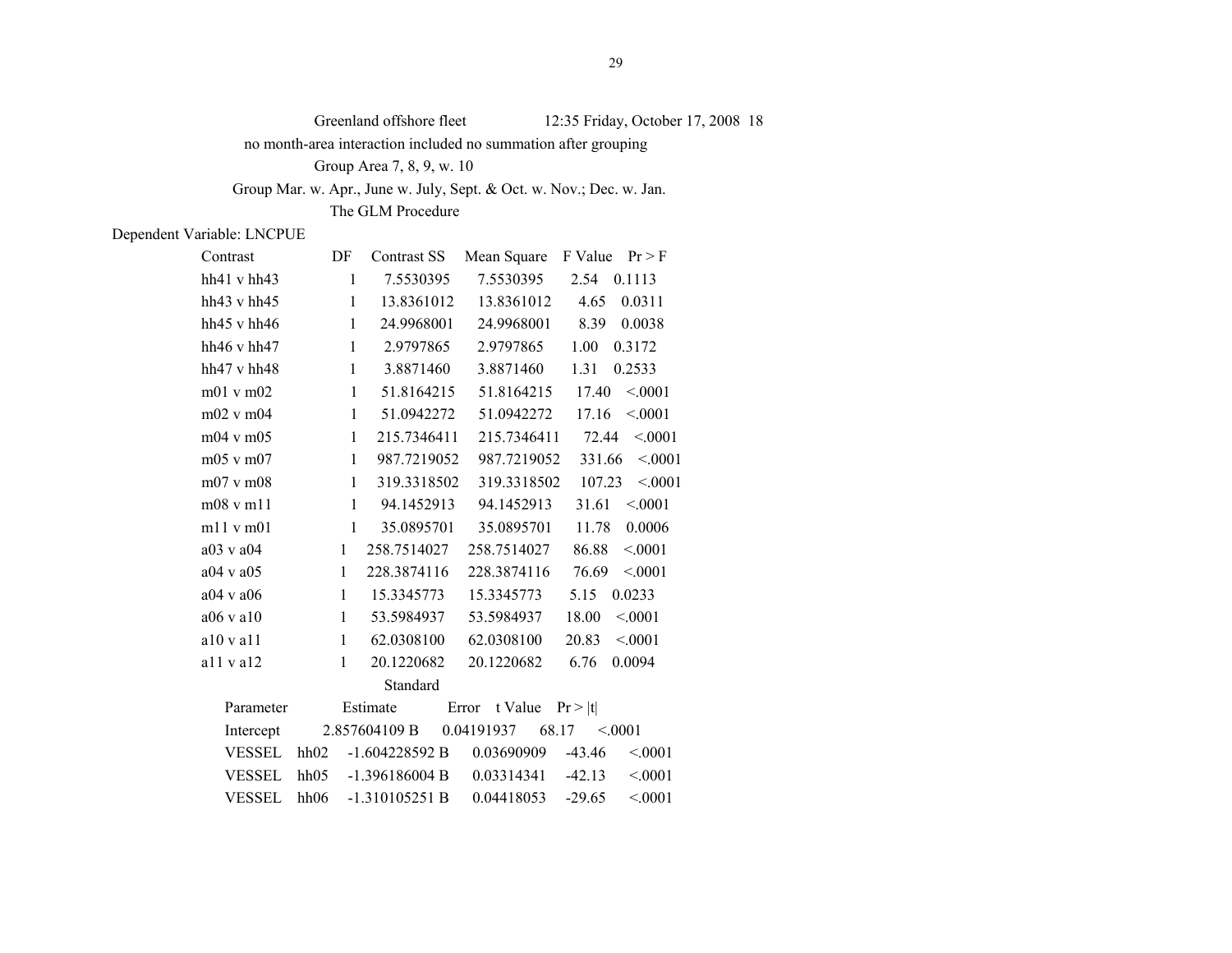no month-area interaction included no summation after grouping

Group Area 7, 8, 9, w. 10

Group Mar. w. Apr., June w. July, Sept. & Oct. w. Nov.; Dec. w. Jan.

The GLM Procedure

Dependent Variable: LNCPUE

Standard

| Parameter     |              | Estimate         | Error |            | t Value          | Pr >  t       |        |
|---------------|--------------|------------------|-------|------------|------------------|---------------|--------|
| VESSEL hh07   |              | $-1.202394169 B$ |       | 0.03770281 |                  | $-31.89$      | < 0001 |
| <b>VESSEL</b> | hh10         | $-1.152148059 B$ |       | 0.02958160 |                  | $-38.95$      | < 0001 |
| VESSEL        | hh11         | $-1.117587790 B$ |       | 0.03813540 |                  | $-29.31$      | < 0001 |
| <b>VESSEL</b> | hh13         | $-1.080116921B$  |       | 0.02888494 |                  | $-37.39$      | < 0001 |
| VESSEL        | hh16         | $-1.048028972 B$ |       | 0.02945175 |                  | $-35.58$      | < 0001 |
| VESSEL        | hh20         | $-1.008687766 B$ |       | 0.02839407 |                  | $-35.52$      | < 0001 |
| <b>VESSEL</b> | hh22         | $-0.953740004 B$ |       | 0.03157088 |                  | $-30.21$      | < 0001 |
| <b>VESSEL</b> | hh23         | $-0.905438949 B$ |       | 0.03315460 |                  | $-27.31$      | < 0001 |
| <b>VESSEL</b> | hh24         | $-0.853425481B$  |       | 0.03810439 |                  | $-22.40$      | < 0001 |
| <b>VESSEL</b> | hh26         | $-0.783057593 B$ |       | 0.02816801 |                  | $-27.80$      | < 0001 |
| VESSEL        | hh27         | $-0.727148263 B$ |       | 0.04022794 |                  | $-18.08$      | < 0001 |
| <b>VESSEL</b> | hh28         | $-0.633645475 B$ |       | 0.04580712 |                  | $-13.83$      | < 0001 |
| <b>VESSEL</b> | hh29         | $-0.586324686 B$ |       | 0.03173999 |                  | $-18.47$      | < 0001 |
| <b>VESSEL</b> | hh30         | $-0.503929382 B$ |       | 0.03412341 |                  | $-14.77$      | < 0001 |
| VESSEL        | hh32         | $-0.466933540 B$ |       | 0.03695538 |                  | $-12.64$      | < 0001 |
| <b>VESSEL</b> | hh35         | $-0.397900808 B$ |       | 0.02589667 |                  | $-15.36$      | < 0001 |
| <b>VESSEL</b> | hh36         | $-0.347688689 B$ |       | 0.03055910 |                  | $-11.38$      | < 0001 |
| <b>VESSEL</b> | hh40         | $-0.298238956 B$ |       | 0.02791493 |                  | $-10.68$      | < 0001 |
| <b>VESSEL</b> | hh41         | $-0.266086614 B$ |       | 0.03611241 |                  | $-7.37$       | < 0001 |
| VESSEL        | hh43         | $-0.210520548 B$ |       | 0.03116882 |                  | $-6.75$       | < 0001 |
| <b>VESSEL</b> | hh45         | $-0.151486037 B$ |       | 0.02895294 |                  | $-5.23$       | < 0001 |
| <b>VESSEL</b> | hh46         | $-0.069377505 B$ |       | 0.03195117 |                  | $-2.17$       | 0.0299 |
| VESSEL        | hh47         | $-0.037376466 B$ |       | 0.03271555 |                  | $-1.14$       | 0.2533 |
| VESSEL        | hh48         | 0.000000000B     |       |            | $\blacksquare$ . | $\sim$ $\sim$ |        |
| <b>MONTH</b>  | $\mathbf{1}$ | $-0.039943246 B$ |       | 0.01163659 |                  | $-3.43$       | 0.0006 |
| <b>MONTH</b>  | 2            | 0.026966554 B    |       | 0.01528404 |                  | 1.76          | 0.0777 |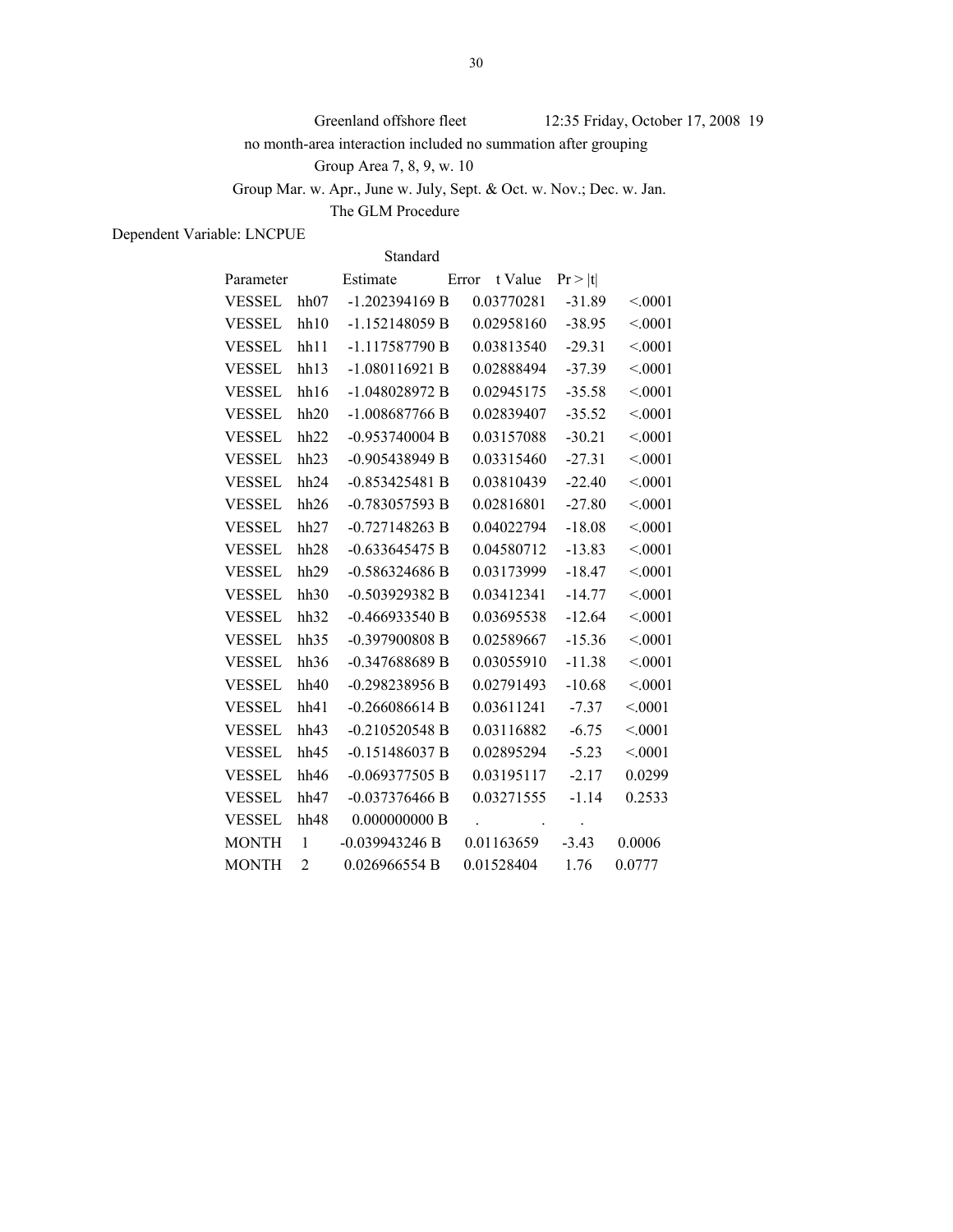Greenland offshore fleet 12:35 Friday, October 17, 2008 20 no month-area interaction included no summation after grouping Group Area 7, 8, 9, w. 10 Group Mar. w. Apr., June w. July, Sept. & Oct. w. Nov.; Dec. w. Jan.

## The GLM Procedure

|              |                          | Standard         |                  |         |         |
|--------------|--------------------------|------------------|------------------|---------|---------|
| Parameter    |                          | Estimate         | t Value<br>Error | Pr >  t |         |
| <b>MONTH</b> | $\overline{4}$           | 0.090228314 B    | 0.01078389       | 8.37    | < 0001  |
| <b>MONTH</b> | 5                        | $-0.013868664 B$ | 0.01197351       | $-1.16$ | 0.2468  |
| <b>MONTH</b> | 7                        | 0.203054541 B    | 0.01010137       | 20.10   | < 0001  |
| <b>MONTH</b> | 8                        | 0.070397311 B    | 0.01252069       | 5.62    | < 0001  |
| <b>MONTH</b> | 11                       | 0.000000000B     |                  |         |         |
| <b>AREA</b>  | 3                        | 0.046607314 B    | 0.03150682       | 1.48    | 0.1391  |
| <b>AREA</b>  | $\overline{\mathcal{A}}$ | $-0.115708362 B$ | 0.03062820       | $-3.78$ | 0.0002  |
| <b>AREA</b>  | 5                        | $-0.318498667 B$ | 0.03565767       | $-8.93$ | < 0001  |
| <b>AREA</b>  | 6                        | $-0.082579638$ B | 0.02980928       | $-2.77$ | 0.0056  |
| <b>AREA</b>  | 10                       | $-0.127414966B$  | 0.02857844       | $-4.46$ | < 0001  |
| <b>AREA</b>  | 11                       | $-0.076026550 B$ | 0.02924828       | $-2.60$ | 0.0094  |
| <b>AREA</b>  | 12                       | 0.000000000B     |                  |         |         |
| year         | 1987                     | 0.478426845 B    | 0.02590760       | 18.47   | < 0001  |
| year         | 1988                     | 0.149280923 B    | 0.02068953       | 7.22    | < 0001  |
| year         | 1989                     | 0.049344061 B    | 0.01915238       | 2.58    | 0.0100  |
| year         | 1991                     | $-0.020020087 B$ | 0.01762529       | $-1.14$ | 0.2560  |
| year         | 1992                     | 0.069036349 B    | 0.01826276       | 3.78    | 0.0002  |
| year         | 1993                     | 0.046701327 B    | 0.01824653       | 2.56    | 0.0105  |
| year         | 1994                     | 0.055416425 B    | 0.01845919       | 3.00    | 0.0027  |
| year         | 1995                     | 0.190472475 B    | 0.01877019       | 10.15   | < 0001  |
| year         | 1996                     | 0.236385103 B    | 0.01987489       | 11.89   | < 0001  |
| year         | 1997                     | 0.198826107B     | 0.02102033       | 9.46    | < 0001  |
| year         | 1998                     | 0.336534574 B    | 0.02265234       | 14.86   | < 0001  |
| year         | 1999                     | 0.467178327 B    | 0.02351622       | 19.87   | < 0001  |
| year         | 2000                     | 0.518050391 B    | 0.02616274       | 19.80   | < 0001  |
| year         | 2001                     | 0.470281137 B    | 0.02560474       | 18.37   | < 0.001 |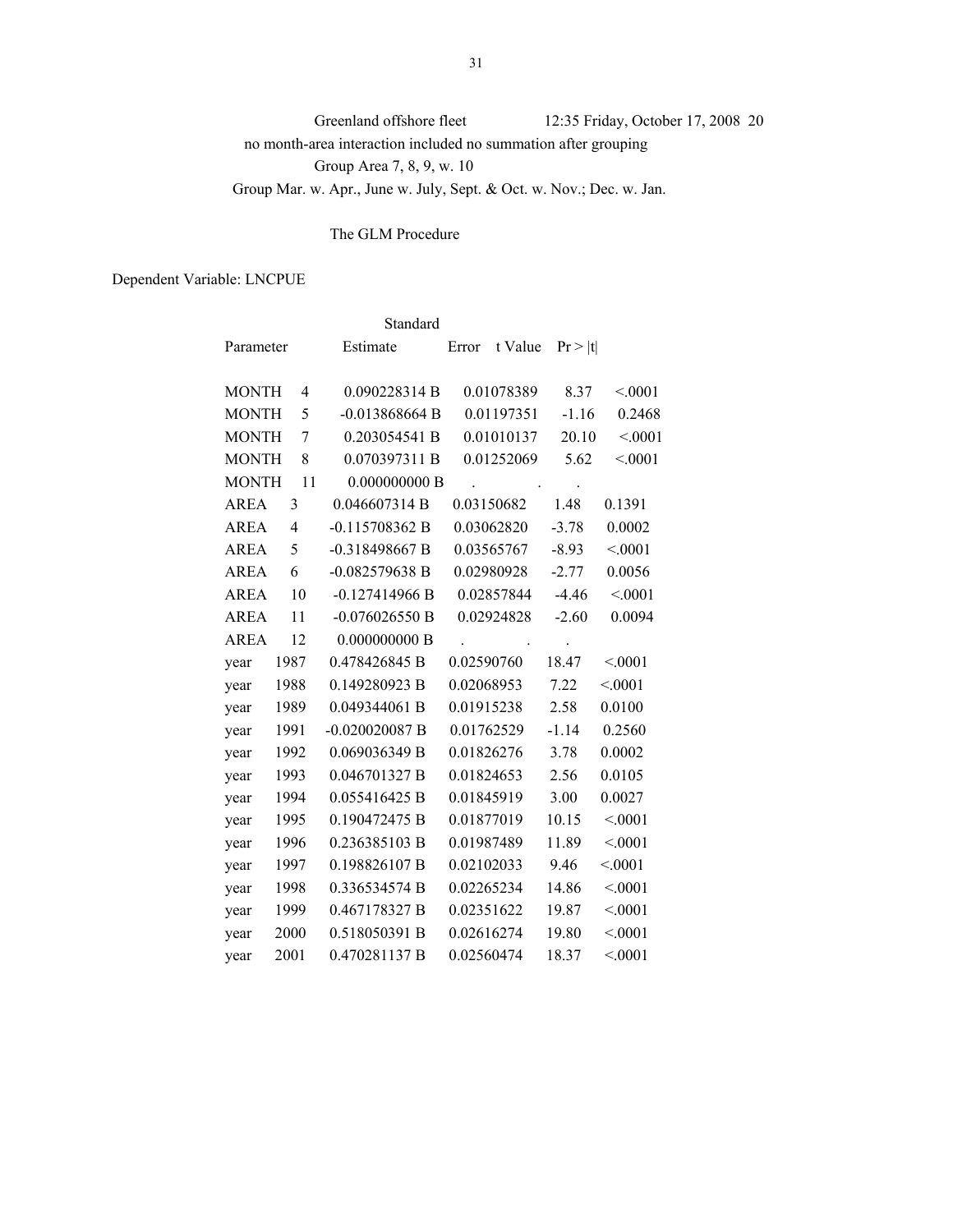Greenland offshore fleet 12:35 Friday, October 17, 2008 21 no month-area interaction included no summation after grouping

Group Area 7, 8, 9, w. 10

Group Mar. w. Apr., June w. July, Sept. & Oct. w. Nov.; Dec. w. Jan.

The GLM Procedure

Dependent Variable: LNCPUE

| Standard  |      |               |                  |         |         |  |  |  |  |
|-----------|------|---------------|------------------|---------|---------|--|--|--|--|
| Parameter |      | Estimate      | Error<br>t Value | Pr >  t |         |  |  |  |  |
|           |      |               |                  |         |         |  |  |  |  |
| year      | 2002 | 0.647502585 B | 0.02359397       | 27.44   | < 0.001 |  |  |  |  |
| year      | 2003 | 0.727139510 B | 0.02417503       | 30.08   | < 0.001 |  |  |  |  |
| year      | 2004 | 0.859143480 B | 0.02451644       | 35.04   | < 0.001 |  |  |  |  |
| year      | 2005 | 0.917833942 B | 0.02420630       | 37.92   | < 0.001 |  |  |  |  |
| year      | 2006 | 0.858489901 B | 0.02422246       | 35.44   | < 0.001 |  |  |  |  |
| year      | 2007 | 0.850881525 B | 0.02609255       | 32.61   | < 0.001 |  |  |  |  |
| year      | 2008 | 0.686808408 B | 0.03363148       | 20.42   | < 0.001 |  |  |  |  |
| year      | 2090 | 0.000000000B  |                  |         |         |  |  |  |  |

NOTE: The X'X matrix has been found to be singular, and a generalized inverse was used to solve the normal equations. Terms

whose estimates are followed by the letter 'B' are not uniquely estimable.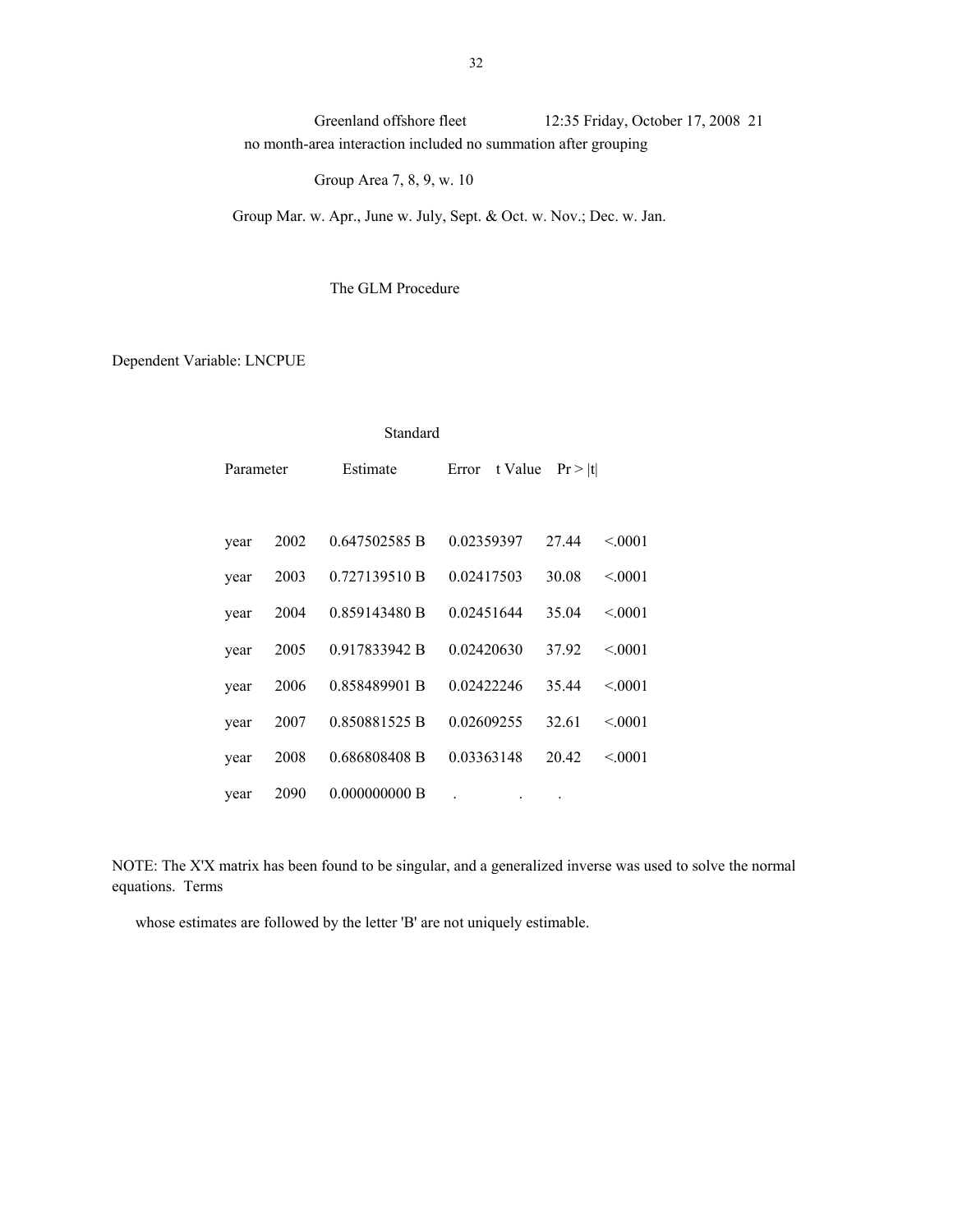## **Appendix II: A standardised CPUE series for the Greenland Coastal fleet.**

Greenland coastal fleet: areas 1--3, 7, 13 12:35 Friday, October 17, 2008 44

Oct. and Nov. combined with Dec.

The GLM Procedure

### Class Level Information

Class Levels Values

VESSEL 14 cc01 cc02 cc05 cc07 cc10 cc12 cc15 cc16 cc20 cc21 cc24 cc27 cc30 cc32

year 21 1988 1989 1991 1992 1993 1994 1995 1996 1997 1998 1999 2000 2001 2002 2003 2004 2005 2006 2007 2008 2090

AREA 5 1 2 3 7 13

MONTH 10 1 2 3 4 5 6 7 8 9 12

Number of Observations Read 7965

Number of Observations Used 7965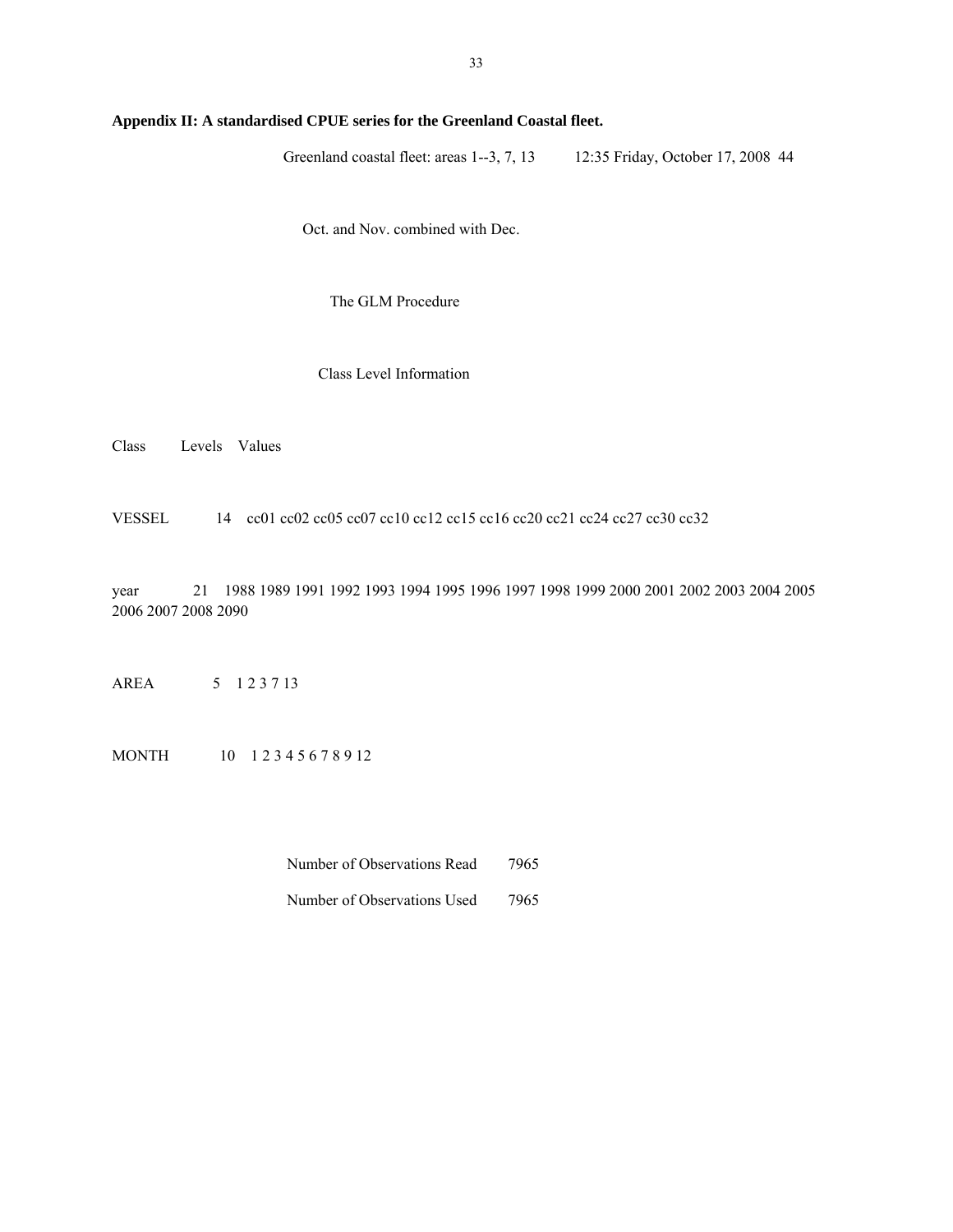Oct. and Nov. combined with Dec.

### The GLM Procedure

# Dependent Variable: LNCPUE

## Weight: Hauls

|                 |                | Sum of           |                      |                                      |
|-----------------|----------------|------------------|----------------------|--------------------------------------|
| Source          | DF             |                  |                      | Squares Mean Square F Value $Pr > F$ |
|                 |                |                  |                      |                                      |
| Model           | 46             | 31119.61335      | 676.51333            | $201.40 \le 0.001$                   |
|                 |                |                  |                      |                                      |
| Error           | 7918           | 26597.08179      | 3.35907              |                                      |
|                 |                |                  |                      |                                      |
| Corrected Total |                | 7964 57716.69514 |                      |                                      |
|                 |                |                  |                      |                                      |
| R-Square        |                | Coeff Var        | Root MSE LNCPUE Mean |                                      |
| 0.539179        |                | 100.3836         | 1.832775<br>1.825772 |                                      |
|                 |                |                  |                      |                                      |
| Source          | DF             | Type I SS        | Mean Square F Value  | Pr > F                               |
|                 |                |                  |                      |                                      |
| <b>AREA</b>     | $\overline{4}$ | 3732.66343       | 933.16586 277.81     | < 0001                               |
| <b>MONTH</b>    | 9              | 2705.28380       | 300.58709            | 89.49<br>< 0001                      |
| <b>VESSEL</b>   | 13             | 5143.83676       | 395.67975            | $117.79$ < 0001                      |
| year            | 20             | 19537.82935      |                      | $976.89147$ $290.82$ < 0001          |
|                 |                |                  |                      |                                      |
| Source          | DF             | Type III SS      |                      | Mean Square F Value $Pr > F$         |
|                 |                |                  |                      |                                      |
| <b>AREA</b>     | $\overline{4}$ | 3001.02074       | 750.25518            | 223.35<br>< 0001                     |
| <b>MONTH</b>    | 9              | 1953.94492       | 217.10499            | 64.63<br>< 0001                      |
| VESSEL          | 13             | 4386.63172       | 337.43321            | 100.45<br>< 0001                     |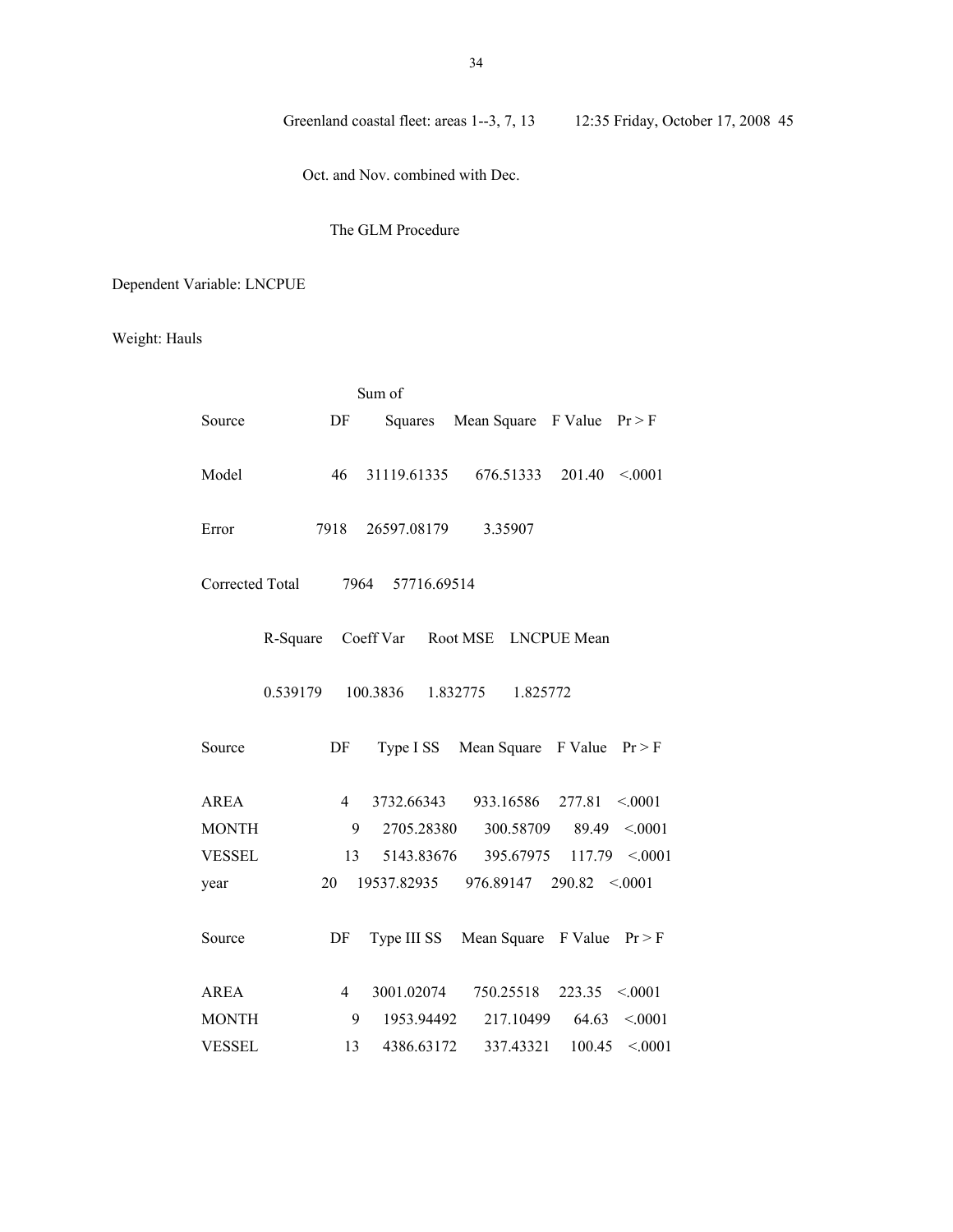Oct. and Nov. combined with Dec.

## The GLM Procedure

| Source          | DF           | Type III SS        | Mean Square | F Value<br>Pr > F |
|-----------------|--------------|--------------------|-------------|-------------------|
| year            | 20           | 19537.82935        | 976.89147   | 290.82<br>< 0001  |
| Contrast        | DF           | <b>Contrast SS</b> | Mean Square | F Value<br>Pr > F |
| cc01 v cc02     | $\mathbf{1}$ | 5.447672           | 5.447672    | 1.62<br>0.2029    |
| cc02 v cc05     | $\mathbf{1}$ | 4.941019           | 4.941019    | 1.47<br>0.2252    |
| cc05 v cc07     | $\mathbf{1}$ | 50.042555          | 50.042555   | 14.90<br>0.0001   |
| cc07 v cc10     | $\mathbf{1}$ | 22.290785          | 22.290785   | 6.64<br>0.0100    |
| cc10 v cc12     | $\mathbf{1}$ | 3.776635           | 3.776635    | 1.12<br>0.2890    |
| cc12 v cc15     | $\mathbf{1}$ | 64.268395          | 64.268395   | 19.13<br>< 0001   |
| $cc15$ v $cc16$ | $\mathbf{1}$ | 6.272726           | 6.272726    | 1.87<br>0.1718    |
| $cc16$ v $cc20$ | $\mathbf{1}$ | 7.298682           | 7.298682    | 2.17<br>0.1405    |
| cc20 v cc21     | $\mathbf{1}$ | 7.491903           | 7.491903    | 2.23<br>0.1354    |
| cc21 v cc24     | $\mathbf{1}$ | 16.736537          | 16.736537   | 4.98<br>0.0256    |
| cc24 v cc27     | $\mathbf{1}$ | 9.000187           | 9.000187    | 2.68<br>0.1017    |
| $cc27$ v $cc30$ | $\mathbf{1}$ | 21.191515          | 21.191515   | 6.31<br>0.0120    |
| cc30 v cc32     | $\mathbf{1}$ | 36.250638          | 36.250638   | 10.79<br>0.0010   |
| a01 v a02       | $\mathbf{1}$ | 59.184714          | 59.184714   | 17.62<br>< 0001   |
| a02 v a03       | $\mathbf{1}$ | 1210.790479        | 1210.790479 | 360.45<br>< 0001  |
| a03 v a07       | $\mathbf{1}$ | 415.740153         | 415.740153  | 123.77<br>< 0001  |
| a07 v a13       | $\mathbf{1}$ | 1297.874681        | 1297.874681 | 386.38<br>< 0001  |
| m01 v m02       | $\mathbf{1}$ | 9.672331           | 9.672331    | 2.88<br>0.0898    |
| m02 v m03       | $\mathbf{1}$ | 110.901293         | 110.901293  | < 0001<br>33.02   |
| m03 v m04       | $\mathbf{1}$ | 245.642974         | 245.642974  | 73.13<br>< 0001   |
| m04 v m05       | $\mathbf{1}$ | 223.125284         | 223.125284  | 66.42<br>< 0001   |
| m05 v m06       | $\mathbf{1}$ | 12.328062          | 12.328062   | 3.67<br>0.0554    |
| m06 v m07       | 1            | 11.303529          | 11.303529   | 3.37<br>0.0666    |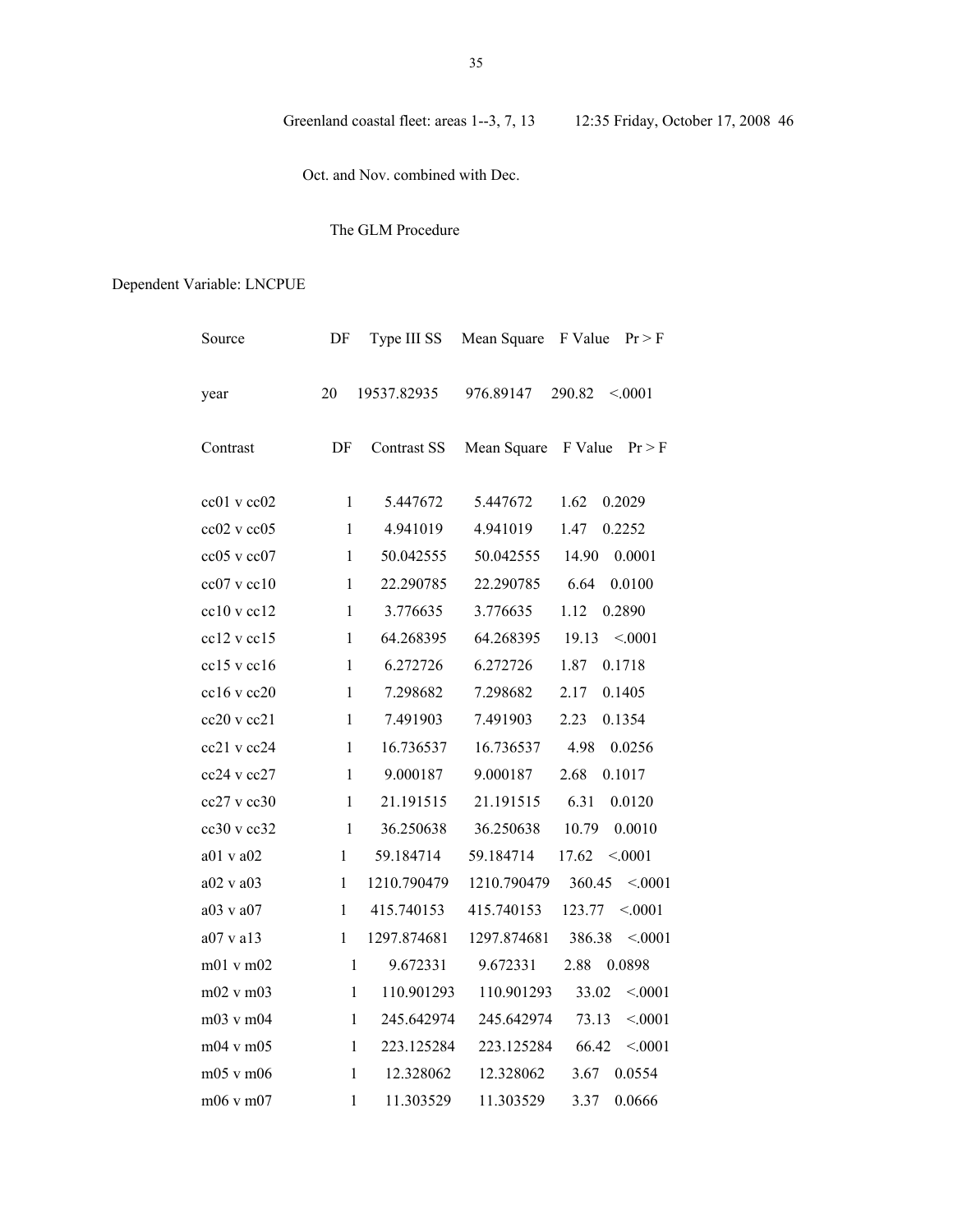Oct. and Nov. combined with Dec.

## The GLM Procedure

| Contrast             |   |            | DF Contrast SS Mean Square F Value $Pr > F$ |                   |  |
|----------------------|---|------------|---------------------------------------------|-------------------|--|
| $m07$ v $m08$        |   | 45.549484  | 45.549484                                   | 13.56 0.0002      |  |
| $m08$ v $m09$        | 1 | 59.897146  | $59.897146$ $17.83$ < 0001                  |                   |  |
| $m09$ v m $12$       |   | 40 49 4395 | 40.494395                                   | 12.06 0.0005      |  |
| $m12 \text{ v } m01$ | 1 | 51.886197  | 51.886197                                   | $15.45 \le 0.001$ |  |
|                      |   |            |                                             |                   |  |

|               |                | Standard         |                      |                    |         |
|---------------|----------------|------------------|----------------------|--------------------|---------|
| Parameter     |                | Estimate         | Error                | t Value $Pr >  t $ |         |
| Intercept     |                | 1.894424027 B    | 0.03151149           | 60.12              | < 0001  |
| AREA          | $\mathbf{1}$   | $-0.341466223 B$ | 0.01654647           | $-20.64$           | < 0001  |
| AREA          | 2              | $-0.400671848 B$ | 0.01561860           | $-25.65$           | < 0001  |
| <b>AREA</b>   | 3              | $-0.157421106 B$ | 0.01466153           | $-10.74$           | < 0001  |
| AREA          | 7              | $-0.311364553 B$ | 0.01584025           | $-19.66$           | < 0001  |
| <b>AREA</b>   | 13             | 0.000000000B     | $\ddot{\phantom{0}}$ | $\bullet$          |         |
| <b>MONTH</b>  | 1              | $-0.075485244 B$ | 0.01920637           | $-3.93$            | < 0.001 |
| <b>MONTH</b>  | $\overline{2}$ | $-0.033624047 B$ | 0.02105980           | $-1.60$            | 0.1104  |
| <b>MONTH</b>  | 3              | 0.108548609 B    | 0.01960317           | 5.54               | < 0001  |
| <b>MONTH</b>  | 4              | 0.301859468 B    | 0.01747366           | 17.28              | < 0001  |
| <b>MONTH</b>  | 5              | 0.144376719 B    | 0.01529040           | 9.44               | < 0001  |
| <b>MONTH</b>  | 6              | 0.178436964 B    | 0.01561604           | 11.43              | < 0001  |
| <b>MONTH</b>  | 7              | 0.212242667 B    | 0.01600820           | 13.26              | < 0001  |
| <b>MONTH</b>  | 8              | 0.140676939 B    | 0.01658947           | 8.48               | < 0001  |
| <b>MONTH</b>  | 9              | 0.056643654 B    | 0.01631410           | 3.47               | 0.0005  |
| <b>MONTH</b>  | 12             | 0.000000000B     |                      | $\cdot$            |         |
| VESSEL        | cc01           | $-0.777352529B$  | 0.04144834           | $-18.75$           | < 0001  |
| <b>VESSEL</b> | cc02           | $-0.689540350 B$ | 0.06104165           | $-11.30$           | < 0001  |
| VESSEL        | cc05           | $-0.614862229B$  | 0.02834949           | $-21.69$           | < 0001  |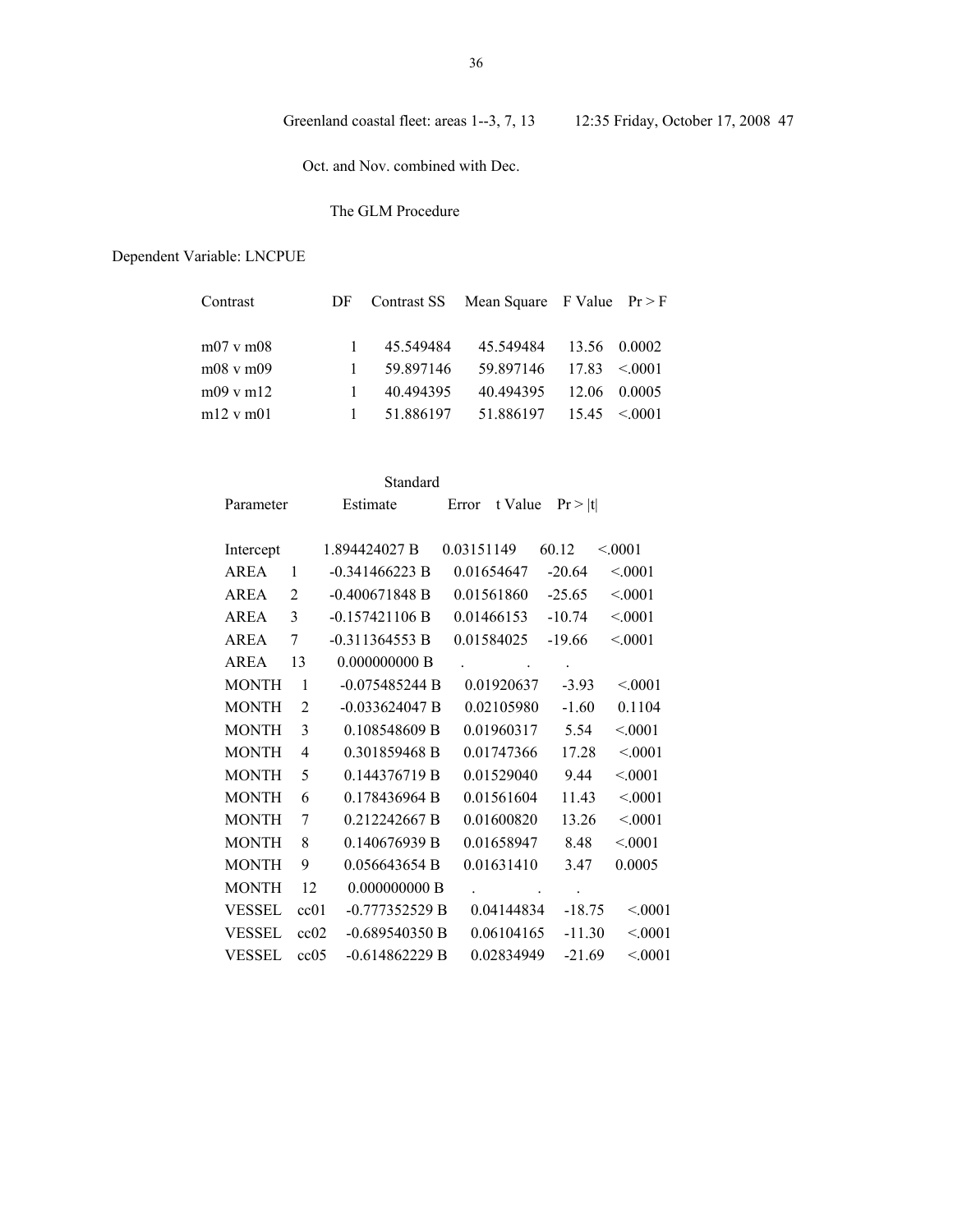Oct. and Nov. combined with Dec.

## The GLM Procedure

|               |      | Standard         |               |            |          |        |
|---------------|------|------------------|---------------|------------|----------|--------|
| Parameter     |      | Estimate         | Error t Value |            | Pr >  t  |        |
| <b>VESSEL</b> | cc07 | -0.503096982 B   |               | 0.02558190 | $-19.67$ | < 0001 |
| <b>VESSEL</b> | cc10 | $-0.430945852 B$ |               | 0.02769440 | $-15.56$ | < 0001 |
| <b>VESSEL</b> | cc12 | $-0.404290660$ B |               | 0.02194669 | $-18.42$ | < 0001 |
| <b>VESSEL</b> | cc15 | $-0.324614819 B$ |               | 0.02193416 | $-14.80$ | < 0001 |
| <b>VESSEL</b> | cc16 | $-0.293460940 B$ |               | 0.02599806 | $-11.29$ | < 0001 |
| <b>VESSEL</b> | cc20 | $-0.262236368 B$ |               | 0.02028199 | $-12.93$ | < 0001 |
| <b>VESSEL</b> | cc21 | $-0.227621430 B$ |               | 0.02763665 | $-8.24$  | < 0001 |
| <b>VESSEL</b> | cc24 | $-0.174939348 B$ |               | 0.02074194 | $-8.43$  | < 0001 |
| <b>VESSEL</b> | cc27 | $-0.145289938B$  |               | 0.02286345 | $-6.35$  | < 0001 |
| <b>VESSEL</b> | cc30 | $-0.084837495 B$ |               | 0.02582494 | $-3.29$  | 0.0010 |
| <b>VESSEL</b> | cc32 | 0.000000000B     |               |            | $\sim$   |        |
| year          | 1988 | 0.159989531 B    | 0.04148994    |            | 3.86     | 0.0001 |
| year          | 1989 | $-0.116490001 B$ | 0.03106350    |            | $-3.75$  | 0.0002 |
| year          | 1991 | $-0.025247418$ B | 0.02797277    |            | $-0.90$  | 0.3668 |
| year          | 1992 | 0.067756932 B    | 0.02804789    |            | 2.42     | 0.0157 |
| year          | 1993 | 0.106924378 B    | 0.02784394    |            | 3.84     | 0.0001 |
| year          | 1994 | $-0.001310795 B$ | 0.02714870    |            | $-0.05$  | 0.9615 |
| year          | 1995 | 0.013111105 B    | 0.02754129    |            | 0.48     | 0.6340 |
| year          | 1996 | 0.061988244 B    | 0.02864341    |            | 2.16     | 0.0305 |
| year          | 1997 | 0.075920454 B    | 0.02813005    |            | 2.70     | 0.0070 |
| year          | 1998 | 0.259316577 B    | 0.03118902    |            | 8.31     | < 0001 |
| year          | 1999 | 0.346842058 B    | 0.02773287    |            | 12.51    | < 0001 |
| year          | 2000 | 0.555010120 B    | 0.02800040    |            | 19.82    | < 0001 |
| year          | 2001 | 0.466431570 B    | 0.02748183    |            | 16.97    | < 0001 |
| year          | 2002 | 0.682588435 B    | 0.02766894    |            | 24.67    | < 0001 |
| year          | 2003 | 0.697573741 B    | 0.02841834    |            | 24.55    | < 0001 |
| year          | 2004 | 0.749979885 B    | 0.02745629    |            | 27.32    | < 0001 |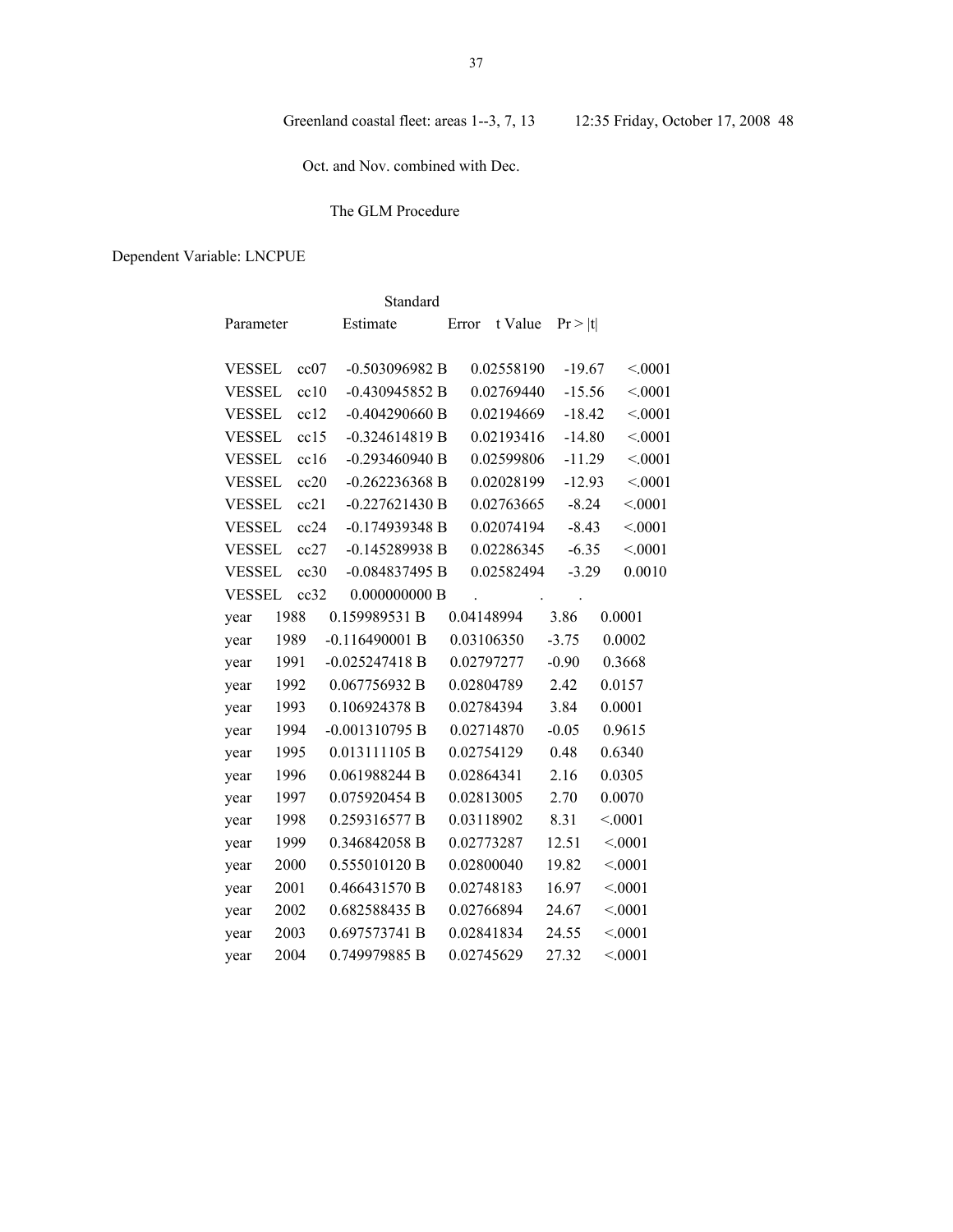Oct. and Nov. combined with Dec.

## The GLM Procedure

## Dependent Variable: LNCPUE

| Standard  |      |               |               |         |         |  |  |  |
|-----------|------|---------------|---------------|---------|---------|--|--|--|
| Parameter |      | Estimate      | Error t Value | Pr >  t |         |  |  |  |
|           |      |               |               |         |         |  |  |  |
| year      | 2005 | 0.723183014 B | 0.02772165    | 26.09   | < 0.001 |  |  |  |
| year      | 2006 | 0.810893661 B | 0.02872601    | 28.23   | < 0.001 |  |  |  |
| year      | 2007 | 0.935711085 B | 0.02921209    | 32.03   | < 0.001 |  |  |  |
| year      | 2008 | 0.845649277 B | 0.03275758    | 25.82   | < 0001  |  |  |  |
| year      | 2090 | 0.000000000B  |               |         |         |  |  |  |

NOTE: The X'X matrix has been found to be singular, and a generalized inverse was used to solve the normal equations. Terms

whose estimates are followed by the letter 'B' are not uniquely estimable.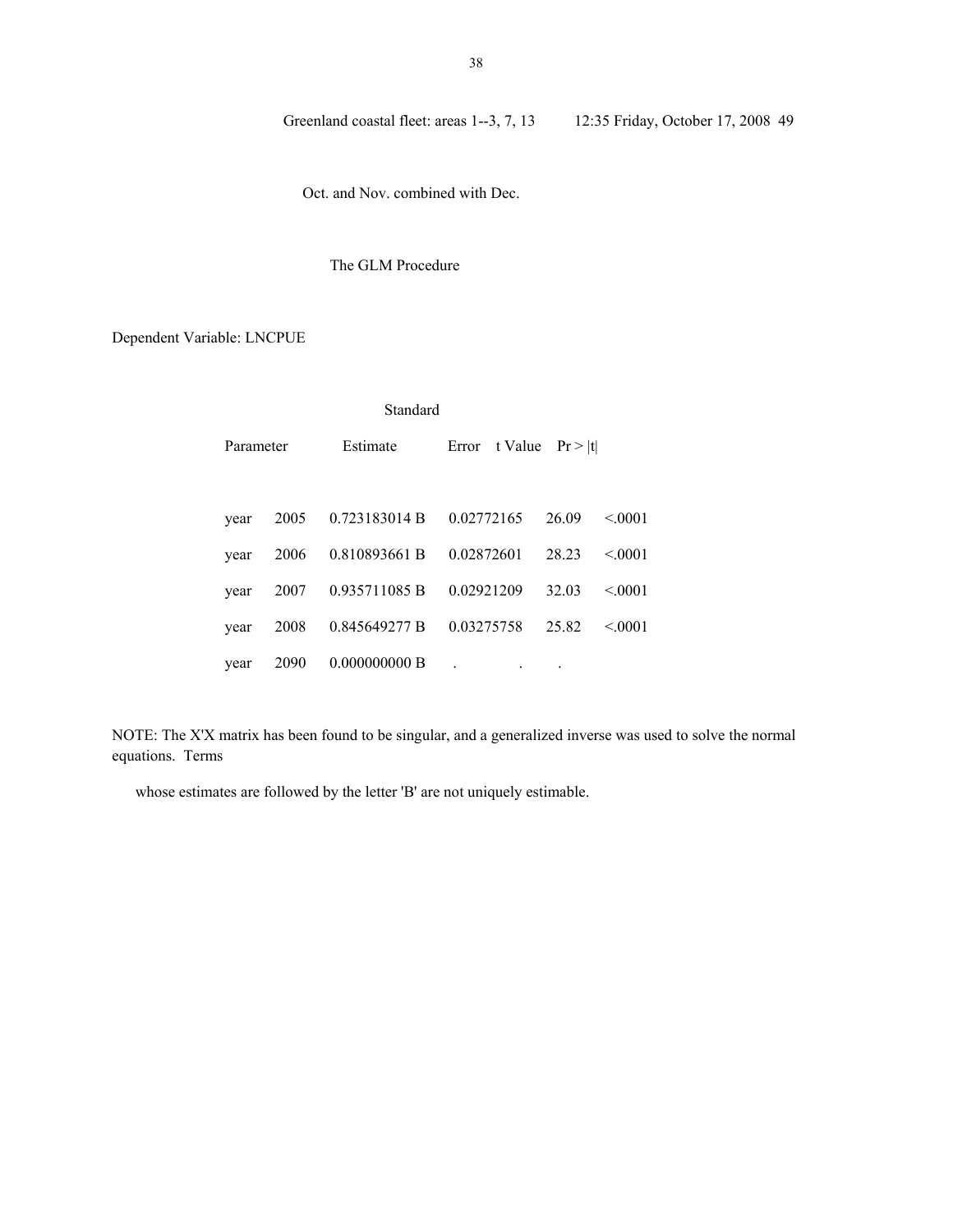## **Appendix III: A standardised CPUE series for the Canadian fleet fishing for shrimps in SFA1**

Canadian data for SFA1, nested within tonnage class

12:35 Friday, October 17, 2008 1

Oct. and Nov. combined with Dec.

The GLM Procedure

Class Level Information

Class Levels Values

YEAR 21 1987 1988 1989 1991 1992 1993 1994 1995 1996 1997 1998 1999 2000 2001 2002 2003 2004 2005 2006 2007 2090

MONTH 6 5 6 7 8 9 12

vessel 11 nn01 nn02 nn04 nn06 nn08 nn10 nn11 nn14 nn15 nn21 nn22

TCLASS 3 5 6 7

GEAR 2 2 91

Number of Observations Read 616

Number of Observations Used 616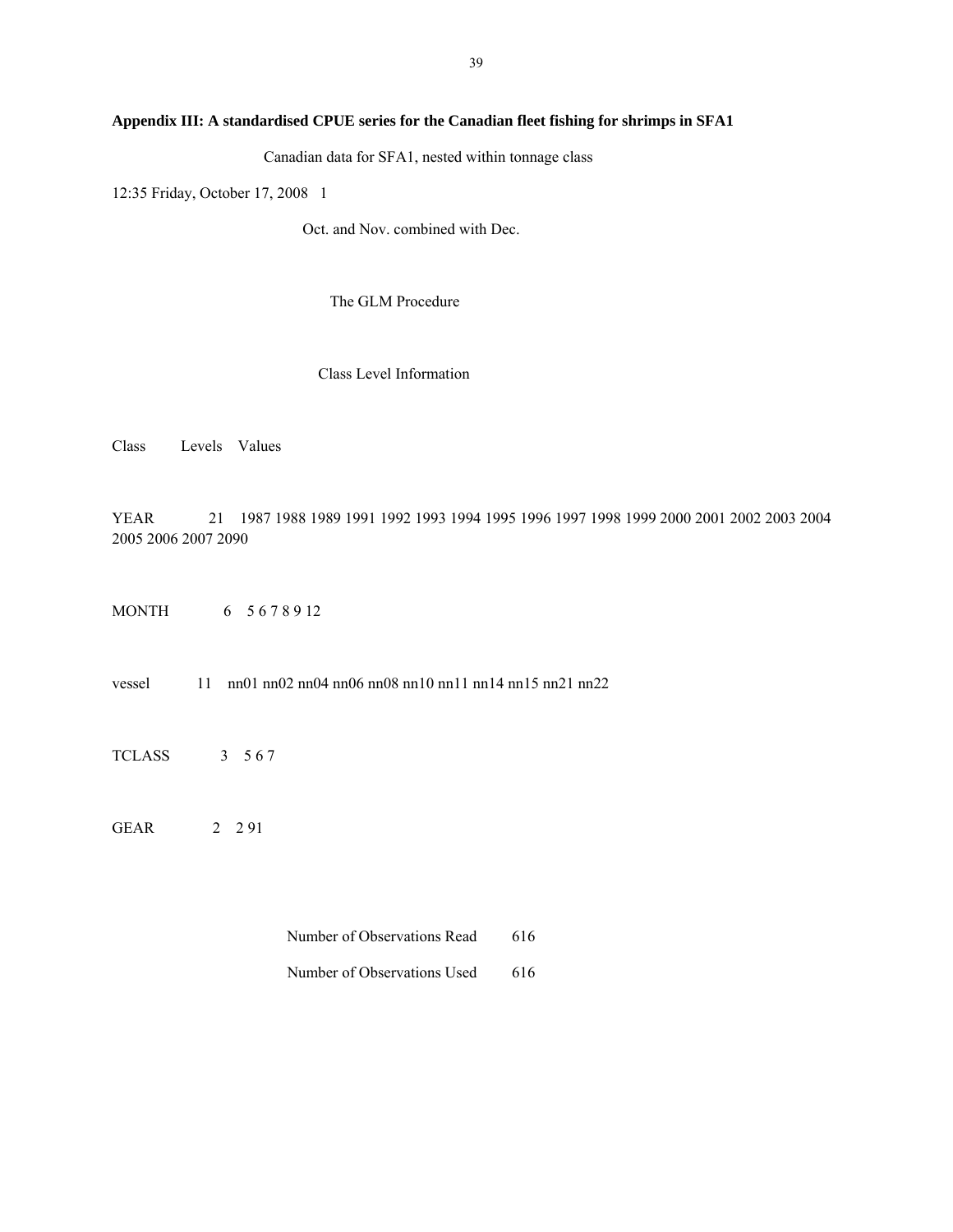Canadian data for SFA1, nested within tonnage class 12:35 Friday, October 17, 2008 2 Oct. and Nov. combined with Dec.

The GLM Procedure

Dependent Variable: log\_catch

|                 |                | Sum of             |                                   |                                   |
|-----------------|----------------|--------------------|-----------------------------------|-----------------------------------|
| Source          | DF             | Squares            | Mean Square F Value               | Pr > F                            |
| Model           | 37             | 1249.244585        | 33.763367                         | 271.28<br>< 0001                  |
| Error           | 578            | 71.937959          | 0.124460                          |                                   |
| Corrected Total |                | 615<br>1321.182544 |                                   |                                   |
| R-Square        |                |                    | Coeff Var Root MSE log catch Mean |                                   |
| 0.945550        |                | 3.213654           | 0.352789                          | 10.97782                          |
| Source          | DF             | Type I SS          | Mean Square F Value               | Pr > F                            |
| log_effort      | $\mathbf{1}$   | 1095.301295        | 1095.301295                       | $8800.42 \le 0.001$               |
| <b>MONTH</b>    | 5              | 15.271375          | 3.054275                          | $24.54 \le 0.001$                 |
| <b>TCLASS</b>   | $\overline{2}$ |                    |                                   | 36.753837 18.376919 147.65 <.0001 |
| vessel(TCLASS)  |                | 8<br>40.288521     | 5.036065                          | $40.46$ < 0001                    |
| <b>YEAR</b>     | 20             | 47.391240          | 2.369562                          | $19.04 \le 0001$                  |
| <b>GEAR</b>     | $\mathbf{1}$   | 14.238318          | 14.238318                         | 114.40<br>< 0001                  |
|                 |                |                    |                                   |                                   |
| Source          | DF             | Type III SS        | Mean Square F Value               | Pr > F                            |
| log_effort      | $\mathbf{1}$   | 845.4058710        | 845.4058710                       | 6792.58 < 0001                    |
| <b>MONTH</b>    | 5              |                    | 5.1434667 1.0286933               | 8.27<br>< 0001                    |
| <b>TCLASS</b>   | $\overline{2}$ | 8.7830815          | 4.3915407                         | 35.28<br>< 0001                   |
| vessel(TCLASS)  |                | 8<br>7.5568433     | 0.9446054                         | < 0001<br>7.59                    |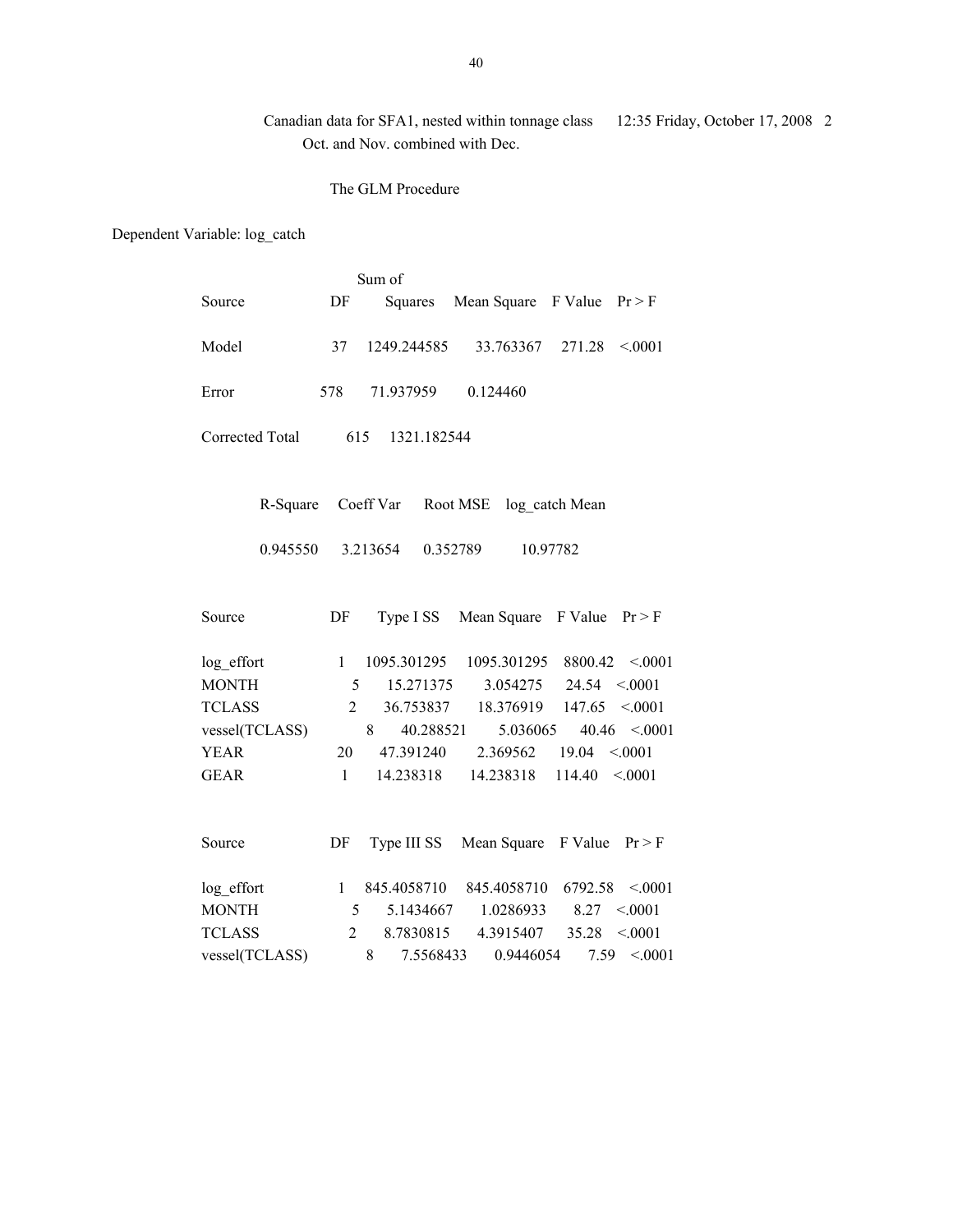# Canadian data for SFA1, nested within tonnage class 12:35 Friday, October 17, 2008 3 Oct. and Nov. combined with Dec.

## The GLM Procedure

# Dependent Variable: log\_catch

| Source                     | DF                 | Type III SS              | Mean Square             | F Value         | Pr > F            |
|----------------------------|--------------------|--------------------------|-------------------------|-----------------|-------------------|
| <b>YEAR</b><br><b>GEAR</b> | 20<br>$\mathbf{1}$ | 30.0973031<br>14.2383181 | 1.5048652<br>14.2383181 | 12.09<br>114.40 | < 0.001<br>< 0001 |
| Contrast                   | DF                 | Contrast SS              | Mean Square             | F Value         | Pr > F            |
| $nn01$ v $nn02$            | $\mathbf{1}$       | 0.25708939               | 0.25708939              | 2.07            | 0.1512            |
| $nn04$ v $nn06$            | 1                  | 0.88255914               | 0.88255914              | 7.09            | 0.0080            |
| $nn06$ v $nn08$            | 1                  | 0.13126107               | 0.13126107              | 1.05            | 0.3049            |
| $nn08$ v $nn10$            | $\mathbf{1}$       | 1.08535228               | 1.08535228              | 8.72            | 0.0033            |
| nn10vnn11                  | $\mathbf{1}$       | 0.16364050               | 0.16364050              | 1.31            | 0.2520            |
| $nn14$ v $nn15$            | $\mathbf{1}$       | 0.39375906               | 0.39375906              | 3.16            | 0.0758            |
| $nn15$ v $nn21$            | $\mathbf{1}$       | 0.55260179               | 0.55260179              | 4.44            | 0.0355            |
| $nn21$ v $nn22$            | 1                  | 0.33384120               | 0.33384120              | 2.68            | 0.1020            |
| $m05$ v $m06$              | $\mathbf{1}$       | 3.78525261               | 3.78525261              | 30.41           | < 0001            |
| m06 v m07                  | 1                  | 0.29567456               | 0.29567456              | 2.38            | 0.1238            |
| $m07$ v $m08$              | $\mathbf{1}$       | 0.90037260               | 0.90037260              | 7.23            | 0.0074            |
| m08 v m09                  | $\mathbf{1}$       | 0.41023284               | 0.41023284              | 3.30            | 0.0700            |
| m09 v m12                  | $\mathbf{1}$       | 0.43344954               | 0.43344954              | 3.48            | 0.0625            |
|                            |                    |                          |                         |                 |                   |

| Standard     |   |                  |            |                          |         |         |  |  |  |
|--------------|---|------------------|------------|--------------------------|---------|---------|--|--|--|
| Parameter    |   | Estimate         |            | Error t Value $Pr >  t $ |         |         |  |  |  |
|              |   |                  |            |                          |         |         |  |  |  |
| Intercept    |   | 5.974469426 B    | 0.12400304 |                          | 48.18   | < 0001  |  |  |  |
| log effort   |   | 1.083602751      | 0.01314779 |                          | 82.42   | < 0.001 |  |  |  |
| <b>MONTH</b> | 5 | $-0.822562060 B$ |            | 0.18379765               | $-4.48$ | < 0.001 |  |  |  |
| <b>MONTH</b> | 6 | 0.258450472 B    |            | 0.08402937               | 3.08    | 0.0022  |  |  |  |
| <b>MONTH</b> |   | 0.125045813 B    |            | 0.04650623               | 2.69    | 0.0074  |  |  |  |
|              |   |                  |            |                          |         |         |  |  |  |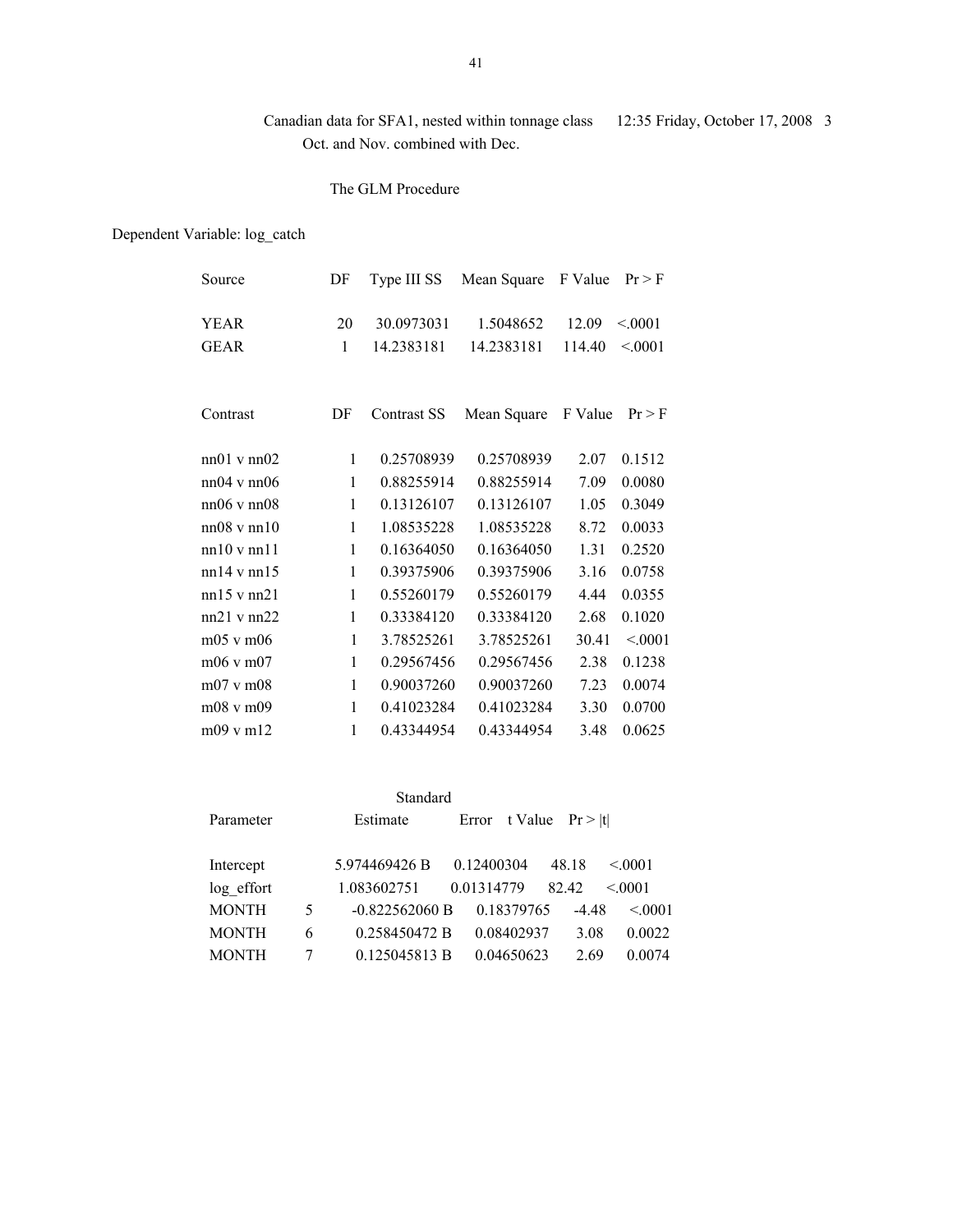# Canadian data for SFA1, nested within tonnage class 12:35 Friday, October 17, 2008 4 Oct. and Nov. combined with Dec.

### The GLM Procedure

Dependent Variable: log\_catch

| Standard |                       |      |          |                  |  |       |            |         |         |         |
|----------|-----------------------|------|----------|------------------|--|-------|------------|---------|---------|---------|
|          | Parameter             |      | Estimate |                  |  | Error | t Value    | Pr >  t |         |         |
|          | <b>MONTH</b>          | 8    |          | $-0.004112405$ B |  |       | 0.04086668 | $-0.10$ |         | 0.9199  |
|          | <b>MONTH</b>          | 9    |          | 0.073633910 B    |  |       | 0.03945697 | 1.87    | 0.0625  |         |
|          | <b>MONTH</b>          | 12   |          | 0.000000000B     |  |       |            |         |         |         |
|          | <b>TCLASS</b>         | 5    |          | $-0.684401180B$  |  |       | 0.11365410 | $-6.02$ | < 0001  |         |
|          | <b>TCLASS</b>         | 6    |          | $-0.014834311B$  |  |       | 0.17776534 | $-0.08$ | 0.9335  |         |
|          | <b>TCLASS</b>         | 7    |          | 0.000000000B     |  |       |            |         |         |         |
|          | vessel(TCLASS) nn01 5 |      |          | $-0.194933026 B$ |  |       | 0.13563085 |         | $-1.44$ | 0.1512  |
|          | vessel(TCLASS) nn02 5 |      |          | 0.000000000B     |  |       |            |         |         |         |
|          | vessel(TCLASS) nn04 6 |      |          | $-0.709931815 B$ |  |       | 0.18195859 |         | $-3.90$ | 0.0001  |
|          | vessel(TCLASS) nn06 6 |      |          | $-0.485941619 B$ |  |       | 0.16945565 |         | $-2.87$ | 0.0043  |
|          | vessel(TCLASS) nn08 6 |      |          | $-0.426576744 B$ |  |       | 0.16925270 |         | $-2.52$ | 0.0120  |
|          | vessel(TCLASS) nn10 6 |      |          | $-0.203581840 B$ |  |       | 0.17754513 |         | $-1.15$ | 0.2520  |
|          | vessel(TCLASS) nn11 6 |      |          | 0.000000000B     |  |       |            |         |         |         |
|          | vessel(TCLASS) nn147  |      |          | $-0.347845681B$  |  |       | 0.08943900 |         | $-3.89$ | 0.0001  |
|          | vessel(TCLASS) nn157  |      |          | $-0.240216943 B$ |  |       | 0.08760695 |         | $-2.74$ | 0.0063  |
|          | vessel(TCLASS) nn217  |      |          | $-0.132810282 B$ |  |       | 0.08109179 |         | $-1.64$ | 0.1020  |
|          | vessel(TCLASS) nn22 7 |      |          | 0.000000000B     |  |       |            |         |         |         |
|          | <b>YEAR</b>           | 1987 |          | $-0.107578327 B$ |  |       | 0.26936173 | $-0.40$ |         | 0.6898  |
|          | <b>YEAR</b>           | 1988 |          | $-0.024016327 B$ |  |       | 0.13769076 | $-0.17$ |         | 0.8616  |
|          | <b>YEAR</b>           | 1989 |          | $-0.047353768$ B |  |       | 0.09029874 | $-0.52$ |         | 0.6002  |
|          | <b>YEAR</b>           | 1991 |          | $-0.175661393 B$ |  |       | 0.08902637 | $-1.97$ |         | 0.0490  |
|          | <b>YEAR</b>           | 1992 |          | $-0.112445252 B$ |  |       | 0.08989933 | $-1.25$ |         | 0.2115  |
|          | <b>YEAR</b>           | 1993 |          | $-0.028002520$ B |  |       | 0.08693433 | $-0.32$ |         | 0.7475  |
|          | <b>YEAR</b>           | 1994 |          | -0.387457729 B   |  |       | 0.08445158 | $-4.59$ |         | < 0001  |
|          | <b>YEAR</b>           | 1995 |          | -0.229191952 B   |  |       | 0.08706055 | $-2.63$ |         | 0.0087  |
|          | <b>YEAR</b>           | 1996 |          | $-0.404381059$ B |  |       | 0.08997320 | $-4.49$ |         | < 0001  |
|          | <b>YEAR</b>           | 1997 |          | -0.342130793 B   |  |       | 0.12700657 | $-2.69$ |         | 0.0073  |
|          | <b>YEAR</b>           | 1998 |          | $-0.482538746 B$ |  |       | 0.11247959 | $-4.29$ |         | < .0001 |